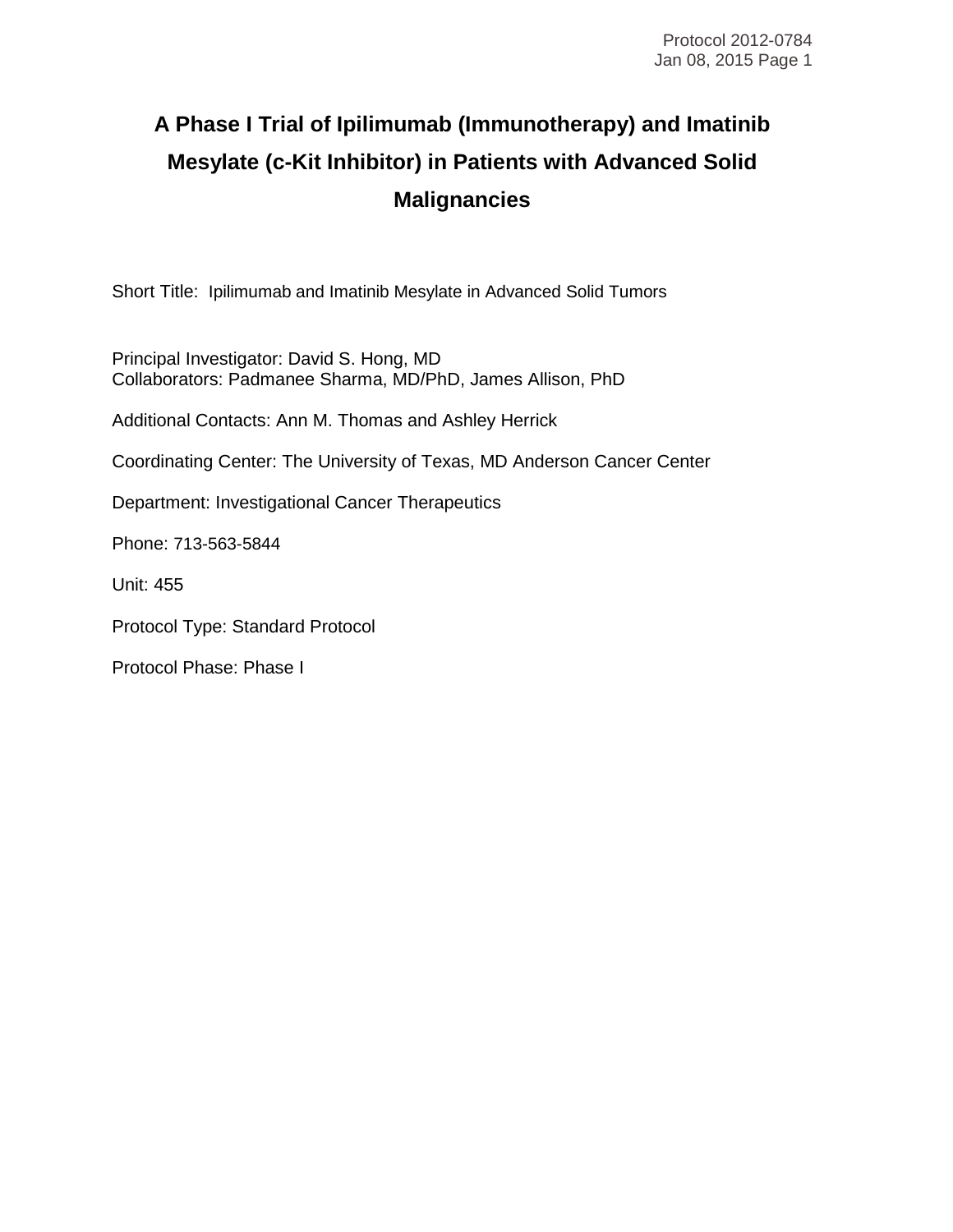# Table of contents

| 1.     |                                                                    |  |
|--------|--------------------------------------------------------------------|--|
| 2.     |                                                                    |  |
| 3.     |                                                                    |  |
| 3.1.   |                                                                    |  |
| 3.2.   |                                                                    |  |
| 3.3.   |                                                                    |  |
| 4.     |                                                                    |  |
| 4.1.   |                                                                    |  |
| 4.2.   |                                                                    |  |
| 4.3.   |                                                                    |  |
| 5.     |                                                                    |  |
| 5.1.   |                                                                    |  |
| 5.2.   |                                                                    |  |
| 6.     |                                                                    |  |
| 6.1.   |                                                                    |  |
|        | 6.1.1. 3+3 Dose Escalation of Ipilimumab and Imatinib Mesylate  24 |  |
| 6.1.2. |                                                                    |  |
| 6.2.   |                                                                    |  |
| 6.3.   |                                                                    |  |
| 6.4.   |                                                                    |  |
| 6.5.   |                                                                    |  |
| 6.6.   | Treatment of Ipilimumab Related Isolated Drug Fever33              |  |
| 6.7.   | Concominant, Prohibited and Restricted Therapies During Study 33   |  |
| 7.     |                                                                    |  |
| 7.1.   |                                                                    |  |
| 7.2.   |                                                                    |  |
| 7.3.   |                                                                    |  |
| 7.4.   |                                                                    |  |
| 7.5.   |                                                                    |  |
| 7.6.   |                                                                    |  |
| 8.     |                                                                    |  |
| 9.     |                                                                    |  |
| 10.    |                                                                    |  |
| 11.    |                                                                    |  |
| 11.1.  |                                                                    |  |
| 11.2.  |                                                                    |  |
| 12.    |                                                                    |  |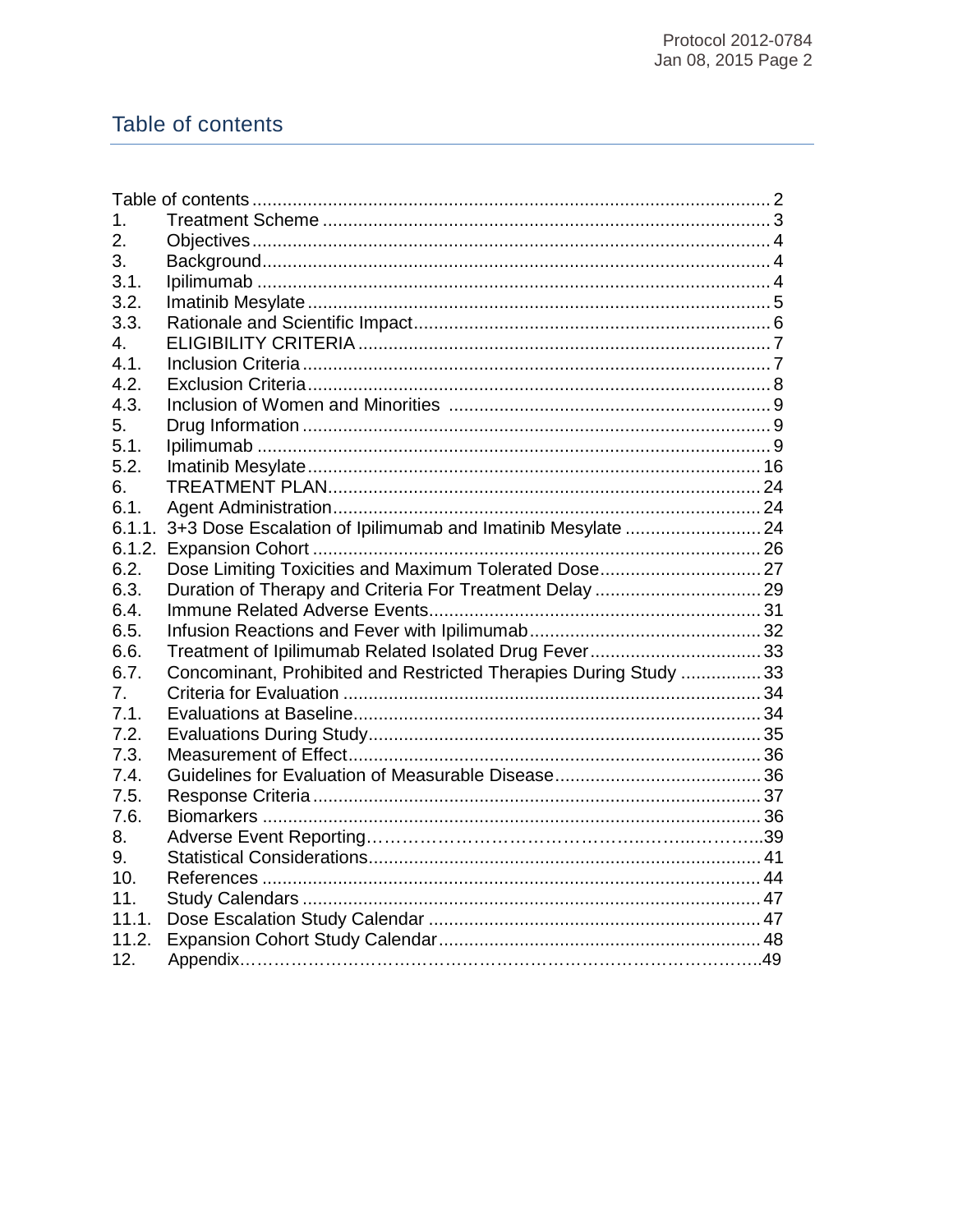# 1. Treatment Scheme

Notice: Treatment schedules shall have a standing window of allowance of +/- 2 days. Any treatment day that falls on a weekend or holiday will be scheduled on the next business day. For treatment or dose modification questions, please contact David Hong, MD by phone (713-563-5844) or e-mail [\(dshong@mdanderson.org\)](mailto:dshong@mdanderson.org). No investigational or commercial agents or therapies other than those described below may be administered with the intent to treat the patient's malignancy.

**DAY 1-14**: Imatinib mesylate (Gleevec**®**) will be administered as a daily oral formulation two weeks prior to ipilimumab therapy (14-day run in; before Cycle 1 at dose escalation only) .

**DAY 15-35:** Ipilimumab (Yervoy<sup>TM</sup>) therapy will be given on day 15 as a 90 minute intravenous dose at escalating doses (see escalation schema) in an outpatient setting (Clinical Translational Research Center at MDACC). Daily imatinib mesylate therapy will be continued for three weeks, completing a 21-day treatment cycle.

| Dose Level | Imatinib                            | Ipilimumab          |
|------------|-------------------------------------|---------------------|
| -1         | 400 mg once per day for 35<br>days  | 0.5 mg/kg on day 15 |
|            | 400 mg once per day for 35<br>days  | 1 mg/kg on day 15   |
| 2          | 400 mg twice per day for<br>35days  | 1 mg/kg on day 15   |
| 3          | 400 mg once per day for<br>35days   | 3mg/kg on day 15    |
| 4          | 400 mg twice per day for 35<br>days | 3mg/kg on day 15    |

# **Dose Escalation**

#### **Effectiveness of ipilimumab and Imatinib mesylate Combination Therapy: Expansion Cohort**

| <b>Patient Selection</b>                | Dose: Ipilimumab/Imatinib Combination |
|-----------------------------------------|---------------------------------------|
|                                         | Therapy                               |
| Patients with KIT GIST Tumors           | MTD                                   |
| Patients with KIT confirmed melanoma    | MTD                                   |
| Patients with other KIT confirmed solid | <b>MTD</b>                            |
| tumors                                  |                                       |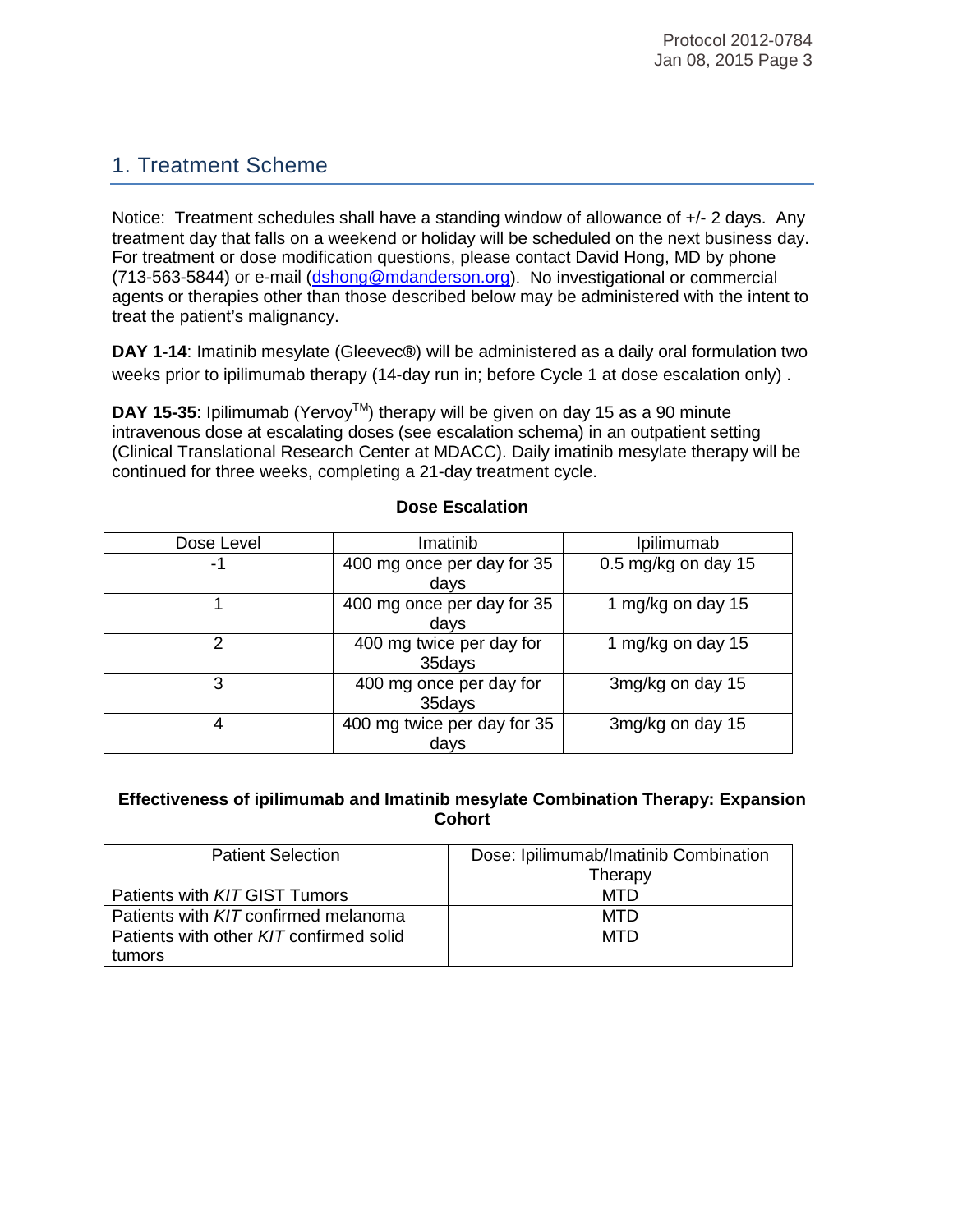# 2. Objectives

#### **2.1. Primary Objectives**

- a) To evaluate the safety and toxicity profile of intravenous ipilimumab (Yervoy™) administered in combination with oral imatinib mesylate (GLEEVEC<sup>®</sup>) for patients with advanced malignancies that are refractory to standard therapy, relapsed after standard therapy, or have no available standard therapy.
- b) To determine the Maximum Tolerated Dose (MTD) and Dose Limiting Toxicities (DLT) of ipilimumab and imatinib mesylate combination therapy.

#### **2.2. Secondary Objectives**

- a) To determine antitumor activity of ipilimumab and imatinib mesylate combination therapy.
- b) To determine antitumor activity of ipilimumab and imatinib mesylate combination therapy in *KIT* confirmed solid tumors.
- c) To evaluate the potential predictive role of tumor-associated immune biomarkers for therapy effectiveness.
- d) To evaluate the potential predictive role of therapy associated toxicities with antitumor activity.

# 3. Background

Clinical results demonstrate how immunotherapy with ipilimumab can induce long-lasting anti-tumor effects through the generation of anti-tumor immune memory (review clinical trial results (1). However, ipiimumab treatment alone affected only a small proportion of patients. Imatinib mesylate is a small molecule inhibitor of *KIT* tyrosine kinase often found in gastrointestinal stromal tumors (GIST) and mucosal melanoma tumors. Imatinib has shown to induce an 80% clinical response in patients with advanced GIST and dramatically increases overall survival (2, 3). More recently, Imatinib has been shown to selectively reduce GIST tumor immunosuppressive mechanisms (4) suggesting that this particular targeted therapy can enhance anti-tumor immune response. It is suggested that because imatinib mesylate can induce rapid tumor regression, inhibit tumor immunosuppressive mechanisms, and release large amounts of antigenic debris from tumor cell death leading to increased tumor antigen presentation, it may synergistically enhance anti-tumor T-cell activation generated by ipilimumab immunotherapy.

#### **3.1. Ipilimumab**

T cell activation is a complex process that is initiated when an antigen is presented to the T cell receptor (TCR) followed by the interaction of additional T cell surface molecules with their respective ligands on the antigen presenting cell (APC). This second interaction can result in a positive or a negative costimulatory signal depending on which specific molecules are involved. CTLA-4 is a T-cell surface molecule that, on interaction with the B7 molecule of the APC, leads to the termination of the T-cell response. Blockage of CTLA-4 with the monoclonal antibody Ipilimumab has led to a remarkable enhancement of the immune response in experimental models of cancer and infection (5).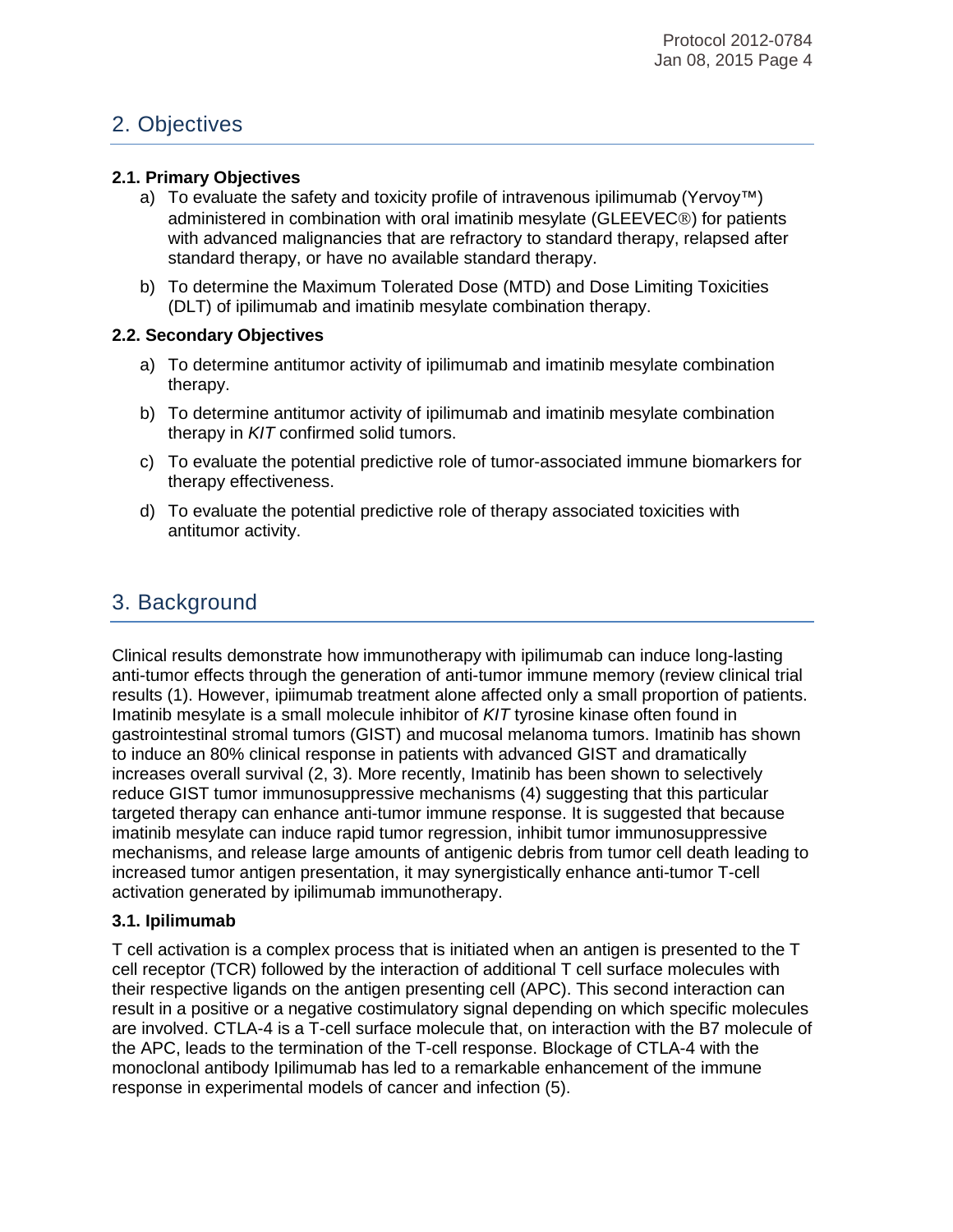Yervoy™ (ipilimumab) monotherapy has been approved for use in the US (March, 2011), the EU (July, 2011) and Australia (July,2011) for the treatment of patients with unresectable advanced melanoma. Thousands of subjects with several cancer types in 90 completed and ongoing studies, have been treated during its clinical development program, which is focused in melanoma, prostate cancer, lung cancer, and renal cell carcinoma. In melanoma, two Phase 3 studies (**MDX010-20** comparing ipilimumab 3mg/kg to a melanoma-specific vaccine gp100 in pretreated advanced melanoma (6) and **CA184024**, comparing ipilimumab 10mg/kg plus dacarbazine to dacarbazine alone in previously untreated advanced melanoma (7) have demonstrated a survival benefit in patients treated with ipilimumab.

Over half of the patients treated with ipilimumab reported *immune-related adverse events*  (irAE) which are defined as any AE associated with drug exposure and consistent with an immune-mediated event (thought to be a consequence of the intrinsic biological activity of ipilimumab). IrAEs predominantly involve the GI tract (manifested most often as diarrhea or colitis) and skin (pruritus and rash), and less commonly the liver (transaminase elevations), endocrine glands (manifested most often as hypophysitis/hypopituitarism) and nervous system (motor neuropathy with or without sensory neuropathy). According to the Investigator's Brochure, most of these irAEs were clinically manageable and reversible with supportive care or corticosteroids.

Efficacy data from Phase I and II studies in melanoma suggest a trend of increasing durability and progression free survival (PFS) rates with increasing doses and duration of exposure to ipilimumab. However, preliminary data suggests that 10mg/kg of ipilimumab is associated with a higher frequency of SAEs and serious (Grade 3 or higher) irAEs than 3mg/kg of ipilimumab (6, 7). It appears that an increased awareness and better management of these side effects has led to a decrease in their severity and an improvement in their control in recent trials. We propose to use the 1-3mg/kg dose administered as 4 doses every 3 weeks and will implement a tight safety rule (see section 5.3) to stop the trial in case of excess toxicity.

It is important to note that because ipilimumab works indirectly through stimulation of the immune system by enhancing T-cell activation, its effect on tumor burden may take weeks to months to become apparent. The clinical activity of ipilimumab may manifest, not only as an early objective response, but also as stable disease (SD) with slow, continuous decline of tumor burden toward response and, in some cases, as a late objective response after initial tumor volume increase. For example, in one study (MDX010-19) the time to first response ranged from day 40 to day 441. Durable responses and SD after treatment with ipilimumab have been observed in several malignancies, including melanoma, prostate and renal cell carcinoma. {Investigator's Brochure, v.10}

#### **3.2. Imatinib meslylate**

In a pioneering work, Druker and co-workers demonstrated that imatinib mesylate suppressed proliferation of BCR-Abl-positive CML cells in vitro (8). Normal hematopoietic progenitors were largely unaffected (8). It was further discovered that this compound was an effective inhibitor of the PDGF receptor and KIT (CD 117, stem cell factor receptor) tyrosine kinases (9). Imatinib mesylate is specific with 50% inhibiting concentrations (IC50s) of 188nM for c-Abl, 413nM for KIT, 386nM for PDGFR-β. In contrast the IC50s of most of the other cellular tyrosine kinases (8, 10, 11) was found to be > 10 micromolar. These observations laid the groundwork for use of imatinib mesylate in the clinical setting, with potential for killing tumor cells harboring the target kinases without harm to normal host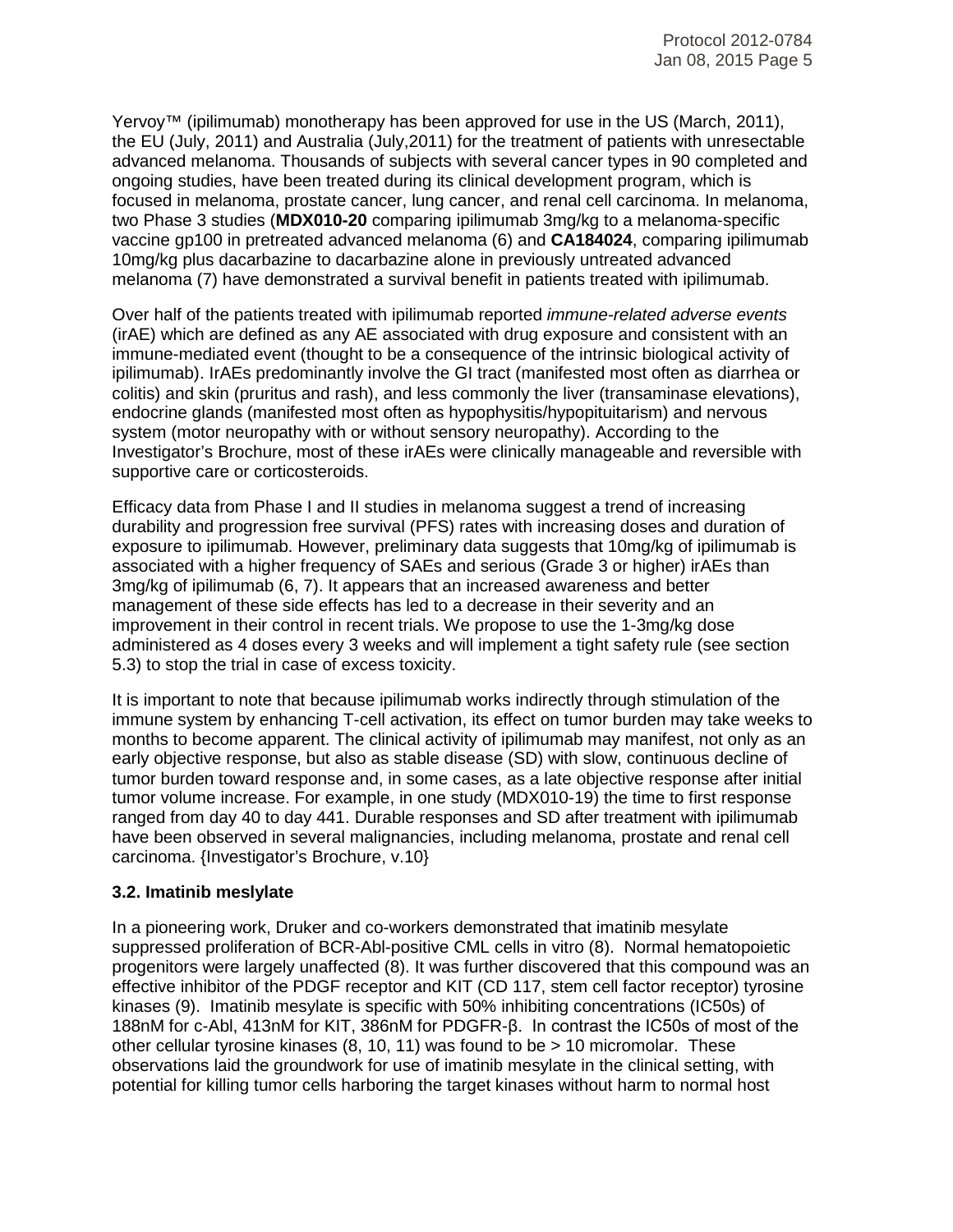tissue. The antitumor effects of imatinib mesylate in GIST with activating kit mutations is remarkable (2, 3, 12-14).

Oncogenic *KIT* mutations have been reported in 75% to 80% gastrointestinal stromal tumors (GIST; (15, 16)), testicular seminomas (17), 21 % mucosal melanomas (18, 19), corebinding factor acute myeloid leukemia (CBF-AML; (20)), and systemic mastocytosis (21). Imatinib mesylate has shown to be a good therapeutic option for patients with these different tumor types containing oncogenic *KIT* mutations. Most mutations affect the juxtamembrane region of the *KIT* protein resulting in enhanced downstream signaling of *KIT* and increased cellular proliferation and survival, and can predict responsiveness to imatinib mesylate (22).

GIST is the most common mesenchymal tumor of the gastrointestinal tract. Over 85% of GISTs express the *KIT* receptor (stem cell factor receptor, CD117), as shown by immunohistochemical analysis (23). Approximately 60% of GISTs occur in the stomach, 25% in the small intestine and 10% in the colon and rectum. The remainder arises from other sites in the GI tract or other rare locations such as the gall bladder, appendix, omentum, or mesentery. However, GISTs account for approximately 2% of all stomach tumors, 14% of all small intestine tumors, and 0.1% of colon tumors. The annual incidence is approximately 32,000 new cases a year in the United States (24). The median age at diagnosis is around 58 years (23). As early as the 1940's, GISTs were often diagnosed as smooth muscle tumors of the GI tract (GI leiomyosarcoma, leiomyoblastoma, and leiomyoma), but advances in histopathology later provided evidence that GISTs were distinct from the smooth muscle tumors.

#### **3.3. Rationale and Scientific Impact**

One of the suggested limitations of ipilimumab and other immunotherapies is the relatively small proportion of patients who achieve lasting clinical responses. This is likely a result of tumor initiated immunosuppressive responses (25). These immunosuppressive responses can be activation of T-cell CTLA-4 receptors, which suppress T-cell activity, or activation of T-regulatory (T-reg) cell mediated-immunosuppression. Recent pre-clincial studies have demonstrated the potential of enhancing anti-tumor effects of immunotherapy by coadministering targeted therapies. Balachandran et al showed how Imatinib mesylate, a potent inhibitor of *KIT* tyrosine kinase, can synergistically enhance the antitumor activity of CTLA-4 blockade in mouse GIST models by decreasing tumor-associated immunosuppression and enhancing T-cell activity (4). Specifically, imatinib mesylate treatment could directly suppress T-reg activity as well as enhance T-cell localization to tumor sites. This, together with CLT-4 blockade, resulted in dramatic reduction in GIST tumor burden in mice. Furthermore, this study revealed a significant role of T-cells in mediating imatinib anti-tumor activity, further implying a potential combinatorial effect of immunotherapy and targeted therapies. Therefore, it is expected that imatinib mesylate will also enhance anti-tumor effects of Ipilimumab and improve overall patient outcomes in *KIT* positive GIST, melanoma, and other solid tumors.

While Ipilimumab showed dramatic clinical effects in patients with metastatic melanoma, in which there existed no other standard therapy, the response rate, while statistically higher than standard therapy, of ipilimumab monotherapy at the FDA approved dose is still relatively low at 4.2% (26). Furthermore, while imatinib mesylate shows an 80% response rate in patients with GIST, the median progression-free survival of refractory metastatic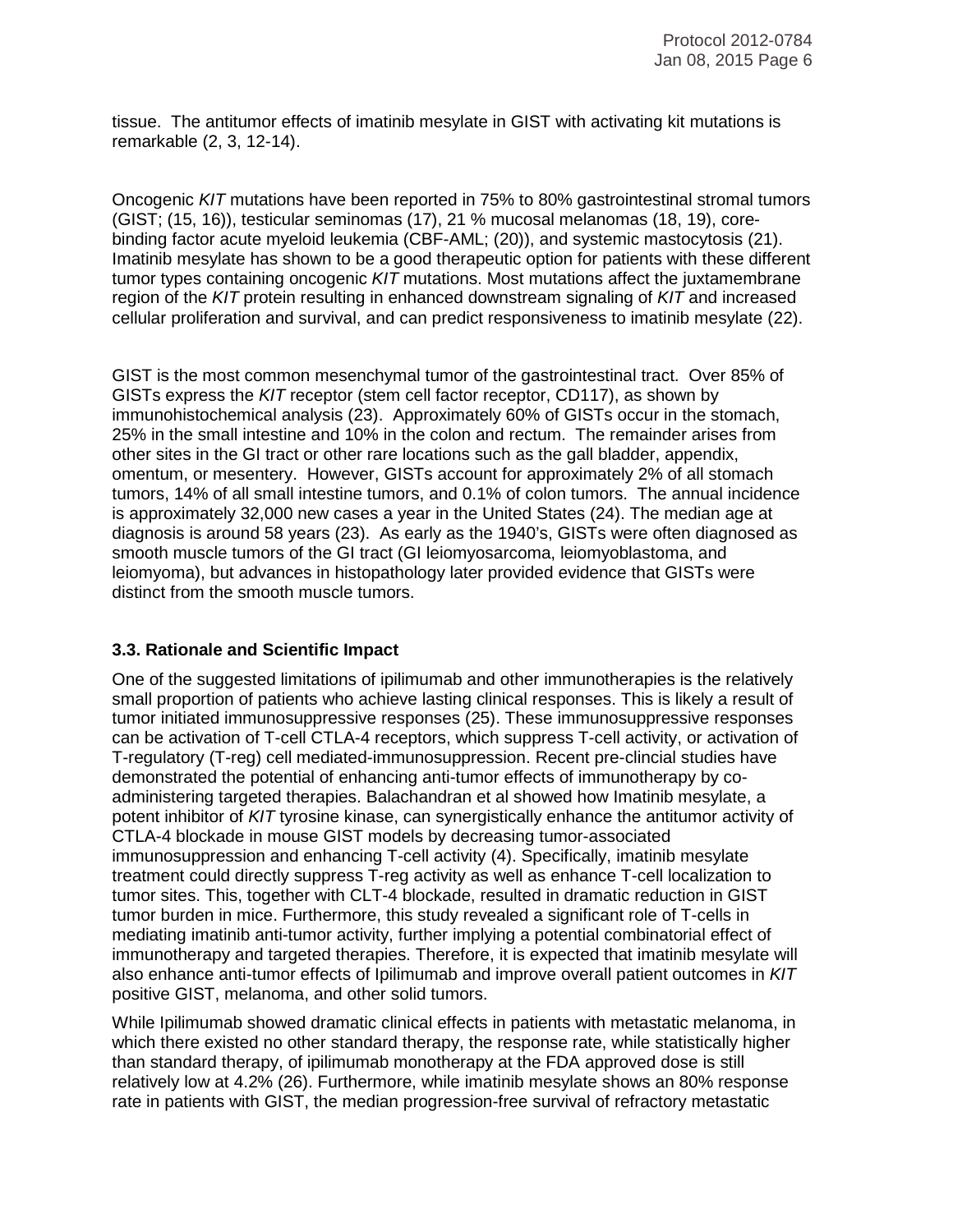GIST patients is < 2-years (27). Balachandran *et al* demonstrated that CTLA-4 blockade and imatinib mesylate combination therapy in mouse models of GIST synergistically reduces size of tumors mediated by imatinib-dependent intratumoral accumulation of CD8<sup>+</sup> T-cells and suppression of  $T_{\text{rec}}$ -cells (4). Furthermore, a recent study demonstrated how interferon and imatinib mesylate combination therapy, in a small number of patients, may increase progression-free and overall survival than imatinib mesylate alone (28), demonstrating the high probability of improving clinical outcomes by combining immune- and targetedtherapies for the treatment of cancer. In light of these pre-clinical and clinical studies, we feel confident that our study, in which we combine CTLA-4 blockade (ipilimumab) and imatinib mesylate, will result in increased anti-tumors responses, decrease in tumor size, and potentially increase patients' progression-free survival.

This phase I clinical trial is designed to test the effectiveness of using ipilimumab and imatinib mesylate combination therapy to treat patients with advanced malignancies, which include patients with cancers that are refractory to standard therapy, relapsed after standard therapy, or have no available standard therapy. First, a dose escalation scheme will be implemented in order to identify maximum toxic dose (MTD) of ipilimumab/imatinib mesylate combination therapy. Patients with advanced malignancies will be treated with increasing doses (administered daily) of imatinib mesylate for two weeks prior to escalating doses of ipilimumab and imatinib mesylate combination therapy. Once MTD is determined for combination therapy, this dose will be administered in three treatment cohorts: patients with *KIT* confirmed 1) GIST tumors, 2) melanoma, or 3) uncategorized solid tumors.

Our hypothesis is that: 1) imatinib mesylate and ipilimumab combination therapy will increase anti-tumor response in malignant solid tumors than reported ipilimumab or imatinib mesylate alone studies, via synergistically increasing anti-tumor T-cell activity.

# 4. Eligibility Criteria

To be eligible for this trial, patients must meet all of the following criteria.

# **4.1. Inclusion Criteria**

- 1. For dose escalation study, patients must have histological confirmation of solid tumors that is metastatic or unresectable. For expansion cohorts, patients must have metastatic or unresectable GIST, melanoma, or uncategorized tumors with tumor biopsies testing positive for *KIT* mutations or C-KIT expression in tumor biopsies by immunohistochemistry (see section 6.1.2).
- 2. Patients who have completed previous therapies 5 drug half-lives or 4-weeks prior to enrollment on study (radiation therapy wash out period will be 2-weeks). This includes an exception of patients with metastatic GIST tumors who are taking maintenance imatinib mesylate therapy. These patients are allowed to remain on imatinib mesylate therapy up to enrollment in this study.
- 3. Age ≥ 15 years
- 4. ECOG performance status <2 (Karnofsky >60%).
- 5. Patients must have normal organ and marrow function as defined below:
	- leukocytes >3,000/mcL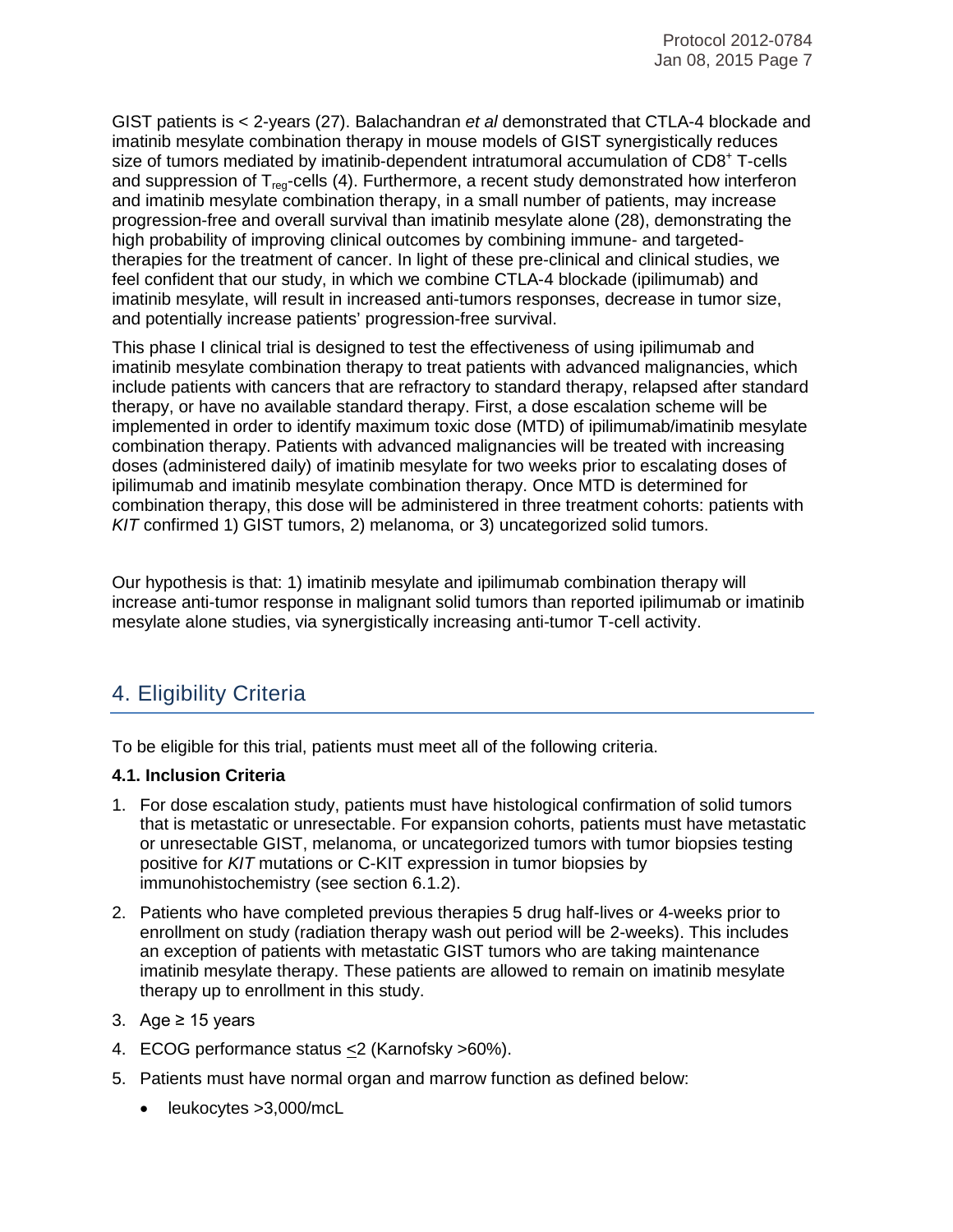- absolute neutrophil count >1,500/mcL
- platelets >100,000/mcL
- total bilirubin ≤ 2.0 mg/dL. (Does NOT apply to patients with Gilbert's Syndrome)
- AST(SGOT)/ALT(SGPT) < 2.5 X institutional upper limit of normal (patients with liver involvement will be allowed ≤5.0 X institutional upper normal limit) serum creatinine  $<$ 2.0 mg/dL
- 6. Patients MUST have recovered from all treatment related toxicities to Grade 1 NCI CTC (v 4.0) in severity.
- 7. Patients must be willing and able to review, understand, and provide written consent before starting therapy.
- 8. Patients with histologically proven intracranial glioblastoma, gliosarcoma or anaplastic astrocytoma will be eligible. Patients must have shown unequivocal radiographic evidence for tumor progression by MRI scan as defined by Section 11.6. A scan should be performed within 14 days prior to registration and on a steroid dose that has been stable for at least 5 days. If the steroid dose is increased between the date of imaging and registration, a new baseline MRI is required.
- 9. Patients in the expansion cohort must also agree to participate in the immunotherapy platform protocol (PA13-0291).

#### **4.2. Exclusion Criteria**

- 1. Autoimmune disease: Patients with a history of inflammatory bowel disease (including Crohn's disease and ulcerative colitis) and autoimmune disorders such as rheumatoid arthritis, systemic progressive sclerosis [scleroderma], Systemic Lupus Erythematosus or autoimmune vasculitis [e.g., Wegener's Granulomatosis] are excluded from this study.
- 2. History of acute diverticulitis, intra-abdominal abscess, GI obstruction, abdominal carcinomatosis or other known risk factors for bowel perforation.
- 3. Any underlying medical or psychiatric condition, which in the opinion of the Investigator, will make the administration of study drug hazardous or obscure the interpretation of AEs: e.g. a condition associated with frequent diarrhea or chronic skin conditions, recent surgery or colonic biopsy from which the patient has not recovered, or partial endocrine organ deficiencies.
- 4. Uncontrolled intercurrent illness including, but not limited to, ongoing or active infection, history of congestive heart failure, unstable angina pectoris, cardiac arrhythmia, or psychiatric illness/social situations that would limit compliance with study requirements.
- 5. Known HIV, Hepatitis B, or Hepatitis C.
- 6. Any non-oncology vaccine therapy used for prevention of infectious diseases (for up to one month prior to or after any dose of ipilimumab).
- 7. Concomitant therapy with any of the following: IL-2, interferon or other non-study immunotherapy regimens; cytotoxic chemotherapy; immunosuppressive agents; other investigational therapies; or chronic use of systemic corticosteroids (when used in the management of cancers other than intracranial glioblastoma, gliosarcoma or anaplastic astrocytoma, or when used to treat non-cancer-related illnesses).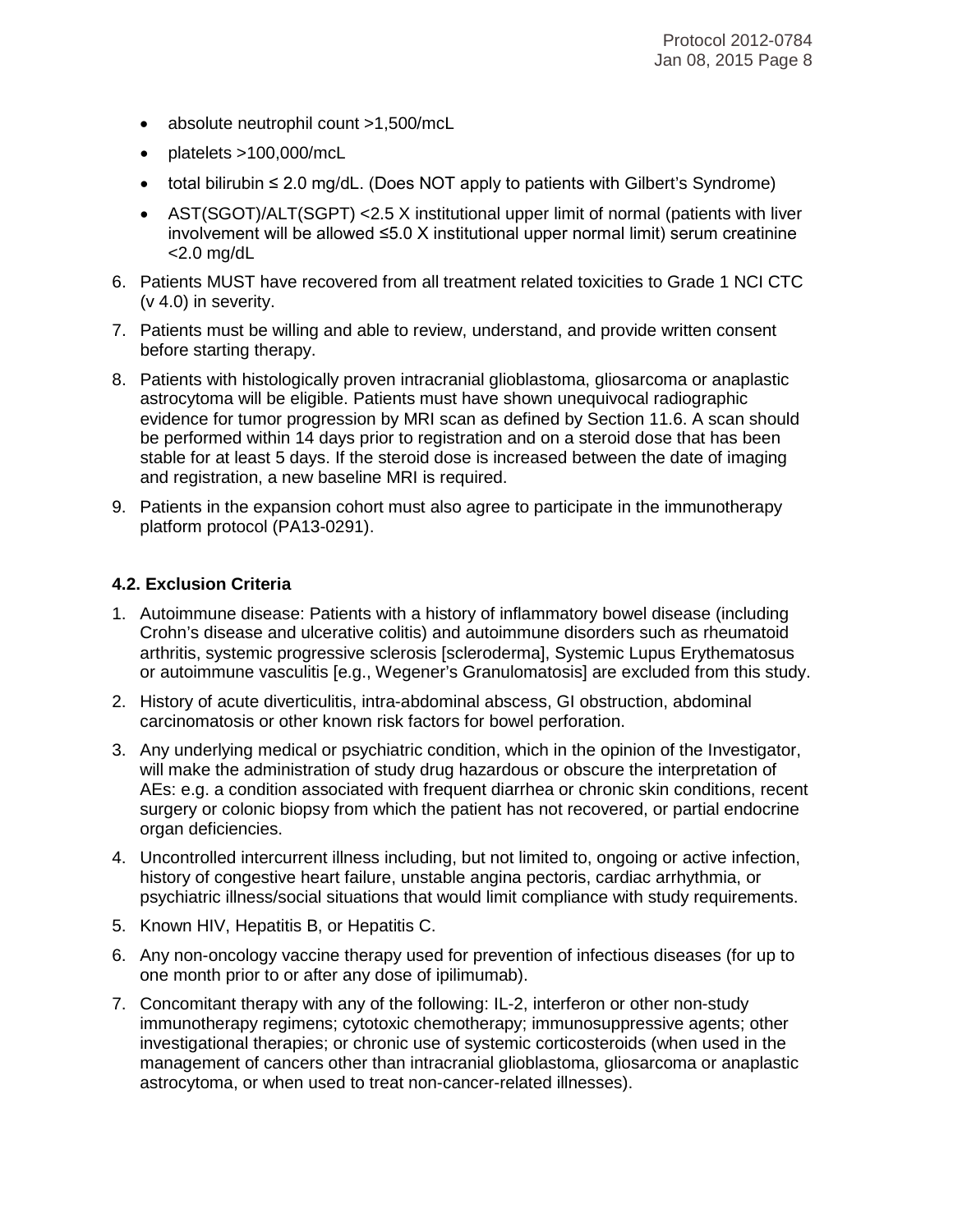- 8. Patients who do not agree to practice appropriate birth control methods while on therapy.
- 9. Pregnant women are excluded from this study. Women of child-bearing potential and men must agree to use contraception prior to study entry and for the duration of study participation. Should a woman become pregnant or suspect she is pregnant while participating in this study, she should inform her treating physician.

#### **4.3. Inclusion of Women and Minorities**

Both men and women of all races and ethnic groups are eligible for this trial. The patient population screened for this study adheres to the referral patterns reported at M.D. Anderson Cancer Center.

# 5. Drug Information

# **5.1. Ipilimumab (YervoyTM): manufactured by Bristol-Myers Squibb Co (BMY).**

5.1.1. *Physical/Chemical Properties:*

Ipilimumab is an IgG1 monoclonal antibody. It is a soluble protein consisting of 4 polypeptide chains, 2 identical heavy chains consisting of 467 amino acids and 2 identical light chains consisting of 235 amino acids. It has a projected relative mass (Mr) of 145,424 dalton (d) based on the amino acid sequence.

#### 5.1.2. *Mechanism of Action:*

Ipilimumab is a human immunoglobulin G (IgG1)κ anti-CTLA-4 monoclonal antibody (mAb) that binds to CTLA-4 antigen expressed on the plasma membrane of T cells and blocks the interaction of CTLA-4 with its natural ligands, B7.1 (CD80) and B7.2 (CD86). *In vitro* studies were performed with ipilimumab to demonstrate that it is specific for CTLA-4, actively inhibits CTLA-4 interactions with B7.1 and B7.2, and does not show any binding to human B7.1, B7.2 negative cell lines, demonstrating by immunohistochemistry that ipilimumab is specific and non-cross reactive in non-human primate tissues.

#### 5.1.3. *Pharmacology:*

Ipilimumab is a human immunoglobulin G (IgG1)κ anti-CTLA-4 monoclonal antibody (mAb). In vitro studies were performed with ipilimumab to demonstrate that it is specific for CTLA-4, actively inhibits CTLA-4 interactions with B7.1 and B7.2, does not show any cross-reactivity with human B7.1, B7.2 negative cell lines, and stains the appropriate cells without non-specific cross-reactivity in normal human tissues, as demonstrated by immunohistochemistry. Ipilimumab does cross-react with CTLA-4 in non-human primates including cynomolgus monkeys.

Ipilimumab was originally produced and purified from a hybridoma clone. Subsequently, a transfectoma (CHO cell) has been generated that is capable of producing more ipilimumab on a per cell basis than the hybridoma. Material from the transfectoma will be utilized in this and future ipilimumab clinical studies. Biochemical, immunologic and in vivo preclinical primate assessments demonstrated similarity between hybridoma and transfectoma-derived ipilimumab.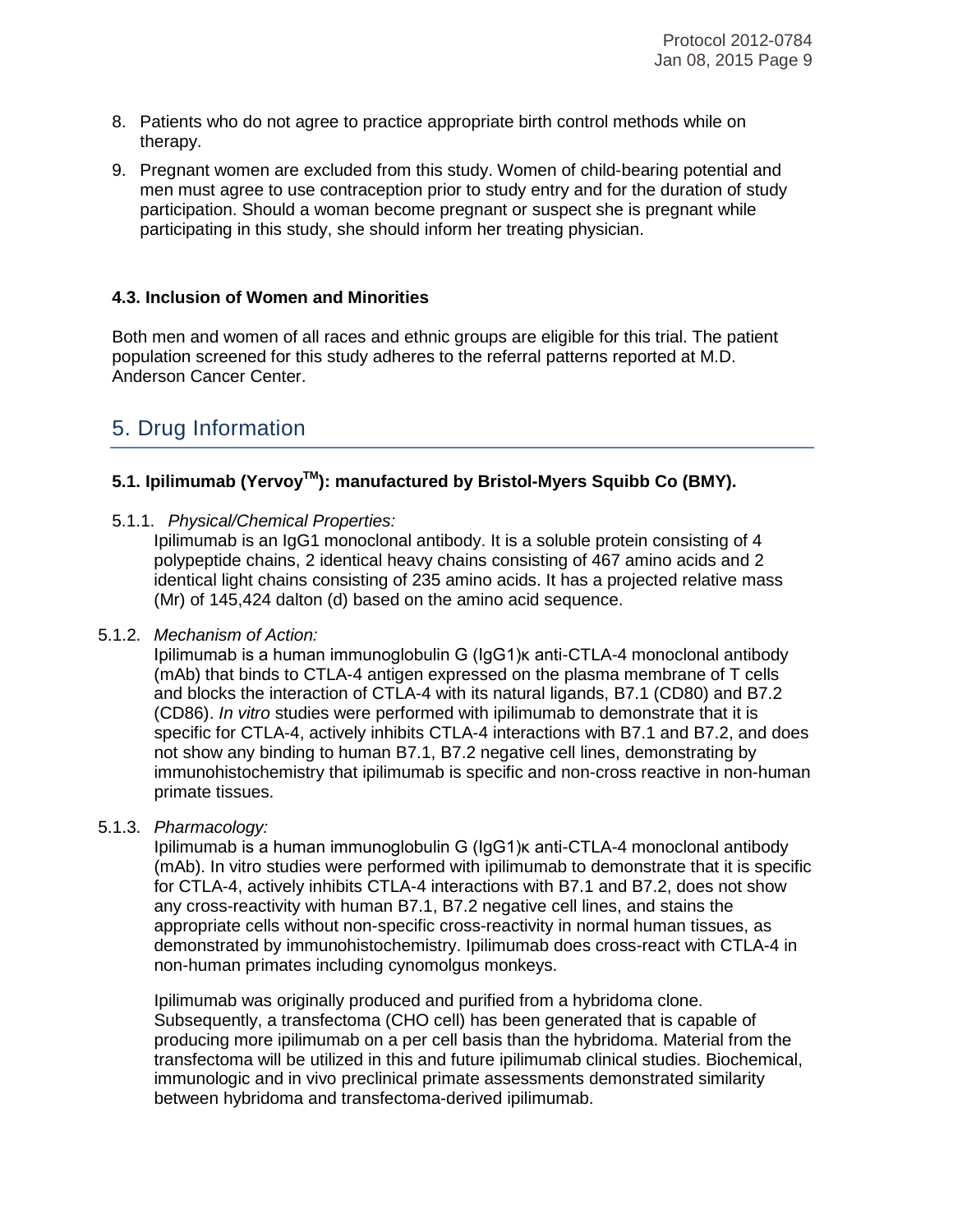#### *5.1.4. Pre-clinical Toxicology*

Complete information on the pre-clinical toxicology studies can be found in the ipilimumab Investigator Brochure (IB). Non-clinical toxicity assessments included invitro evaluation for the potential of ipilimumab to mediate complement-dependent cellular cytotoxicity (CDCC) or antibody-dependent cellular cytotoxicity (ADCC), and toxicology assessments in cynomolgus monkeys alone and in the presence of vaccines.

The *in vitro* studies demonstrated that ipilimumab did not mediate CDCC of PHA- or (CD)3-activated human T cells. However, low to moderate ADCC activity was noted at concentrations up to 50 ug/mL. These data are consistent with the requirement of high levels of antigen expression on the surface of target cells for efficient ADCC or CDCC. Since ipilimumab is a human IgG1, an isotype generally capable of mediating CDCC and ADCC, the lack of these activities is likely due to a very low expression of CTLA-4 on activated T cells. Therefore, these data suggest that ipilimumab treatment would not result in depletion of activated T cells in- vivo. Indeed, no depletion of T cells or T cell subsets were noted in toxicology studies in cynomolgus monkeys.

No mortality or signs of toxicity were observed in three independent 14-day intravenous toxicology studies in cynomolgus monkeys at multiple doses up to 30 mg/kg/dose. Furthermore, ipilimumab was evaluated in sub chronic and chronic toxicology studies in cynomolgus monkeys with and without Hepatitis B (HepB)Vaccine and Melanoma Vaccine. Ipilimumab was well tolerated alone or in combination in all studies. There were no significant changes in clinical signs, body weight values, clinical pathology values or T cell activation markers. In addition, there were no significant histopathology changes in the stomach or colon.

#### *5.1.5. Pharmacokinetics of Ipilimumab in Patients*

Pharmacokinetic (PK) profiles for ipilimumab have been analyzed. The primary objective of Protocol MDX-010-015 was to determine the safety and PK profile of single and multiple doses of ipilimumab derived from a transfectoma or hybridoma cell line. This study is still ongoing and data is preliminary. Mean plasma concentrations of ipilimumab administered at dosages of 2.8 mg/kg (transfectoma-derived drug product), 3 mg/kg (hybridoma-derived drug product,), 5 mg/kg and 7.5 mg/kg (transfectoma) appear to be dose-proportional over time. Preliminary PK analyses reveal that the volume variables were approximately that of plasma volume (range of mean apparent volume of distribution at steady state [Vss] across cohorts 2.8, 3, 5, 7.5, 10, 15 and 20 mg/kg was 57.3 to 82.6 mL/kg), indicating drug distribution was mostly limited to the intravascular space. The clearance (Cl) was ,low (range 0.11 to 0.29 mL/h/kg) and reflective of the half-life (range 297 to 414 h). Mean residence time (MRT) was long (range 435 to 538 h), consistent with the long terminal disposition phase of ipilimumab. In general, there was moderate variability in the PK parameters among patients, with coefficient of variation (CV) of 11% to 48% in AUC (0-21d), 20% to 59% in Cl and 17% to 46% in ss. Future clinical studies, including this study, will utilize the transfectoma derived product.

#### *5.1.6. Clinical Safety*

The safety profile of ipilimumab has been consistent across trials with a) the majority of adverse events being inflammatory in nature and consistent with the proposed mechanism of action of ipilimumab (immune-related adverse events, IRAEs), b) the same types of such immune-mediated events in the GI tract, skin, liver and endocrine system being reported and c) most of these events being manageable with immune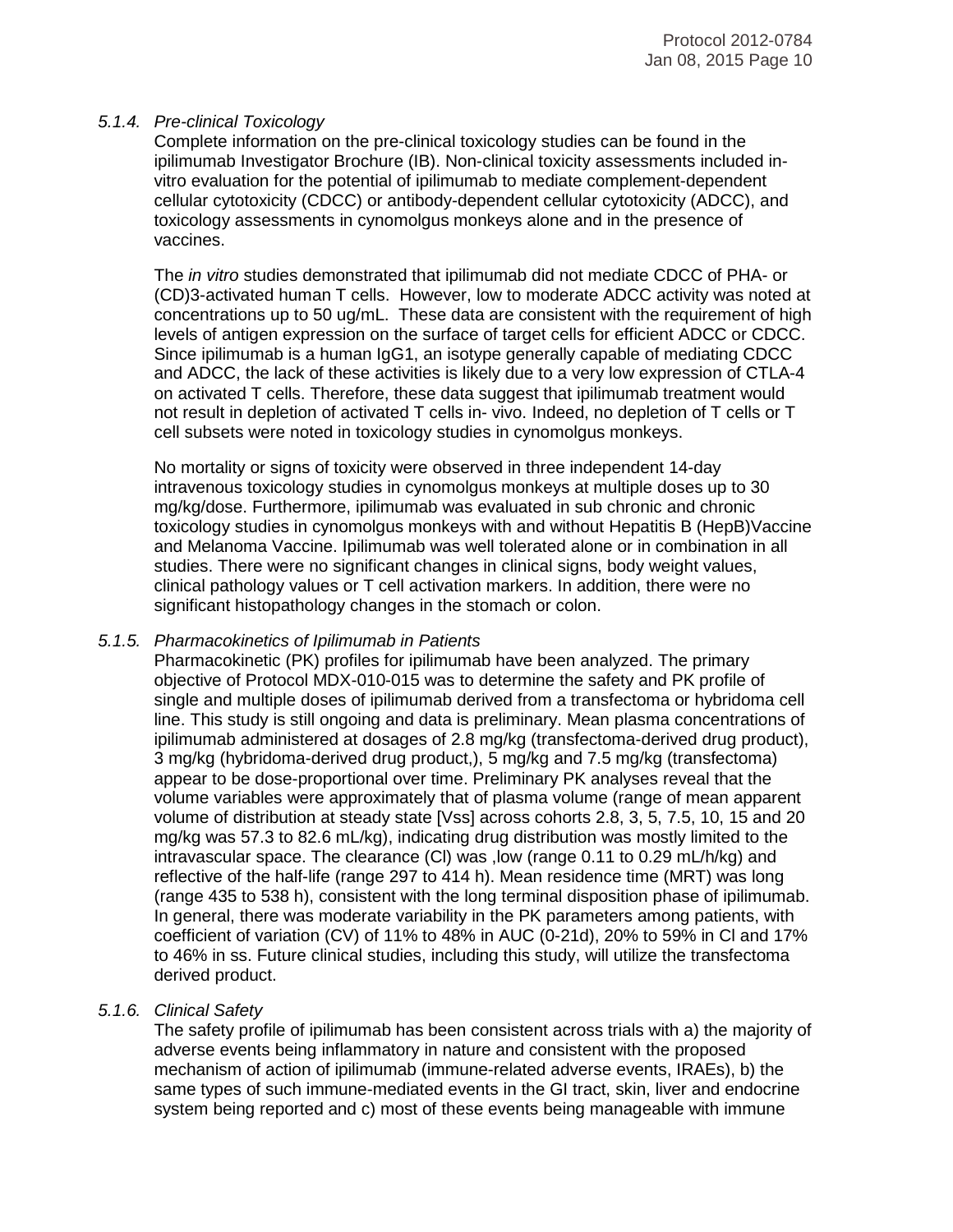suppressive therapies. Overall, nearly all subjects in clinical studies with ipilimumab reported AEs of any grade and most reported at least 1 AE that was considered treatment related.

*1. Details of Drug-Related Aes and SAEs:*

Drug-related adverse events (Aes) have been reported in studies with ipilimumab as monotherapy as well as in combination studies with vaccines, cytokines or chemotherapy.

The AE profile of ipilimumab is relatively well characterized with drug-related Aes mostly being immune-related adverse events (IRAEs), which are considered to be associated with the mechanism of action of ipilimumab. The most common IRAEs are colitis and diarrhea, rash, pruritus, deficiencies of endocrine organs (pituitary, adrenal or thyroid), hepatitis, or uveitis. Rare complications are bowel perforations (~1%) resulting from underlying severe colitis, which have required surgical intervention.

Drug-related Grade 3 or 4 serious Aes (SAEs) consist mostly of immune-related SAEs and include: rash/desquamation, pruritus, uveitis, speech impairment, abdominal pain, diarrhea/colitis, nausea/vomiting, transaminase elevation, adrenal insufficiency, panhypopituitarism and atrial fibrillation. Please refer to the most recent version of Investigator's Brochure (IB) for the latest update on SAEs.

#### 5.1.7. *Immune-Related Adverse Events (IRAEs):*

Many of the adverse events considered related to ipilimumab appear to be immune in nature and presumably a consequence of the intrinsic biological activity of ipilimumab. An immune-related adverse event (IRAE) is defined as any adverse event associated with drug exposure and consistent with an immune-mediated event. Disease progression, infections and other etiologic causes are ruled out or deemed unlikely as contributing to the event. Supportive data, such as autoimmune serology tests or biopsies, are helpful but not necessary to deem an event an IRAE. Events of unclear etiology which were plausibly "immune mediated" have been conservatively categorized as IRAEs even if serologic or histopathology data are absent. These IRAEs likely reflect a loss of tolerance to some self antigens or an unchecked immune response to gut or skin flora. Some breakthrough of immunity may be inseparably linked to the clinical antitumor activity of ipilimumab.

Pooled analysis of Phase II and Phase III trials of ipilimumab in patients with advanced melanoma showed the following: Of 622 subjects treated with 3mg/kg ipilimumab, 56.8-61.3% reported any IRAEs, 6.3-13% reported Grade 3/4 IRAEs and 0.8-1.1% reported Grade 5 IRAEs. Of 325 patients treated with 10mg/kg ipilimumab, 84.3% reported any drug related AE, and 30.5% reported Grade 3/4 IRAEs (IB v14).

**1. Immune-related gastrointestinal events:** GI IRAEs occurred in 28.2-31.1% (Grade3/4 4.5-7.6%, Grade 5 0-0.9%) of subjects treated with 3mg/kg of ipilimumab and in 36.3% (Grade 3/4: 11.7%; Grade 5: 0%) of subjects treated with 10mg/kg of ipilimumab. The clinical presentation of GI IRAEs included diarrhea, increase in the frequency of bowel movements, abdominal pain or hematochezia, with or without fever. Among approximately 10,000 subjects in the BMS internal safety database, 0.5% (51/10,000) reported colitis that was unresponsive to medical management and necessitated colectomy, or had bowel wall perforations associated with ipilimumabinduced colitis. Fourteen of the 51 subjects died of bowel wall perforation complications. Patients should be carefully monitored for GI symptoms that may be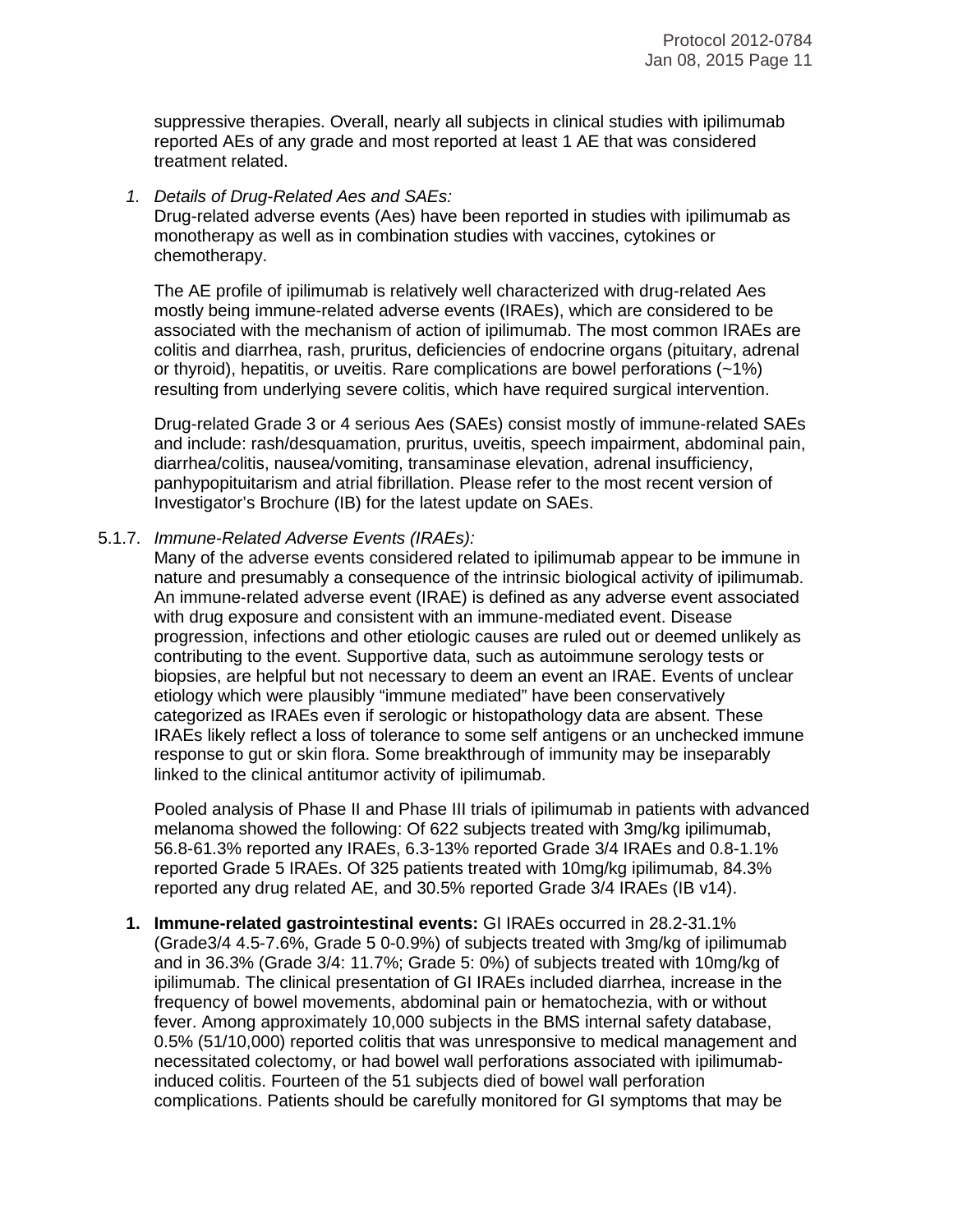indicative of immune-related colitis, diarrhea or GI perforation. Diarrhea or colitis occurring after initiation of ipilimumab therapy should be evaluated to exclude infectious or alternate etiologies. In clinical trials, immune-related colitis was associated with evidence of mucosal inflammation, with or without ulcerations, and lymphocytic infiltration. GI IRAEs should be monitored until resolution.

- **2. Inflammatory hepatotoxicities**: Hepatic IRAEs were reported in 2.1-3.8% (Grade 3/4: 0-2.3%; Grade 5: 0-0.8%) subjects treated with 3mg/kg of ipilimumab and in 8% (Grade 3/4: 6.8%, Grade 5: 0%) of patients treated with 10mg/kg of ipilimumab. Hepatic IRAEs were mostly clinically silent and manifested as transaminase or bilirubin laboratory abnormalities. Fatal hepatic failure has been reported in clinical trials of ipilimumab. Serum transaminase and bilirubin levels must be evaluated before each dose of ipilimumab as early laboratory changes may be indicative of emerging immune-related hepatitis. Evaluations to exclude other causes of hepatic injury, such as infections, disease progression or medications should be undertaken, Liver function abnormalities should be monitored until resolution. Liver biopsies from subjects who had IR hepatotoxicity showed evidence of acute inflammation (neutrophils, lymphocytes and macrophages).
- **3. Endocrine toxicities**: Endocrine IRAEs were reported in 3.4-7.6% (Grade 3/4: 0.9- 3.8%, Grade 5: 0%) of subjects receiving 3mg/kg of ipilimumab and in 6.2% (Grade 3/4: 2.5%; Grade 5: 0%) of subjects receiving 10mg/kg of ipilimumab. Ipilimumab can cause inflammation of the endocrine system organs, specifically hypophysitis, hypopitutarism, and adrenal insufficiency and patients may present with nonspecific symptoms, which may resemble other causes such as brain metastasis or underlying disease. The most common presentation includes headache and fatigue. Symptoms may also include visual field defects, behavioral changes, electrolyte disturbances and hypotension. Adrenal crisis as a cause of the patient's symptoms should be excluded. Based on the available data with known outcome, most of the subjects symptomatically improved with hormone replacement therapy. It is possible that longterm hormone replacement therapy will be required for subjects developing hypophysitis/hypopituitarism after treatment with ipilimumab.
- **4. Dermatologic toxicities**: Skin IRAEs were reported in 38.9-42.3% (Grade 3/4 0.8- 2.4%, Grade 5 0) of subjects receiving 3mg/kg of ipilimumab and in 51.4% (Grade 3/4: 2.5%; Grade 5:0%) of subjects receiving 10mg/kg of ipilimumab. Skin IRAEs presented mostly as a rash and/or pruritus. Some subjects reported vitiligo associated with ipilimumab administration. Fatal toxic epidermal necrolysis has been reported in clinical trials of ipilimumab.
- **5. Neurological toxicities**: Neurological IRAEs were reported in 0-0.5% (Grade 3/4: 0- 0.3%, Grade 5: 0-0.3%) of subjects receiving 3mg/kg of ipilimumab and in 0.3%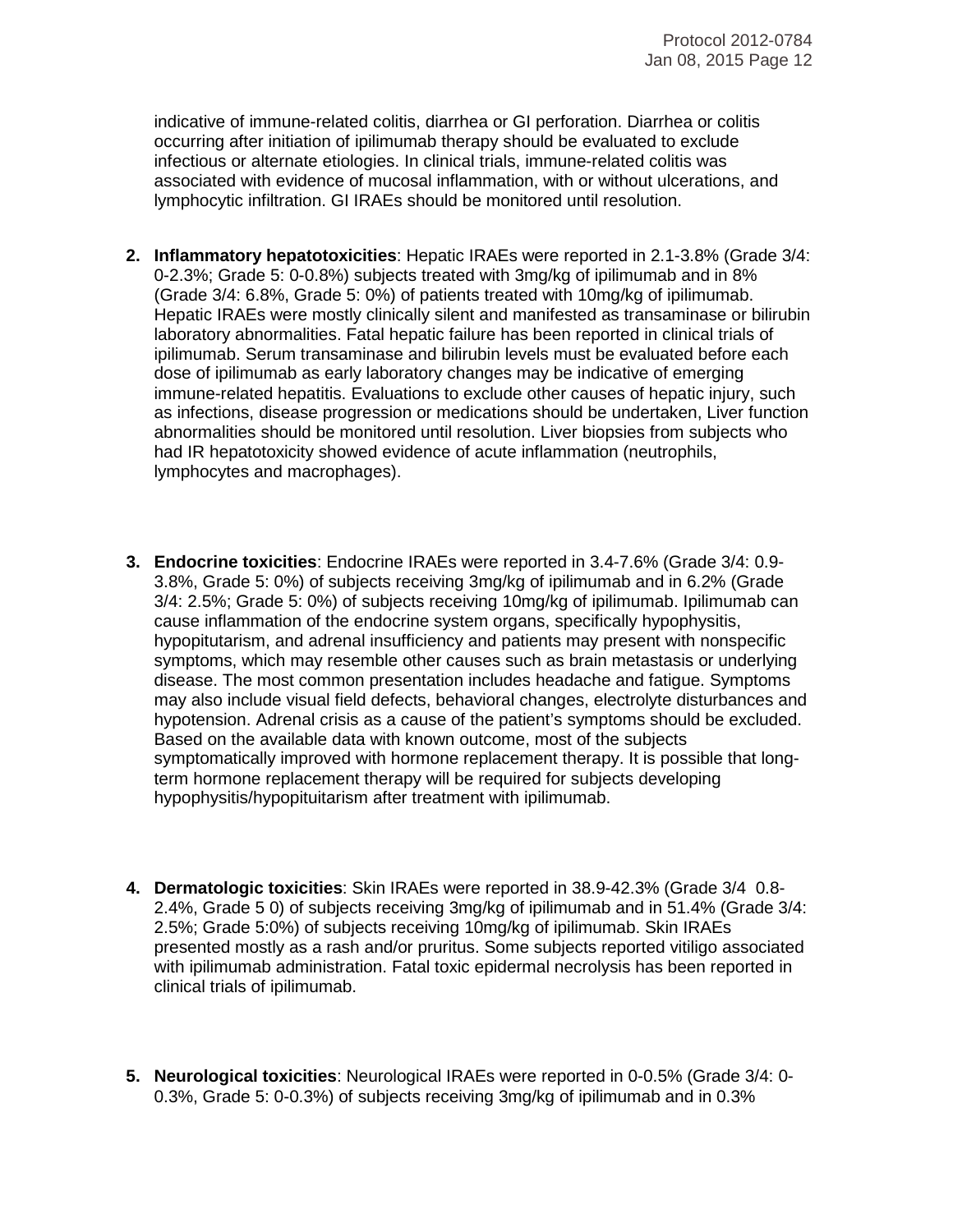(Grade 3/4: 0%; Grade 5: 0%) of subjects receiving 10mg/kg of ipilimumab. Neurological manifestations included muscle weakness and sensory neuropathy. Among approximately 10,000 subjects treated in the ipilimumab program as of 24-Jun-2011, 11 (0.1%) cases of Guillain-Barre syndrome and 5 (0.05%) cases of myasthenia gravis considered related to study drug were reported, and 2 of the Guillain-Barre syndromes had a fatal outcome. Patients may present with muscle weakness. Sensory neuropathy may also occur. Unexplained motor neuropathy, muscle weakness, or sensory neuropathy lasting more than 4 days should be evaluated and noninflammatory causes such as disease progression, infections, metabolic syndromes and medications should be excluded.

**6. Other toxicities**: Other IRAEs were reported in 2.3-3.8% (Grade 3/4: 0.8-1.5%, Grade 5: 0-0.3%) of subjects receiving 3mg/kg of ipilimumab and in 5.2% (Grade 3/4: 2.2%; Grade 5: 0.6%) of subjects receiving 10mg/kg of ipilimumab. Ocular inflammation, manifested as Grade 2 or Grade 3 epislcleritis or uveitis, was associated with concomitant diarrhea in a few subjects (<1%) and occasionally occurred in the absence of clinically apparent GI symptoms. Other presumed IRAEs reported include, but were not limited to, arthiritis/arthralgias, pneumonitis, pancreatitits, autoimmune (aseptic) meningitis, autoimmune nephritis, pure red cell aplasia, noninfective myocarditis, polymyositis, and myasthenia gravis, of which were individually reported for <1% of subjects.

#### 5.1.8. *Onset and Resolution of IRAEs*:

The median time to onset of Grade 3-5 IRAEs in MDX010-20 and Phase 2 studies was 7 to 9 weeks. The time to onset of IRAEs was comparable between the 3- and 10 mg/kg doses. With the recommended treatment guidelines, the median times to resolution of Grades 3-4 IRAEs was 4 to 8 weeks. The time to resolution of IRAEs was comparable between the 3 and 10-mg/kg doses.

#### *5.1.9. Ipilimumab Dose-dependent Safety Profile*

In MDX010-20, immune-related adverse events (irAEs) occurred in 60% of subjects treated with ipilimumab (**3mg/kg**) and ≥ Grade 3 events occurred in 12-16%. Treatment related Aes leading to discontinuation of therapy were reported in 9.9% of the ipilimumab monotherapy arm vs 3.0% of the gp100 monotherapy arm. The most common (>1%) treatment related Aes leading to discontinuation in the ipilimumab monotherapy arm were colitis (2.3%), diarrhea (1.5%) and uveitis (1.5%). In a pooled 3mg/kg group from the Phase 2 studies, 8.1% of subjects reported treatment-related Aes leading to discontinuation. The most common were hypopituitarism (2.7%), colitis (1.8%) and decreased appetite (1.8%). In MDX010-20, treatment-related deaths (defined as a treatment-related AE with an outcome of death, reported at any time during the study) were reported in 4 subjects (3.1%) in the ipilimumab monotherapy group, 8 subjects (2.1%) in the ipilimumab plus gp100 group and 2 (1.5%) subjects in the gp100 monotherapy group.

In CA184024, any irAEs occurred in 76% of subjects treated with ipilimumab (**10mg/kg**) + DTIC, Grade 3 events were reported in 31.6% and Grade 4 events in 10.1%. Treatment-related SAEs were reported for 47% and 6.8% in the ipilimumab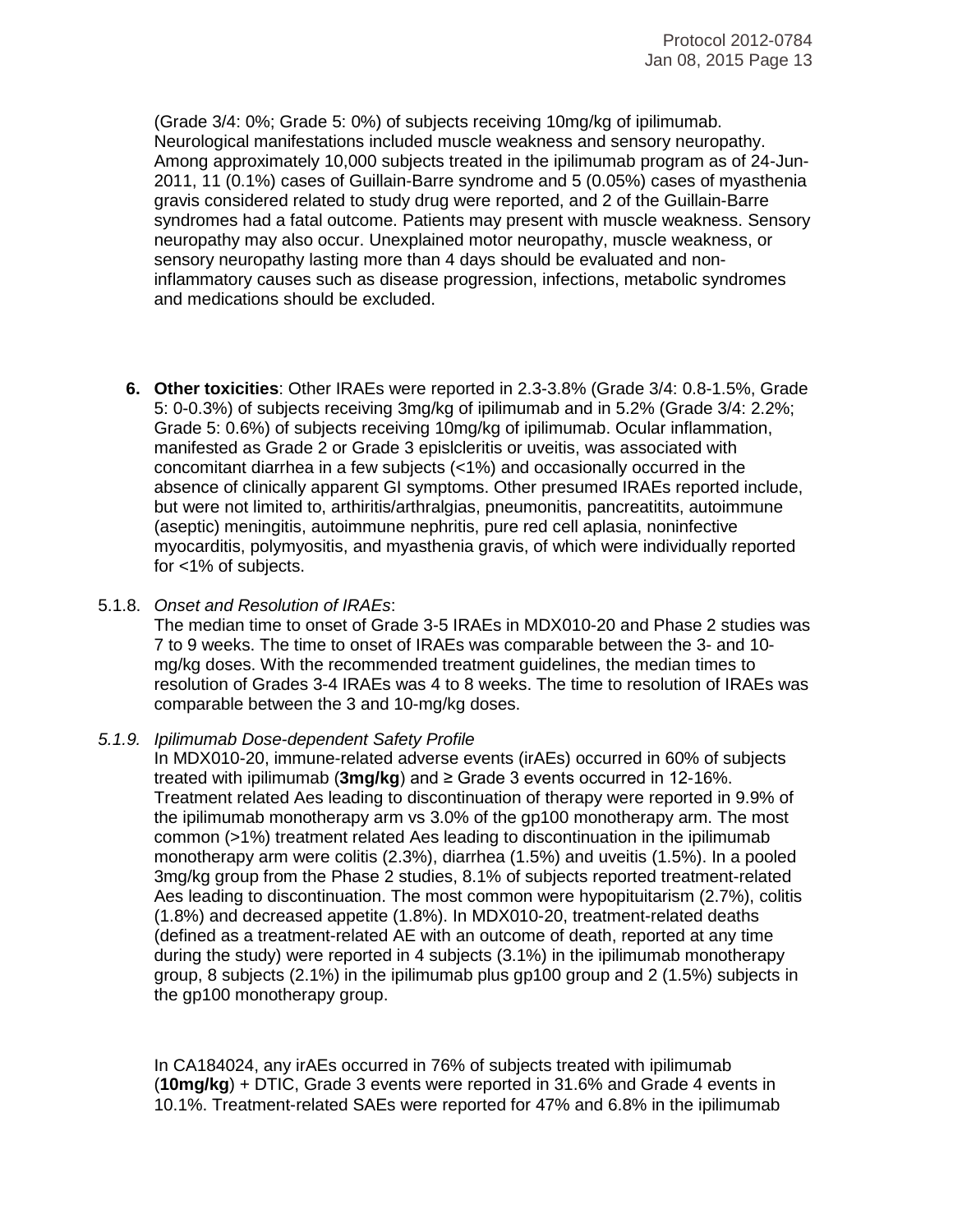plus DTIC and DTIC monotherapy groups respectively. The most common events in the ipilimumab plus DTIC group were increased ALT and AST (19% each). Other SAEs reported in ≥5% of subjects in the ipilimumab plus DTIC group included diarrhea (6.5%) and pyrexia (5.7%). There were no treatment-related Aes with an outcome of death in the ipilimumab plus DTIC group and 1 (0.4%) in the DTIC group (GI hemorrhage). In a pooled analysis of 325 patients receiving 10mg/kg ipilimumab therapy, Aes (any grade) were reported in 96.9%, Grade 3-4 Aes in 37.5%, related Aes in 84.3%, Grade 3-4 related Aes in 30.5%, SAEs in 51.7%, related SAEs in 29.2%.

In **CA184022**, 3 dose levels of ipilimumab were studied, including 0.3 (n=72) vs 3 (n=71) vs 10mg/kg (n=71). Overall irAEs were reported in 64.8% and 70.4% of patients treated at 3mg/kg and 10mg/kg respectively, Grade 3-4 irAEs were reported in 7% and 25.4% respectively, GI irAEs in 32.4% and 39.4% respectively, Grade 3-4 GI irAEs in 2.8% and 15.5% respectively, hepatic Grade 3-4 irAEs in 0% and 2.8% respectively, endocrine Grade 3-4 irAEs in 2.8% and 1.4% respectively and skin Grade 3-4 irAEs in 1.4% and 4.2% respectively.

In summary, the safety profile of ipilimumab 10mg/kg remains consistent with the lowdose safety profile in that most of the treatment-related SAEs are characteristic of immune-related toxicity, and most of the IRAEs are reported in the GI, hepatic and endocrine systems. However, the frequency of IRAEs, particularly of high grade events, is higher with 10mg/kg of ipilimumab at multiple doses compared with the IRAE frequency reported for lower doses.

#### *5.1.10. Drug Related Deaths:*

Based on the data available in the BMS internal safety database as of 24-June-2011, study-drug related deaths based on the investigator's assessment were reported in 82 subjects. Therefore, the reported rate of treatment-related deaths from the programwide studies was approximately 0.8% (82/10,000). While a causal role of ipilimumab in these 82 deaths could not be ruled out, confounding factors could be identified in most of these cases.

#### 5.1.11. *Clinical Efficacy:*

Ipilimumab prolonged survival in subjects with pre-treated and previously untreated advanced melanoma, based on results from 2 large, multinational, double-blind, Phase 3 studies (MDX010-20 and CA184024), supported by data from Phase 2 studies.

In prostate cancer, ipilimumab is being evaluated in Phase 1 and 2 studies, as well as in a randomized Phase 3 trial. Although sample sizes were small, response as measured by ≥50% decline in PSA have been reported. Responses were durable, ranging between 2 and 24 months.

#### *5.1.12. Association between safety (IRAEs) and efficacy (OS):*

Results from MDX010-20 suggested a tendency for improved OS in subjects with any IRAEs. In CA184024, analyses using the Cox proportional hazards model were conducted to assess the association of IRAEs and OS. Overall, the results showed a significant improvement in OS in subjects with Grade 3/4 IRAEs (any Grade 3/4 : HR 0.23 [95% CI: 0.10, 0.54]; liver Grade 3/4 : HR 0.25 [95% CI: 0.10, 0.65]). These results should be interpreted with caution, as the analysis was not adjusted for other prognostic factors.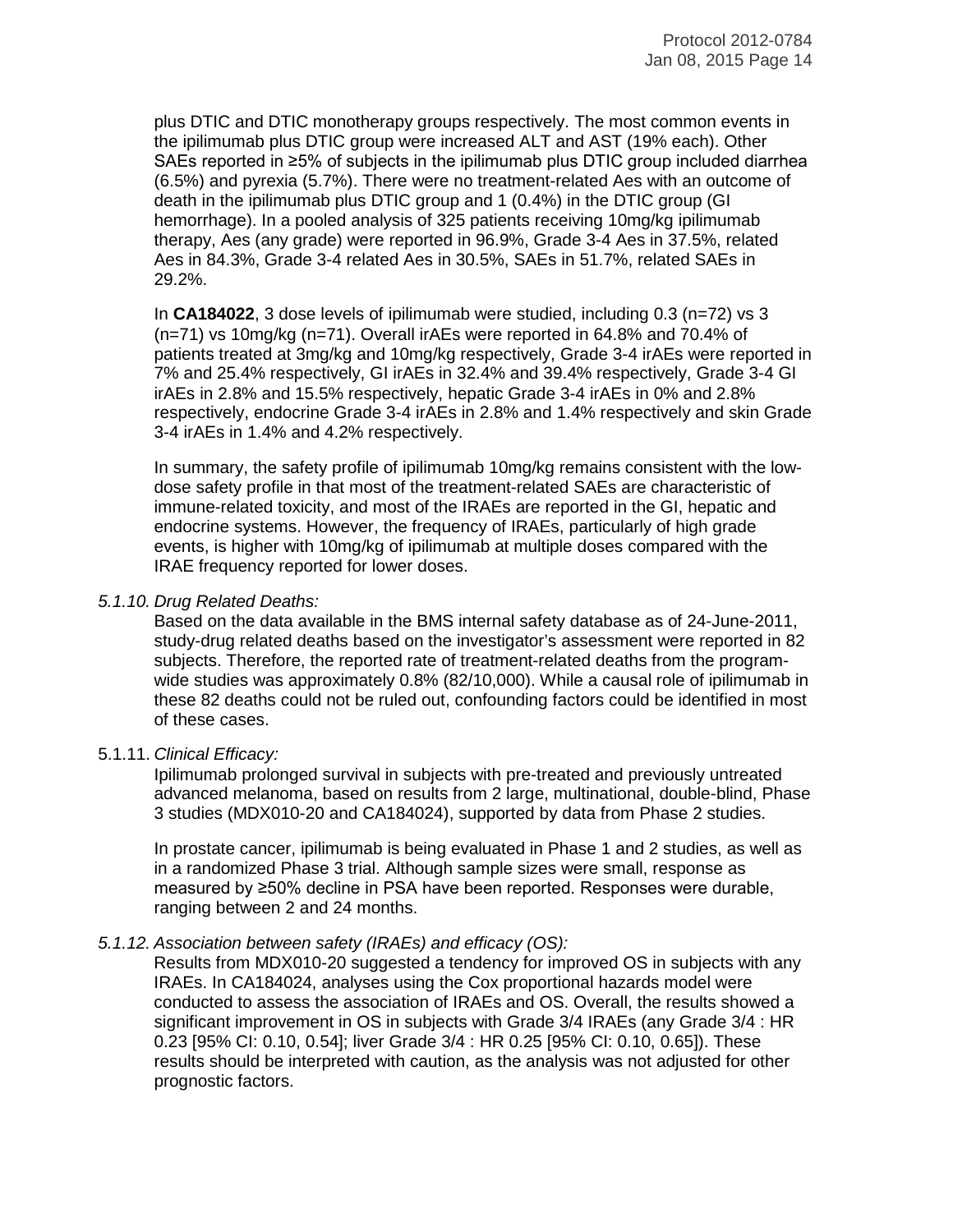Based on the current clinical experience with the use of corticosteroids for the management of treatment-emergent IRAEs, corticosteroids do not adversely affect the antitumor response in subjects with objective responses and concomitant serious IRAEs.

#### 5.1.13. *Formulation*

Ipilimumab injection, 50mg/vial (5mg/mL) is formulated as a clear, colorless, sterile, non-pyrogenic, single-use, isotonic aqueous solution which may contain particles. It is supplied in 10-cc Type I flint glass vials stoppered with gray butyl stoppers and sealed with aluminum seals. The drug product is formulated at a concentration of 5mg/mL at a pH of about 7.

Each 50mg vial contains: 52.5mg Ipilimumab drug substance, 61.32mg sodium chloride USP, 33.10mg TRIS-hydrochloride, 0.4126mg diethylenetriamine pentacetic acid, 105mg mannitol USP, 1.05mg polysorbate 80 (plant-derived) 10.5mL water for injection USP qs to.

| Unit                                      | Route       | Appearance                                                                  |
|-------------------------------------------|-------------|-----------------------------------------------------------------------------|
| Ipilimumab 5mg/ml, 10<br>mg or 40 mg vial | IV Infusion | Clear, colorless sterile<br>solution in a single-use<br>10 ml or 40 mL vial |

#### **Table 1: Ipilimumab Drug Information**

#### *5.1.14. Packaging and Labeling*

Ipilimumab available at a concentration of 5 mg/mL in single use vials containing 10 ml (NDC 0003-2327-11) or 40 mL (NDC 0003-2328-22) solution.

#### *5.1.15. Storage, Handling and Dispensing of Ipilimumab*

#### *1. Storage*

Ipilimumab should be stored in a secure area according to local regulations.

The Investigator should ensure that the ipilimumab is stored in accordance with the environmental conditions (temperature, light and humidity) as determined by BMS and defined in the Investigator Brochure or SmPC/reference label.

Ipilimumab must be stored at a temperature  $\geq 2^{\circ}C$  and  $\leq 8^{\circ}C$ . Do not freeze. Protect from light.

*2. Handling and Disposal*

As with all, injectable drugs, care should be taken when handling and preparing ipilimumab. Whenever possible, ipilimumab should be prepared in a laminar flow hood or safety cabinet using standard precautions for the safe handling of intravenous agents applying aseptic technique.

If ipilimumab concentrate or solution comes in contact with skin or mucosa, immediately and thoroughly wash with soap and water.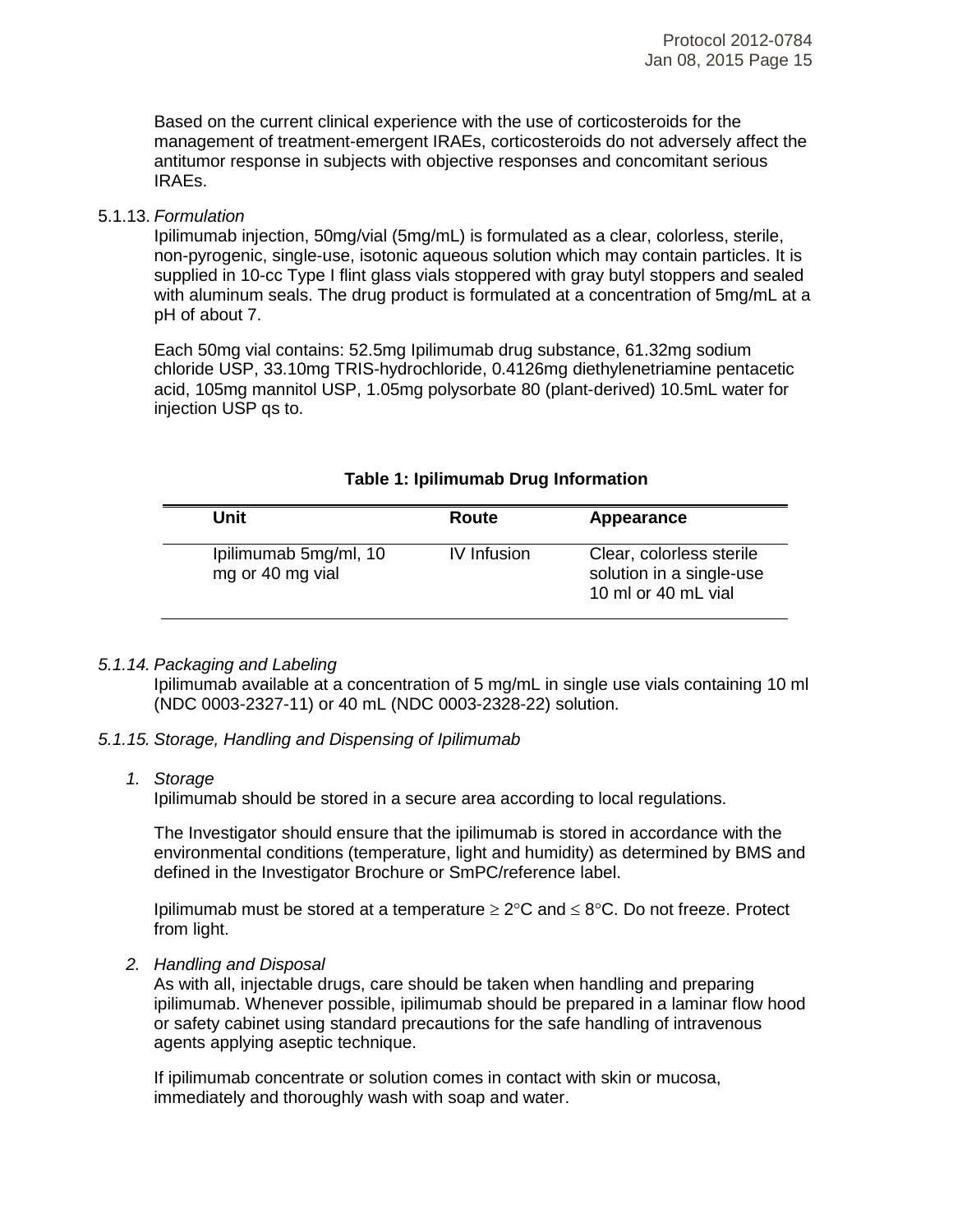After final drug reconciliation, unused ipilimumab solution should be disposed at the site following procedures for the disposal of anticancer drugs.

*3. Dispensing*

It is the responsibility of the Investigator to ensure that ipilimumab is only dispensed to study subjects. The ipilimumab must be dispensed only from official study sites by authorized personnel according to local regulations.

*4. Destruction of Ipilimumab:*

If ipilimumab is to be destroyed on site, it is the Investigator's responsibility to ensure that arrangements have been made for disposal and that procedures for proper disposal have been established according to applicable regulations, guidelines, and institutional procedures. Appropriate records of the disposal must be maintained.

#### *5. Preparation of Ipilimumab*

Ipilimumab injections will be prepared per the Package Insert. Do not draw into each vial more than once. Any partial vials should be safely discarded and should not be stored for reuse.

Ipilimumab is administered as an IV infusion only.

#### 6. *Administration*

Ipilimumab will be administered as an IV infusion at doses of 1or 3 mg/kg dose over 90 (+/-10) minutes with a 10 cc normal saline flush at the end.

#### *Dose Calculations*

• Total dose should be calculated as follows: Subject body weight in kg  $x$  1-3 mg = total dose, mg

• Total infusion volume should be calculated as follows: Total dose in mg  $\div$  5 mg/mL = infusion volume, mL

• Rate of infusion should be calculated as follows: Infusion volume in mL  $\div$  90 minutes = rate of infusion, mL/min

For example, a patient weighing 114 kg (250 lb) would be administered 1140 mg of ipilimumab (114 kg x 10 mg/kg = 1140 mg) with an infusion volume of 228 mL (1140 mg  $\div$  5 mg/mL = 228 mL) at a rate of approximately 2.5 mL/min (228 mL  $\div$ 90 minutes) in 90 minutes.

#### **5.2. Imatinib mesylate**

5.2.1. *Physical/Chemical*

Imatinib mesylate is supplied commercially and additional information regarding the product may be obtained from the product's package insert.

- **Imatinib Mesylate:** (Gleevec, STI-571) manufactured by Novartis.
- **Chemical Name**: 4-[(4-Methyl-1-piperazinyl)methyl]-N-[4-methyl-3-[[4-(3-pyridinyl)-2 pyrimidinyl]amino]-phenyl]benzamide methanesulfonate.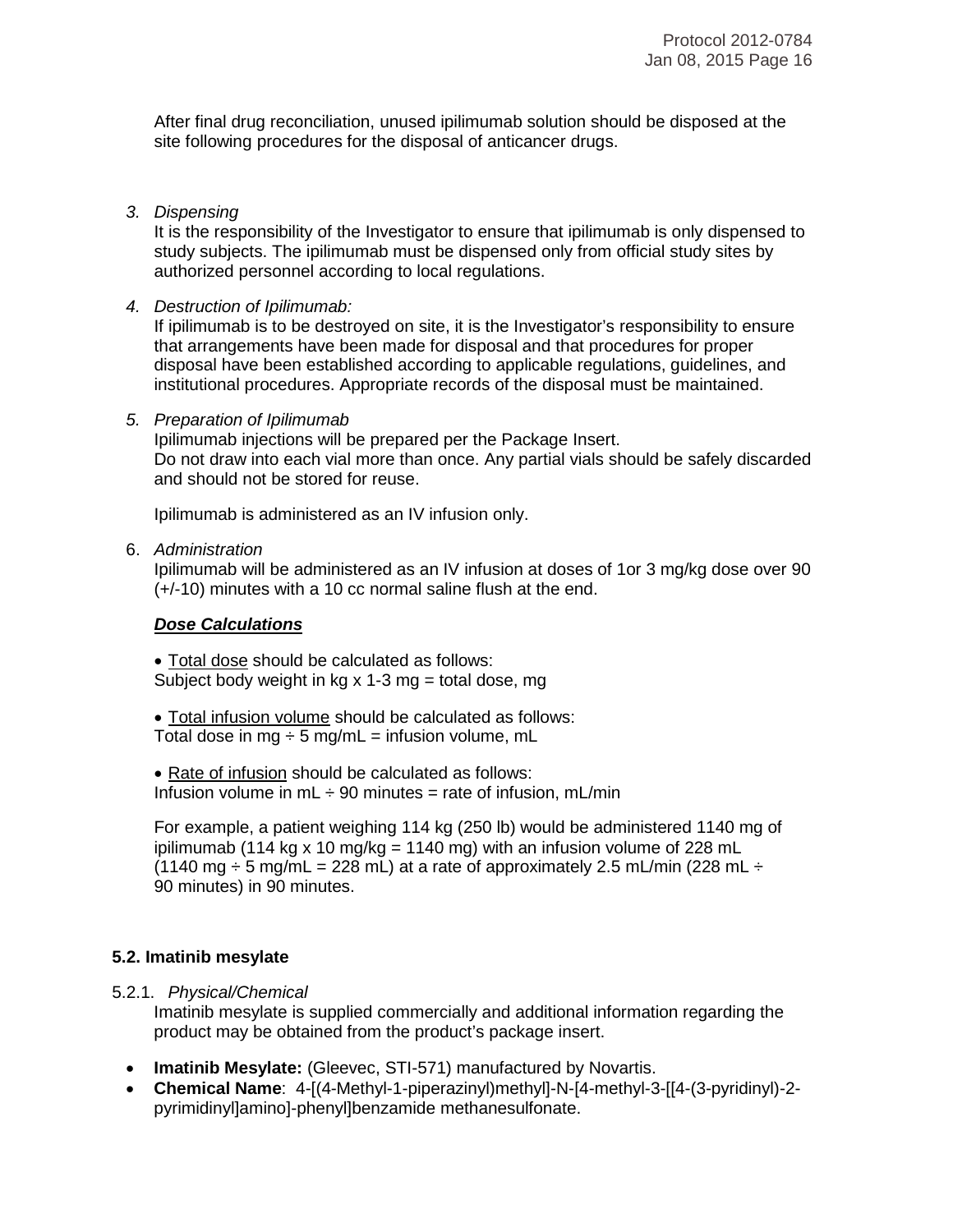- **Molecular Formula**: C30H35N7SO4 M.W.: 589.7CAS Registry Number: 220127-57-1
- **Approximate Solubility**: Imatinib mesylate is freely soluble in water and aqueous buffers < pH 5.0 bit is less soluble in neutral/alkaline aqueous buffers. In non-aqueous solvents, the drug substance is soluble in 1.2-propylene glycol, PEG 400, ethanol and methanol, but is poorly soluble in less polar solvents such as acetone and toluene.
- **Description:** Imatinib mesylate is a white to slightly yellowish crystalline powder.

#### 5.2.2. *Mechanism of Action*:

In a pioneering work, Druker and co-workers demonstrated that imatinib mesylate suppressed proliferation of BCR-Abl-positive CML cells in vitro (12). Normal hematopoietic progenitors were largely unaffected (12). This compound was discovered to be an effective inhibitor of the PDGF receptor and KIT (CD 117, stem cell factor receptor) tyrosine kinases (9). Imatinib mesylate is specific with 50% inhibiting concentrations (IC50s) of 188nM for c-Abl, 413nM for KIT, 386nM for PDGFR-β. In contrast the IC50s of most of the other cellular tyrosine kinases (8, 10, 11) was found to be > 10 micromolar. These observations laid the groundwork for use of imatinib mesylate in the clinical setting, with potential for killing tumor cells harboring the target kinases without harm to normal host tissue. The antitumor effects of imatinib mesylate in GIST with activating kit mutations is remarkable (2, 3, 12-14).

Imatinib mesylate is a selective inhibitor of certain protein-tyrosine kinases. Imatinib mesylate inhibits the Abl tyrosine kinase as well as the KIT and PDGF-R RTKs. The compound specifically inhibits proliferation of v-Abl and BCR-Abl expressing cells, suggesting that it is not a general antimitotic agent. In colony formulation assays using ex vivo peripheral blood and bone marrow samples from patients with chronic myeloid leukemia (CML), imatinib mesylate shows selective inhibition of BCR-Abl positive colonies. In addition, imatinib mesylate is a potent inhibitor of receptors involved in both PDGF and SCF-mediated biochemical events (i.e., inhibiting both PDGF-R and KIT). In contrast, it does not affect signal transduction mediated by other stimuli including epidermal growth factor (EGF), insulin and phorbol esters. In vivo, the compound shows anti-tumor activity as a single agent in animal models as well tolerated doses.

#### 5.2.3. *Pharmacology:*

Imatinib is prepared as a mesylate salt available in hard gelatin capsules that contain a common dry powder blend filled in capsule shells of size 100 mg 400 mg dosage strength tablets. It is the first of a class of drugs that act by specifically inhibiting receptor tyrosine kinases characteristic of a particular cancer cell, rather than nonspecifically inhibiting and killing rapidly dividing cells.

Route of Administration: Oral. Imatinib mesylate should be taken with a meal to minimize GI irritation. Imatinib mesylate is a local irritant and must be taken in a sitting position with a large (250 ml; 8 oz) glass of water. (Direction of use on medication label: Take as directed with a large glass of water).

Supplier: Imatinib mesylate is commercially available and FDA approved for patients with advanced or metastatic GIST.

#### 5.2.4. *Pre-clinical Toxicology:*

In in vitro human liver microsomes studies, imatinib mesylate appeared to be a competitive inhibitor of CYP2C9, CYP2D6, CYP3A4/5, suggesting that imatinib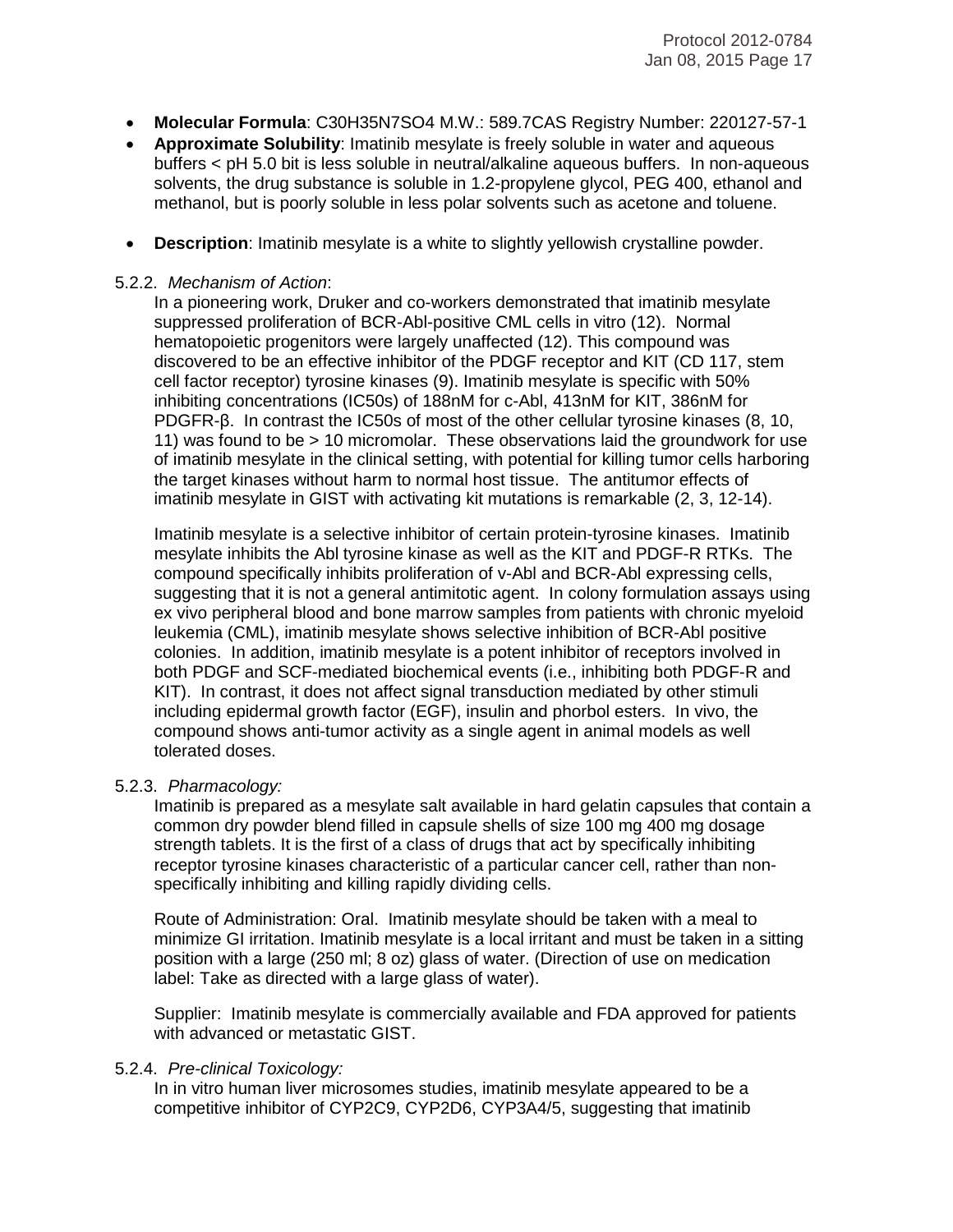mesylate could reduce the clearance of co-administered drugs whose metabolism is dependent on these P450 cytochrome isoenzymes.

Imatinib mesylate causes abortions and is potentially teratogenic at high doses in rabbits and rats. The compound is therefore not suitable for administration to pregnant women, and conception while on therapy should be avoided. In women of childbearing potential, contraception should continue for seven days after the last dose of imatinib mesylate to allow the complete clearance of drug and its principle metabolites from the body. Since interactions with the metabolism of oral contraceptives cannot be excluded at present, a barrier method of contraception must be used. Imatinib mesylate should not be administered to patients who are breastfeeding.

Imatinib mesylate was clastogenic according to the results of one of the genotoxicity tests performed. These effects were seen only at toxic concentrations and all other tests were negative; therefore, imatinib mesylate is not considered to present a genotoxic hazard.

Although there is no suggestion from available animal toxicology studies that imatinib mesylate enters the mammalian testis, this possibility cannot be excluded. Rats had reduced testis and epididymis weights and decreased sperm motility. Both male and female patients must continue to use effective methods of contraception for three months after receiving the last dose of study drug.

#### *5.2.5. Pharmacokinetics of Imatinib mesylate in Patients*

The pharmacokinetics of imatinib mesylate are similar in patients with CML and GIST (2). Imatinib mesylate has an oral bioavailability of > 97% in oral solution or capsule form (29). Once absorbed, it binds avidly to serum proteins and reaches peak concentrations in the serum 4 hours after administration (4-5 µg/mL for a 600-mg dose and 2-3 µg/mL for a 400-mg dose)(30). Imatinib mesylate crosses the blood-brain barrier and results in a 38 ng/mL concentration in the cerebral spinal fluid after a dose of 400-600 mg per day (30). Drug accumulation of 1.5-3 fold occurs after daily dosing, with a steady state reached within 1 week (31). Approximately 13% of the drug is excreted in the urine, while most is metabolized in the liver by the cytochrome P450 isoenzyme CYP3A4. Imatinib mesylate's major metabolite is N-desmethyl-imatinib (CGP74588), and its concentration is approximately 17% of imatinib mesylate's at steady-state conditions. This metabolite has been shown to have comparable activity to imatinib in vivo. The half-life of imatinib mesylate is approximately 25 hours, whereas that of its metabolite is 89 hours.

Because imatinib mesylate is hepatically metabolized by CYP3A4, drugs that are administered with it may undergo changes in their pharmacokinetics and vice versa. For example, ketoconazole, a broad-spectrum antifungal agent, was shown to increase patients' exposure to imatinib mesylate when co-administered (29). Additionally, rifampicin increased blood levels of imatinib mesylate. Conversely, imatinib mesylate increased the exposure of patients to simvastatin, a 3-hydroxy-3 methylglutaryl-coenzyme A (HMG-CoA) reductase inhibitor (32). Moreover, several other pharmaceuticals for cancer patients, such as alprazolam, caffeine, clindamycin, clonazepam, cortisol, ethinyl estradiol, and verapamil, may cause toxic effects when administered with imatinib mesylate (32). Frye et al recently published that the very popular over the counter product, St John's wort increased imatinib clearance by 43%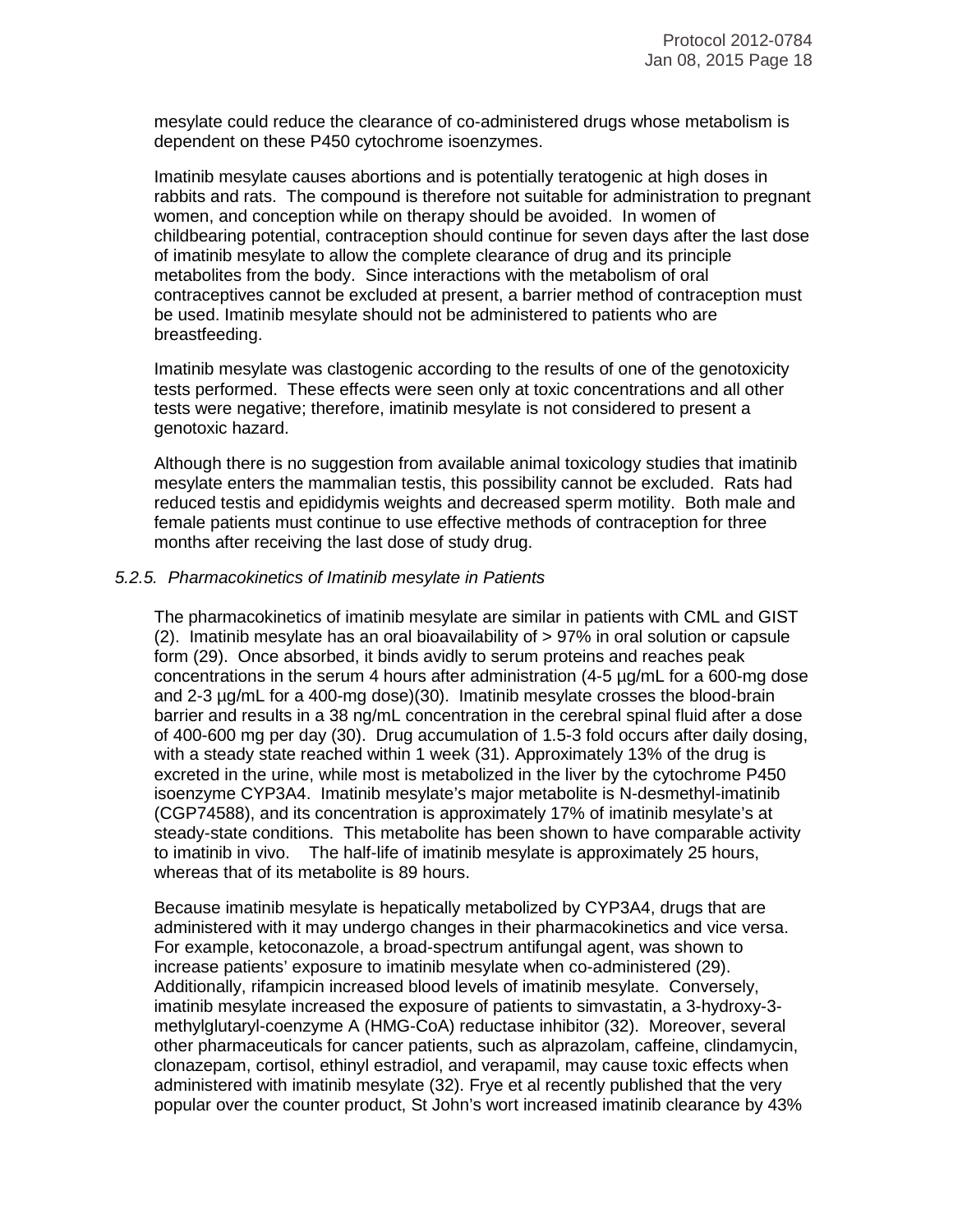(33). Acetaminophen is also metabolized by CYP3A4 and patients should be advised to avoid daily use or excessive amounts of this agent. Recent studies have also shown in vitro synergism between imatinib mesylate, other tyrosine kinase inhibitors, and cytotoxic chemotherapeutics (34).

#### 5.2.6. *Clinical Safety*

Treatment with imatinib mesylate was generally well-tolerated, although nearly every patient experienced at least some minor adverse events. The most frequently reported adverse events were edema, nausea, diarrhea, musculoskeletal pain, fatigue, rash, headache, and abdominal pain. Most events were of mild to moderate severity. Superficial edema, most frequently periorbital or lower limb edema, was managed with diuretics, other supportive measures, or by reducing the dose of imatinib mesylate. Severe (NCI CTCAE grade 3 or 4) superficial edema was observed in two patients, including facial edema in one patient. No major differences were seen in the severity of adverse events between the 400 mg or the 600 mg treatment groups, although overall incidence of adverse events was somewhat higher in the 600 mg treatment group. Adverse events with a suspected relationship to therapy occurring in >10% of patients in any group are presented in Table 2.

There was no hyperuricemia or evidence of tumor lysis syndrome, even in patients with very rapid decreases in tumor volume. The most medically significant adverse events were gastrointestinal or intra-abdominal hemorrhage in patients with large bulky tumors, which occurred in less than 5 % of patients. Studies in rats have shown that taking imatinib mesylate (usually at doses higher than that given to humans) may cause an increased risk of developing tumors, both benign and malignant. To date, there is no evidence that there is an increased risk in humans, but the possibility cannot be ruled out. Imatinib mesylate is indicated for the treatment of patients with KIT (CD117) positive unresectable and/or metastatic malignant (GIST).

The 2004 NCCN consensus guidelines for GIST and clinical experience states that patients who meet the criteria of disease progression may still be receiving benefit from imatinib therapy and should continue this agent. Discontinuation of imatinib may result in accelerated tumor growth (14).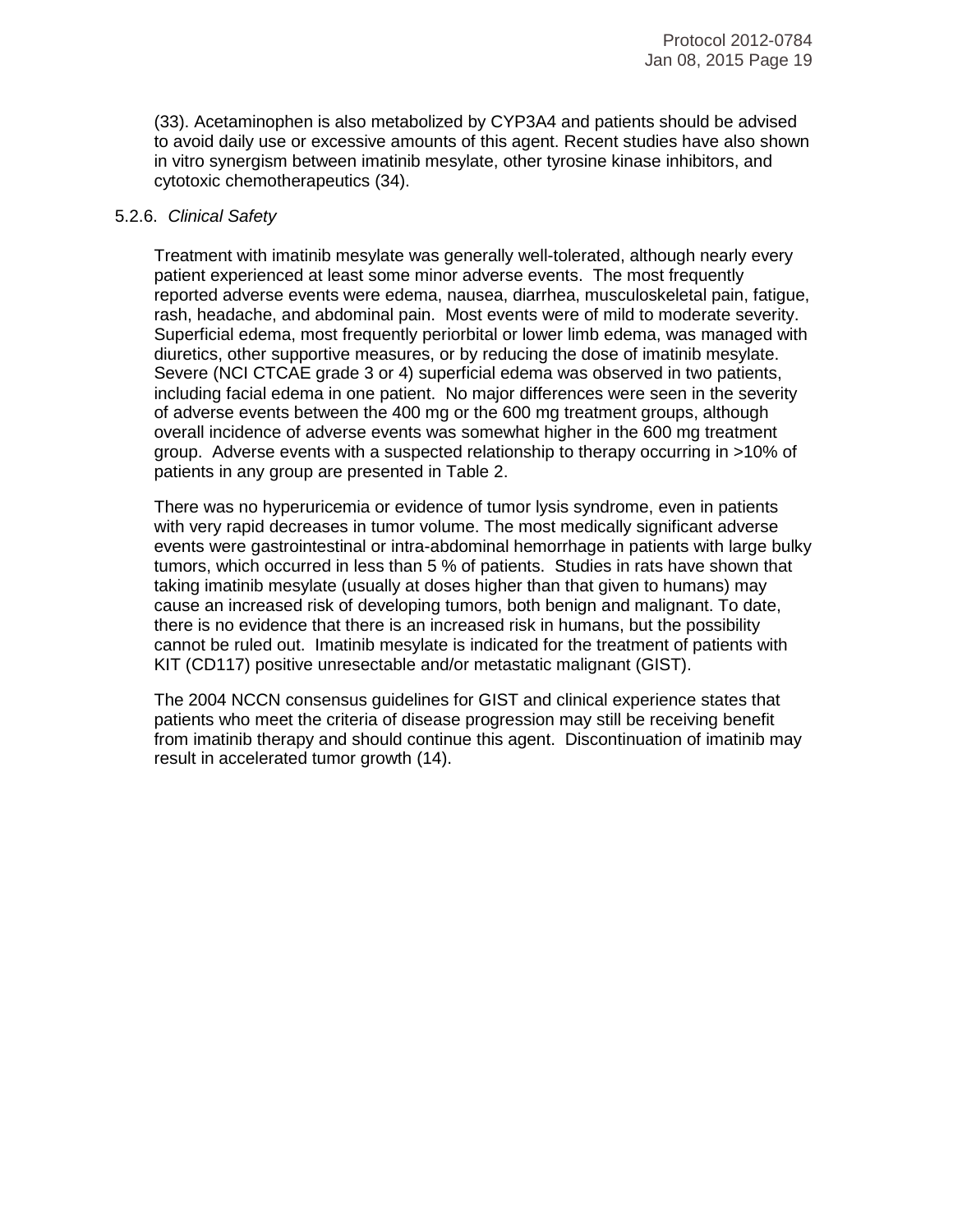|                                 |          | All grades |           |          | Grade 3/4 |           |
|---------------------------------|----------|------------|-----------|----------|-----------|-----------|
|                                 | 400 mg   | 600 mg     | All doses | 400 mg   | 600 mg    | All doses |
|                                 | $n = 73$ | $n = 74$   | $N = 147$ | $n = 73$ | $n = 74$  | $N = 147$ |
| Adverse Event                   | %        | %          | %         | %        | %         | %         |
| Any AE                          | 97       | 99         | 98        | 21       | 22        | 21        |
| Edema/fluid retention           | 71       | 77         | 74        | 1        | 1         | 1         |
| Periorbital edema               | 45       | 50         | 48        | 0        | 0         | Ω         |
| Edema lower limb                | 26       | 15         | 20        | 0        | 0         | 0         |
| Face edema                      | 8        | 12         | 10        | 1        | 0         | 1         |
| Edema                           | 7        | 14         | 10        | 0        | 0         | Ω         |
| Eyelid edema                    | 7        | 8          | 8         | n        | Ω         | Ω         |
| Nausea                          | 51       | 54         | 52        | 1        | 1         | 1         |
| Diarrhea                        | 40       | 50         | 45        | 1        | 3         | 2         |
| Myalgia /                       | 37       | 42         | 40        | 0        | 0         | 0         |
| musculoskeletal pain            |          |            |           |          |           |           |
| Fatigue                         | 30       | 39         | 35        | 0        | 0         | 0         |
| Dermatitis / rash               | 25       | 37         | 31        | 3        | 3         | 3         |
| Headache                        | 19       | 32         | 26        | 0        | 0         | 0         |
| Abdominal pain                  | 26       | 26         | 26        | 1        | 0         | 1         |
| Flatulence                      | 19       | 24         | 22        | 0        | 0         | 0         |
| Vomiting                        | 14       | 12         | 13        | 0        | 1         | 1         |
| Any hemorrhage                  | 11       | 14         | 12        | 4        | 5         | 5         |
| Tumor hemorrhage                | 1        | 4          | 3         | 1        | 4         | 3         |
| Upper GI bleed /<br>perforation | 4        | 3          | 3         | 4        | 1         | 3         |
| Dyspepsia                       | 10       | 12         | 11        | 0.       | Ο         | 0         |
| Lacrimation increased           | 7        | 12         | 10        | 0        | 0         | 0         |
| Anemia                          | 6        | 12         | 9         | 1        | 3         | 2         |
| Loose stools                    | 7        | 10         | 8         | Ω        | 0         | 0         |
| Taste disturbance               | 3        | 14         | 8         | 0        | 0         | 0         |

#### **Table 2: Adverse Events Related to Imatinib Mesylate Therapy.**

The US-Finland phase II trial demonstrated that imatinib mesylate was generally well tolerated. However, virtually every patient had at least some mild or moderate adverse events (grade 1 or 2) that were attributable to therapy (2). The most common adverse events were edema (which was most frequently periorbital), nausea, diarrhea, myalgia or musculoskeletal pain, fatigue, rash, headache, and abdominal pain (see Table 2). Although most of these adverse events were mild or moderate, 21% of patients had serious adverse events (grade 3 or 4). A few patients (5%) experienced intraabdominal hemorrhages (2), which were postulated to be associated with massive tumor necrosis induced by this active agent.

Early toxicity results of the large phase III trial conducted by the EORTC Soft Tissue and Bone Sarcoma Group, Italian Sarcoma Group, and Australasian Gastro-Intestinal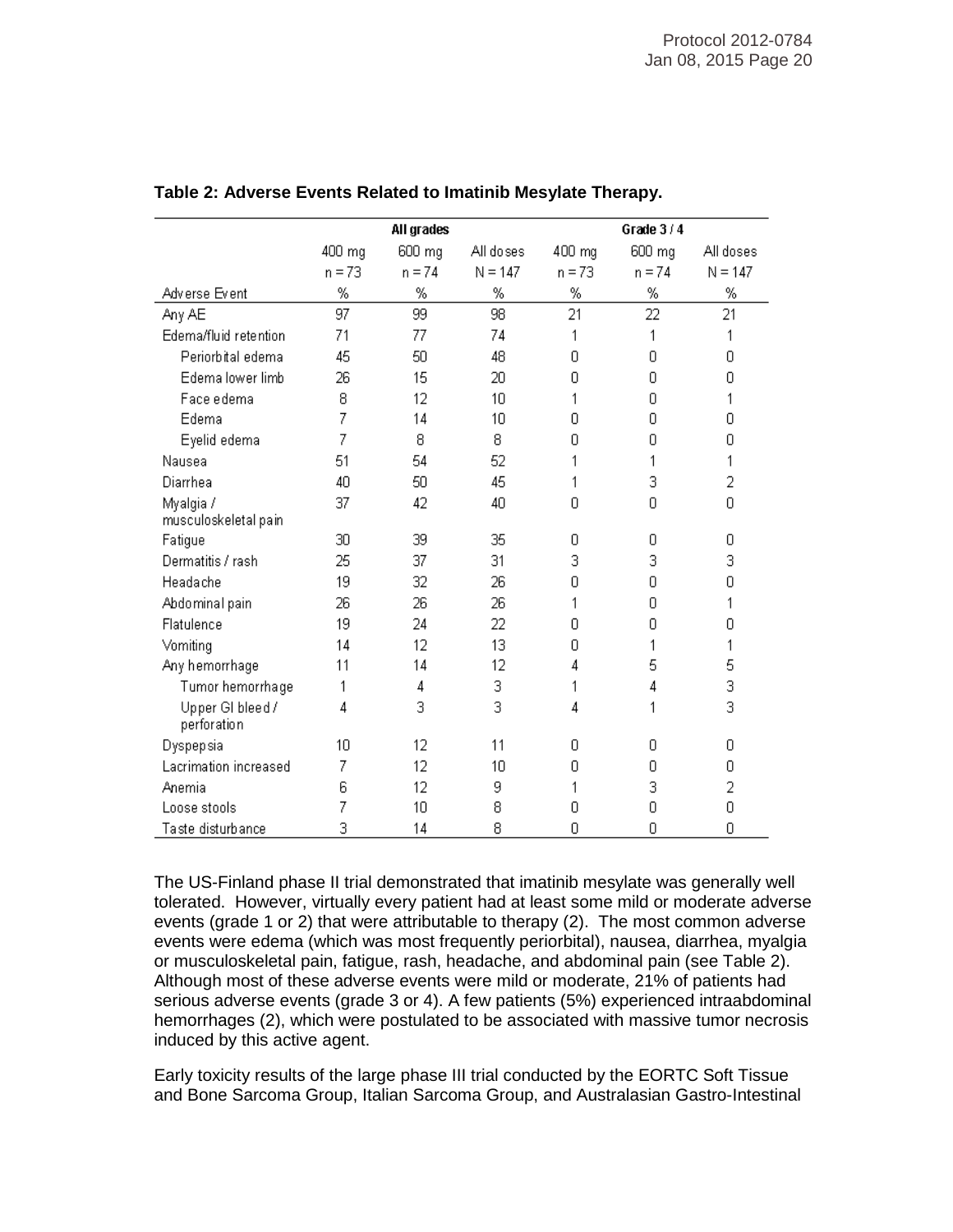Trials Group were reported at the ASCO 2002 annual meeting. The most frequent side effects were anemia (88%), edema (67%), fatigue (60%), nausea (44%), neutropenia (32%), and skin rash (24%). Most side effects were mild to moderate; however, one patient died of drug-related neutropenic sepsis (35). In summary, imatinib mesylate is safe and generally well tolerated at doses up to 800 mg daily.

#### 5.2.7. *Clinical Efficacy:*

The first patient with metastatic GIST was treated at the University Hospital of Helsinki, Finland with imatinib mesylate at 400 mg/day. The first dose was administered on 07- Mar-00. After four weeks, a first response to treatment was reported in the form of an approximately 40-50% decrease in the size of the largest liver lesion. After eight weeks of treatment, MRI confirmed a partial response. In addition, histological and immunohistochemial findings were consistent with a marked reduction if KIT positive cells, showed the replacement of tumor tissue by necrotic and fibrotic tissue, and marked reduction in fluorodeoxyglucose uptake of all metastases was seen in serial PET scans (36).

An open-label, multinational study was conducted in patients with unresectable or metastatic malignant GIST (2). In this study, 147 patients were enrolled and randomized to receive either 400 mg or 600 mg orally daily for up to 24 months. Patients ranged in age from 18-83 years old and had a pathologic diagnosis of Kitpositive unresectable and/or metastatic malignant GIST. The primary outcome of the study was objective response rate. Tumors were required to be measurable at entry in at least one site of disease, and response characterization was based on Southwestern Oncology Group (SWOG) criteria. All patients have had greater than nine months of follow-up. The median time to objective response was 13 weeks. Objective response rate was 54% with no complete responses. Twenty-eight percent of patients had stable disease; 14% of patients progressed, and 6% of patients were not evaluable. Reduction in tumor bulk for patients achieving a PR ranged from 50- 96%. Responses have been durable for more than 46 weeks and median duration of response has not yet been reached (median follow-up: 24 weeks following onset of response). ECOG performance scores (PS) improved with imatinib mesylate therapy consistent with objective antitumor activity. By month 4 of the study, the number of patients with normal functional status (PS=0) increased to 64% from 42% at study entry. This study was updated at ASCO 2002 and confirmed PR response rates were 63%; 19% of patients had stable disease.

1. Phase I studies of Imatinib Mesylate in Gastrointestinal Stromal Tumor:

A single-patient pilot study confirmed the efficacy of imatinib mesylate in GIST. This first patient to be treated with imatinib mesylate was a 50-year-old woman with chemotherapy-resistant, metastatic GIST who received once-daily doses of 400 mg of imatinib mesylate starting in March 2000. Response was evaluated objectively, using 18-fluorodeoxyglucose-positron emission tomography (PET) and computed tomographic radiography. The patient's tumor remained stable after a year of therapy, and she had only mild GI side effects. Serial tumor biopsies revealed myxoid degeneration after only 4 weeks of treatment (36).

A phase I study of imatinib mesylate in GIST was done in three centers of the European Organization for Research and Treatment of Cancer (EORTC) Soft Tissue and Bone Sarcoma Group (14). Between August 3, 2000, and December 21, 2000, 40 patients (36 patients with advanced GIST) received imatinib mesylate at doses of 400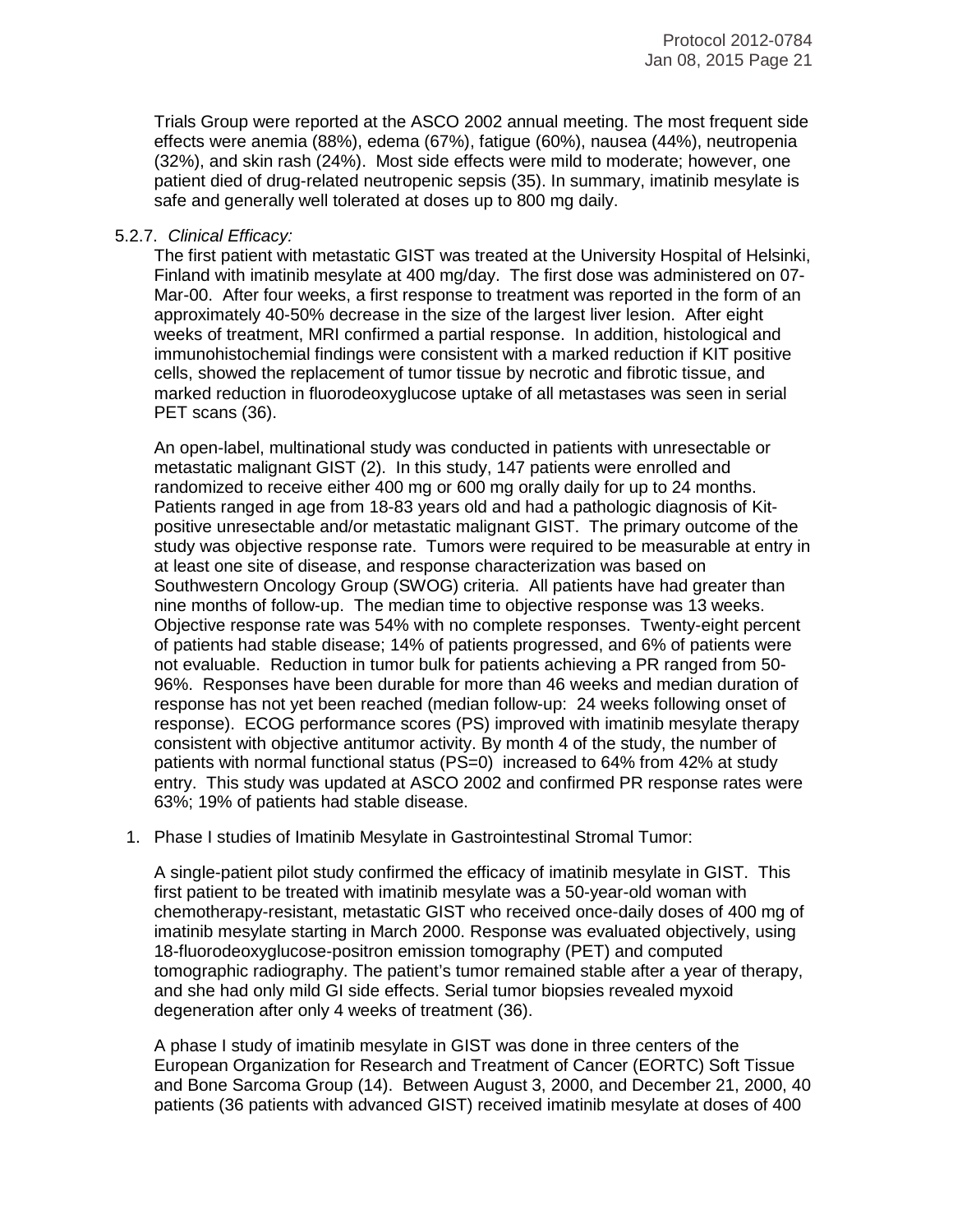mg once daily, 300 mg twice daily, 400 mg twice daily, or 500 mg twice daily. The maximum tolerated dose of imatinib mesylate was judged to be 400 mg twice daily, owing to unacceptable toxicity at the 500-mg, twice daily dose, which included grade 3 nausea/vomiting, edema, and dyspnea. Myelosuppression was an infrequent side effect and did not seem to be dose-dependent. However, mild anemia and neutropenia grade 2 or 3 were reported. Although not the primary endpoint, a partial response rate of 53% was reported (14).

2. Phase II studies of imatinib mesylate in Gastrointestinal Stromal Tumor:

These encouraging results, as well as the experience of using imatinib mesylate in patients with CML, led to the rapid deployment of several phase II and phase III studies of imatinib mesylate in GIST. The initial trial, designated as the US-Finland trial (2), was a multicenter, open-label, randomized phase II clinical trial of imatinib mesylate in patients with unresectable or metastatic, KIT-expressing GIST. Between July 2000 and April 2001, 147 patients were randomly assigned to receive 400 or 600 mg of imatinib mesylate orally daily. At a median follow-up of 24 months, 63% of patients in the US-Finland trial had a partial response, 19% of patients had stable disease, and 12% had confirmed tumor progression. The median time to progression was 72 weeks, and the median survival had yet to be reached. The response rates did not differ significantly between the two doses (2).

The above results were confirmed with another phase II trial performed by the EORTC Soft Tissue and Bone Sarcoma Group. A total of 27 patients with advanced and/or metastatic GIST received imatinib at the highest feasible dose of 400 mg twice daily. Side effects were mild to moderate, and the most common included anemia, periorbital edema, skin rash, fatigue, nausea, granulocytopenia, and diarrhea. Response rates were similar to those in the US-Finland phase II trial: 4% complete response, 67% partial response, 18% stable disease, and 11% disease progression. At 1 year, 73% of patients were free from disease progression (37)).

3. Phase III studies of imatinib mesylate in Gastrointestinal Stromal Tumor:

Two large consortia conducted two phase III studies nearly simultaneously. One was the North American Sarcoma Intergroup study S0033, consisting of the US cooperative oncology groups (Southwest Oncology Group, Cancer and Leukemia Group B, and the Eastern Cooperative Group) as well as the National Cancer Institute of Canada Sarcoma Group. The primary aim of this study was to assess the impact of imatinib mesylate dose (400 mg vs. 800 mg daily) on survival; secondary aims were to evaluate response rates and confirm the tolerability of imatinib mesylate therapy in patients with GIST. Between December 15, 2000, and September 1, 2001, 746 patients from 57 institutions were enrolled. Patients randomized to receive the 400-mg daily dose were allowed to cross over to the 800-mg daily dose if they had progressive disease. At a median follow-up of 14 months, overall response rates were similar in both arms: 43% at the 400-mg dose and 41% at the 800-mg dose (3). There was no difference in progression-free or overall survival between dose levels. Median overall survival had not been reached in either arm after a median follow-up of 25.6 months, and there continued to be no significant differences between the two arms in regards to progression-free and overall survival. Progression-free survival rate estimates at 2 years are 50% vs. 53% for the 400-mg vs. 800-mg arms, respectively. Survival estimates at 2 years are 78% vs. 73% for the 400-mg vs. 800-mg arms, respectively. However, of the 106 patients who crossed over to the higher dose after having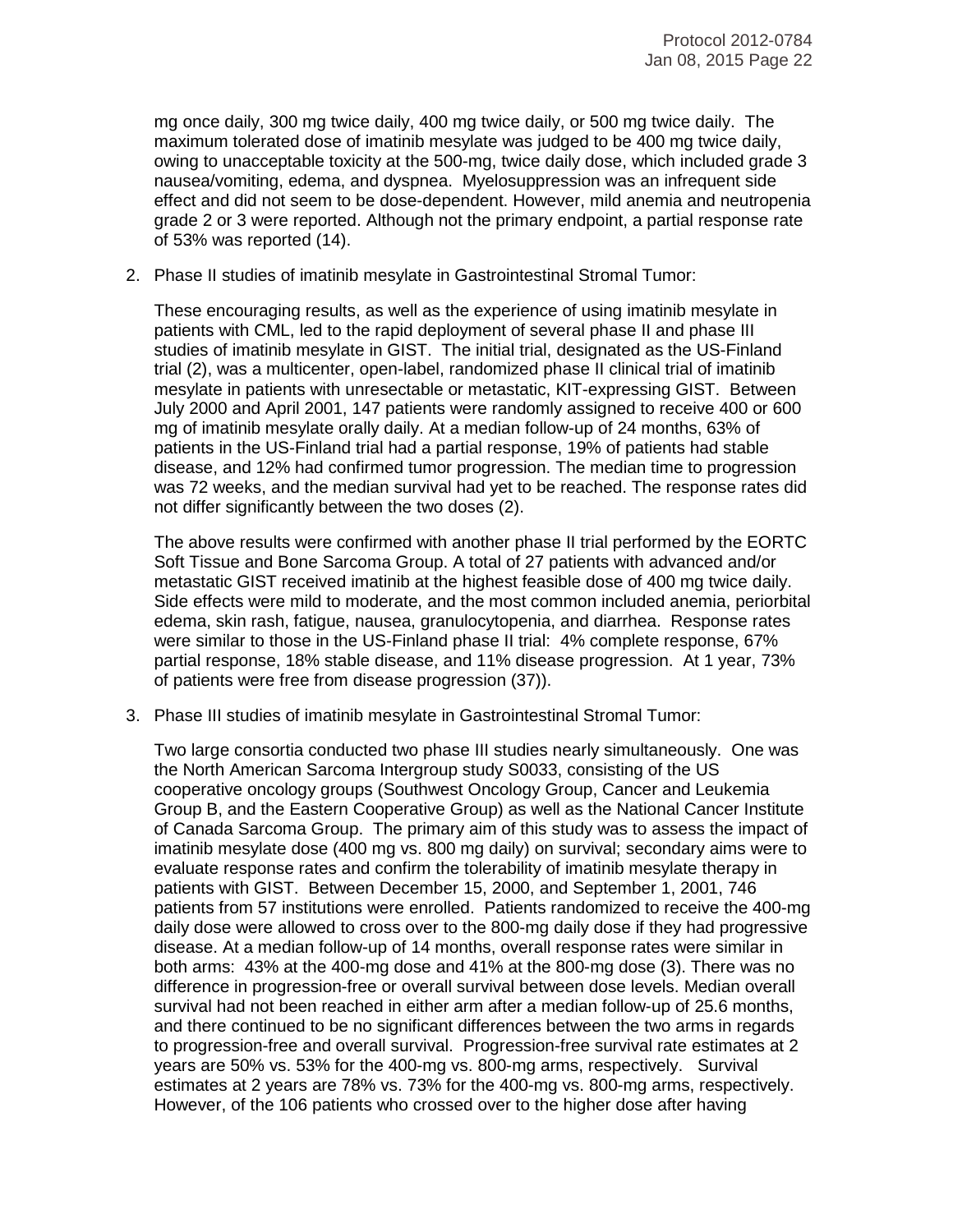progressive disease on the 400-mg daily dose, 7% had a partial response and 32% had stable disease, indicating that patients can benefit from a higher dose after their disease progresses on 400 mg daily.

The EORTC Soft Tissue and Bone Sarcoma Group, Italian Sarcoma Group, and Australasian Gastro-Intestinal Trials Group conducted the second phase III trial of imatinib mesylate. Between February 2001 and February 2002, 946 patients with GIST were randomized to receive imatinib mesylate at a dose of either 400 mg daily or 400 mg twice daily. This trial was powered to detect a 10% difference in progressionfree survival rates, with objective response to treatment as a secondary endpoint. The objective response rates were 50% vs. 54% for the 400-mg vs. 800 mg arms, respectively. The two-year overall survival estimate was 69% for patients treated at an initial daily dose of 400-mg and 74% for those patients started at 400-mg twice daily (p not significant). Progression-free survival was 44% vs. 52% (p=0.026) for patients allocated to imatinib once a day compared to twice a day, respectively (37). As reported earlier, the North American trial did not show a difference in survival or progression-free survival, and the reason for this discrepancy is unknown. It is possible that different results in the two studies is due to the greater number of patients enrolled in the EORTC study allowing more power to detect statistical differences. Another possible explanation would be different genetic composition of patients enrolled in the two trials. Moreover, the patients enrolled in these two trials have not been analyzed by location of kit mutation. It is possible that exon 11 mutation was more common in tumors from patients enrolled in the EORTC study as compared to the U. S. Intergroup trial.

#### 5.2.8. *Formulation*

Gleevec film-coated tablets contain Imatinib mesylate, which is a white to off-white to brownish or yellow tinged crystalline powder, equivalent to 100 mg or 400 mg imatinib free base. The film-coated tablets are ovaloid, biconvex with beveled edges, debossed with "NVR" on one side with a "SA" on the other side (for 100 mg tablets) or "400" on one side and score on the other side with "SL" on each side of the score.

Inactive Ingredients include: colloidal silicon dioxide (NF); crospovidone (NF); hydroxypropyl methylcellulose (USP); magnesium stearate (NF); and microcrystalline cellulose (NF).

Tablet Coating: ferric oxide, red (NF); ferric oxide, yellow (NF); hydroxypropyl methylcellulose (USP); polyethylene glycol (NF) and talc (USP).

#### 5.2.9. *Packaging and Labeling*

Imatinib mesylate is available in 90 tablets (NDC 0078-0401-34) or 30 tablets per bottle (NDC 0078-0438-15).

#### 5.2.10.*Storage, Handeling and Despensing of Imatinib mesylate*

- Store at 25°C (77°F); excursions permitted to 15-30°C (59-86°F) [see USP Controlled Room Temperature].
- Protect from moisture.
- Dispense in a tight containers, USP.
- Procedures for proper handling and disposal of anticancer drugs should be considered. Several guidelines on this subject have been published (38-41).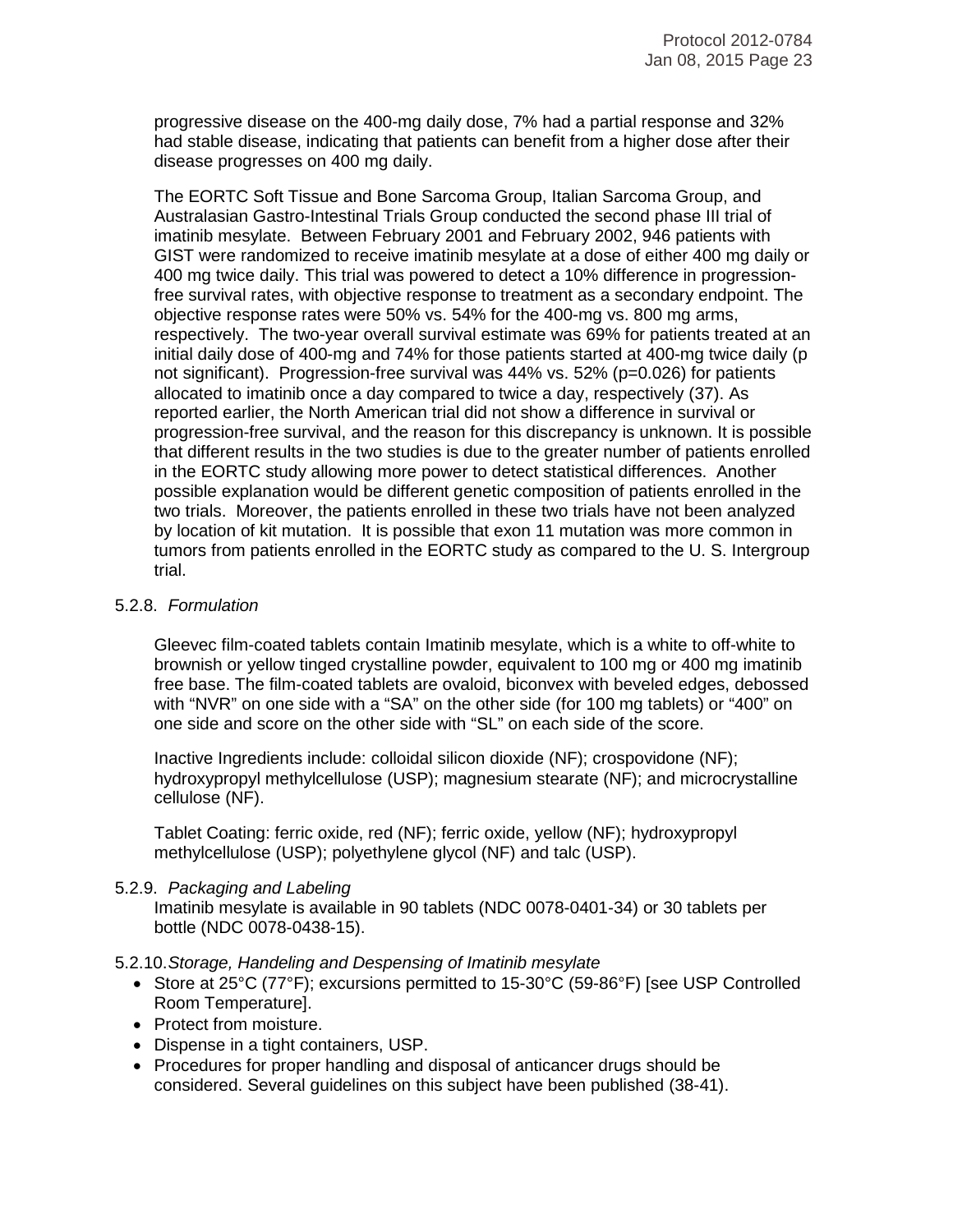#### 5.2.11.*Preparation of Imatinib mesylate*

Imatinib mesylate will be manufactured, prepared, and dispensed by Novartis.

#### 5.2.12.*Administration:*

Imatinib mesylate will be administered orally as 400 mg tablets either once or twice per day, depending on dosage scheme described below. Imatinib mesylate should be taken with a meal to minimize GI irritation. Imatinib mesylate is a local irritant and must be taken in a sitting position with a large (250 ml; 8 oz) glass of water. (Direction of use on medication label: Take as directed with a large glass of water).

# 6. Treatment Plan

Notice: Treatment schedules shall have a standing window of allowance of  $+/- 2$  days. Any treatment day that falls on a weekend or holiday will be scheduled on the next business day. Patients will undergo a therapy wash out period of 5 drug half-lives or 4-weeks and radiation therapy wash out of 2-weeks prior to study enrollment.

For treatment or dose modification questions, please contact David Hong, MD, by phone (713-563-5844) or e-mail [\(dshong@mdanderson.org\)](mailto:dshong@mdanderson.org). No investigational or commercial agents or therapies other than those described below may be administered with the intent to treat the patient's malignancy.

#### **6.1. Agent Administration and Dose Escalation**

The dose escalation portion of this study will consist of an initial daily oral administration of imatinib mesylate alone for 14 days (14-day run in; before Cycle 1 only). A single Ipilimumab treatment given on day 15 (42) will be added to daily imatinib mesylate therapy. This study has an expansion cohort using the MTD determined by the dose escalation study to treat patients with *KIT* confirmed GIST, melanoma, and uncategorized solid tumors. Both studies will consist of a screening visit and continuous 21-day treatment cycles. Cycles will be repeated every 21 days for 4 cycles until disease progression or development of intolerable toxicities, and a post-treatment visit (42). Prior to start each treatment cycle, patients will arrive at the Clinical Center for Targeted Therapy and undergo safety assessments. Patients will return to the study center for a post-treatment visit within 21 days (+ 2) from the date of last dose ipilimumab. In both arms, safety will be assessed by physical examination, observing and questioning patients regarding adverse experiences, and monitoring clinical chemistry and hematology. Disease progression will be based upon the irRC Criteria. To be considered evaluable, patients must meet eligibility criteria and complete at least 1 treatment cycle. Patients who withdraw from the imatinib alone due to toxicity or progressive disease prior to completing the first cycle disease assessment will not be evaluable. Patients who are not considered evaluable will be replaced.

#### 6.1.1. *3+3 Dose Escalation of Ipilimumab and Imatinib mesylate*

This study will be broken into 4 cohorts of 3 patients each cohort. The first cohort of patients will receive the lowest dosing regimen (1) as outlined below (Table 3), with subsequent cohorts receiving increasing doses of ipilimumab and/or imatinib mesylate until DLT are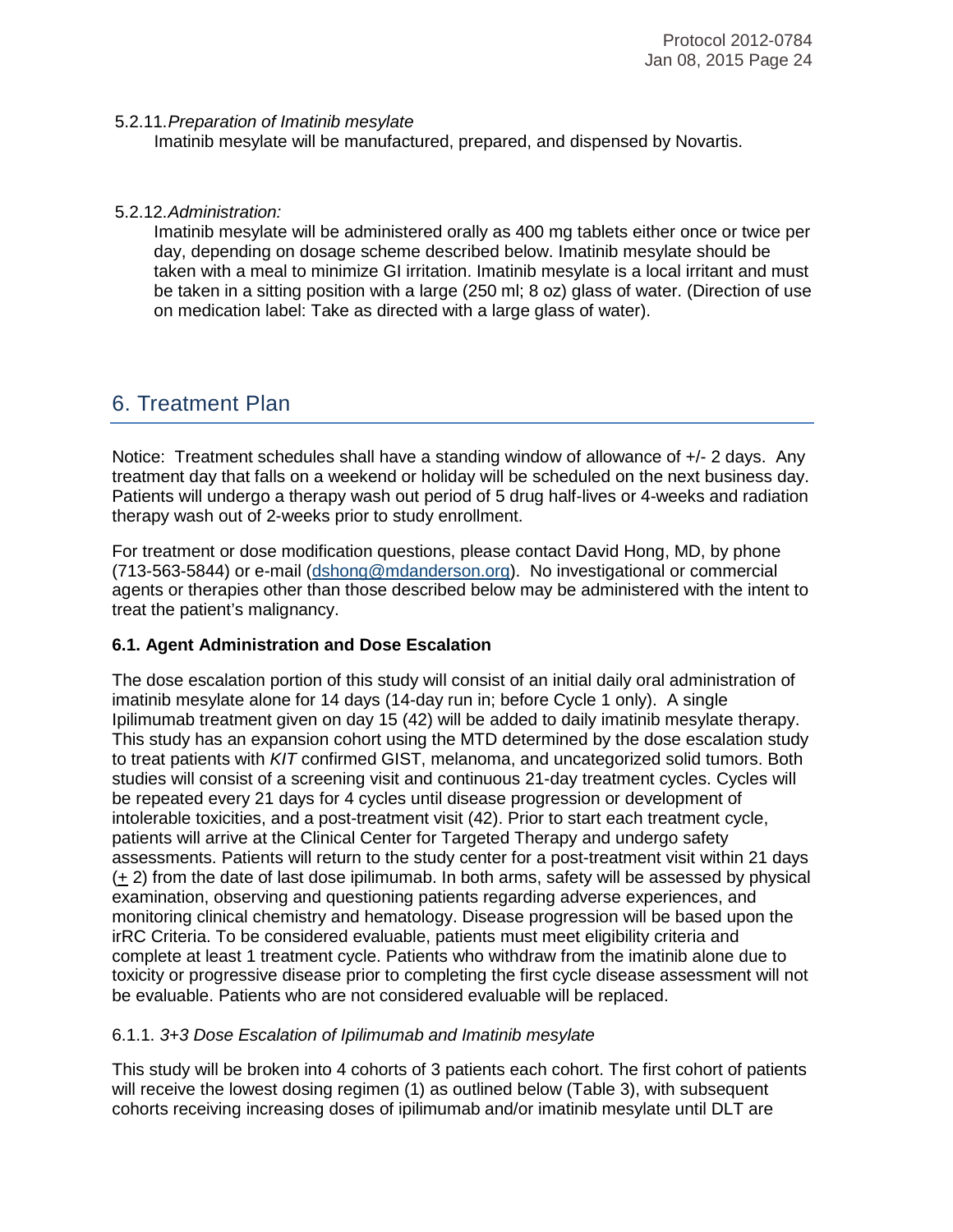seen and MTD determined.

Patients will receive a 14-day run in therapy of daily imatinib mesylate dose before cycle 1 only (see dose escalation scheme and Figure 1). If patient has > Grade 3 toxicities, they will be dropped and replaced for this study. If patient experiences < Grade 3 toxicity, they will proceed into cycle 1 of ipilimumab/imatinib combination therapy. Each patient will receive 2 cycles of ipilimumab and imatinib mesylation combination therapy and assessed for DLT at day 35  $(+ 2)$  and will be restaged at the end of Cycle 2. If patients show no DLTs, stable disease, partially responsive disease, or non-progressive disease, they will continue for upto 4 doses ipilimumab and daily imatinib mesylated therapy. After cycle 4 of this study, patients will be again assessed for AEs and restaged. If patients still show, stable disease, partially responsive disease, or non-progressive disease, they will continue with daily imatinib mesylate therapy. Patients will be assessed for response criteria every 2 cycles.

#### **Table 3: Dose Escalation**

| Dose Level | Imatinib Mesylate                   | Ipilimumab          |
|------------|-------------------------------------|---------------------|
| -1         | 400 mg once per day for 35<br>days  | 0.5 mg/kg on day 15 |
|            | 400 mg once per day for 35<br>days  | 1 mg/kg on day 15   |
| 2          | 400 mg twice per day for<br>35 days | 1 mg/kg on day 15   |
| 3          | 400 mg once per day for<br>35 days  | 3mg/kg on day 15    |
| 4          | 400 mg twice per day for 35<br>days | 3mg/kg on day 15    |

#### **Table 4: Regimen Description**

|                                   | <b>Premedications;</b> |                                                              |                                                                |                                                         | Cycle                   |
|-----------------------------------|------------------------|--------------------------------------------------------------|----------------------------------------------------------------|---------------------------------------------------------|-------------------------|
| Agent                             | <b>Precautions</b>     | <b>Dose</b>                                                  | Route                                                          | <b>Schedule</b>                                         | Length                  |
| Imatinib<br>mesylate<br>(Gleevec) | None                   | Number of<br>400 mg<br>tablets<br>depending<br>on dose level | Oral                                                           | Daily alone:<br>Days 1-14<br>Combination:<br>Days 15-35 | 21 days                 |
| Ipilimumab<br>(Yervoy)            | None                   | Mix in 100<br>mL of 0.9%<br>Normal<br>Saline                 | <b>IV 90</b><br>minute<br>infusion,<br>reducing<br>as possible | Day 15 $(1)$                                            | (3 weeks;<br>$+2$ days) |

#### **1. Imatinib mesylate (Gleevec)**

Imatinib mesylate 400 mg (number of tablets determined by dosing regimen) tablets will be taken orally for 14 days (+ 2 days) prior to first ipilimumab administration (14-day run in before Cycle 1 at dose escalation only) and 21 days (+ 2 days) as combination therapy with ipilimumab. If patient experience a Grade > 3 toxicity related to imatinib mesylate during the two week run in before ipilimumab treatment, the patient will be dropped and replaced for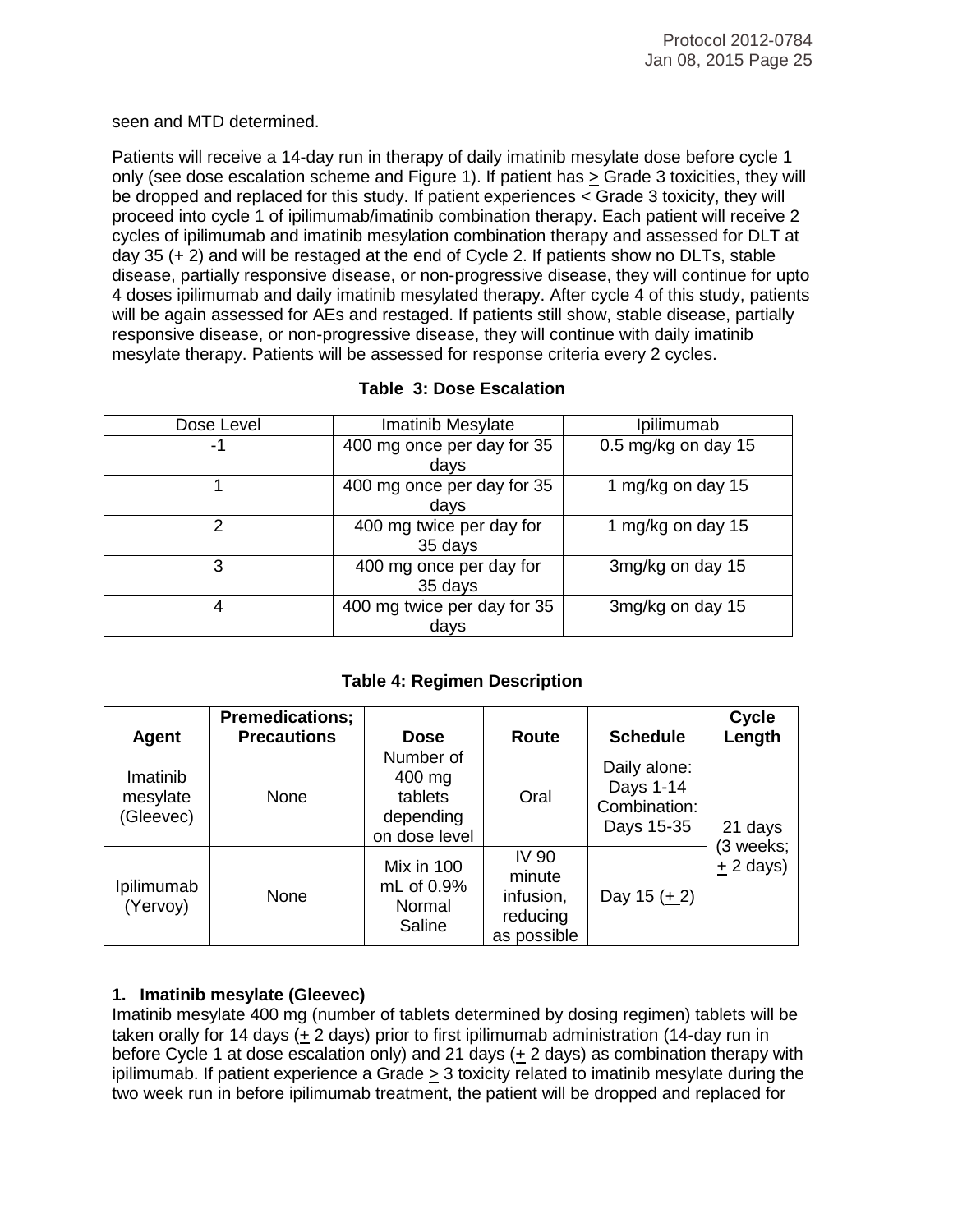that cohort. All study participants will record each dose in a diary.

Imatinib mesylate should be taken with a meal to minimize GI irritation. Imatinib mesylate can be a local irritant and must be taken in an upright position with at least 8 ounces of water. Grapefruit or grapefruit juice should not be ingested while on treatment with imatinib mesylate. Patients should avoid drinking beverages with caffeine within one hour of taking imatinib mesylate.

Patients taking acetaminophen (Tylenol) while on imatinib mesylate may be at a greater risk for liver or kidney damage. It is recommended that no more than 500 mg of acetaminophen be taken every 6 hours. All over the counter and prescription drugs should be carefully reviewed as these drugs could possibly contain acetaminophen.

#### **2. Imipimumab (Yervoy)**

Ipilimumab will be administered as a single 90 minute (+/- 15 minutes) intravenous infusion on day 15 (+ 2). The calculated dose will be diluted in 100 mL of 0.9% Normal Saline.

Ipilimumab and imatinib mesylate combination therapy will be completed for  $4 \times 21$  day  $(+ 2)$ cycles.



#### **Figure 1: Diagram of Treatment Schedule for Imatinib Mesylate and Ipilimumab Combination Dose Escalation Study.**

#### 6.1.2. *Expansion Cohort: Combination Therapy in Patients with GIST and KIT Confirmed Advanced Malignancies with Ipilimumab and Imatinib mesylate combined MTD*

After the MTD has been determined, this dosage scheme will be used to treat patients with *KIT* confirmed GIST, melanoma, and other uncategorized solid tumors (Table 5). *KIT*  positive tumors will be confirmed in previously biopsied tumors and biopsied tumors acquired during this study. This analysis will be done by CLIA approved mutational analysis which will likely include isolation of genomic DNA from tumor, polymerase chain reaction (PCR) amplification of exons 8, 9, 11, 13, and 17 of c-*KIT* gene (regions previously been reported to carry gain-of-function *KIT* mutations (16, 18, 43, 44), bidirectional sequencing of PCR amplicons, and computational analysis of sequences to determine mutation presence or absence. Any tumors harboring mutations or amplifications found within exons 8, 9, 11, 13, and/or 17 that result in any change in amino acid sequence, which include the most commonly found *KIT* mutations within the juxtamembrane domain of c-*KIT (16, 18, 43, 44)*, will be considered positive *KIT* tumors. Tumor samples that show c-KIT expression in by immunohistochemistry will also be accepted. These patients will be treated using the treatment regimen outlined in Table 5 for 4 x 21 day cycles (Figure 2).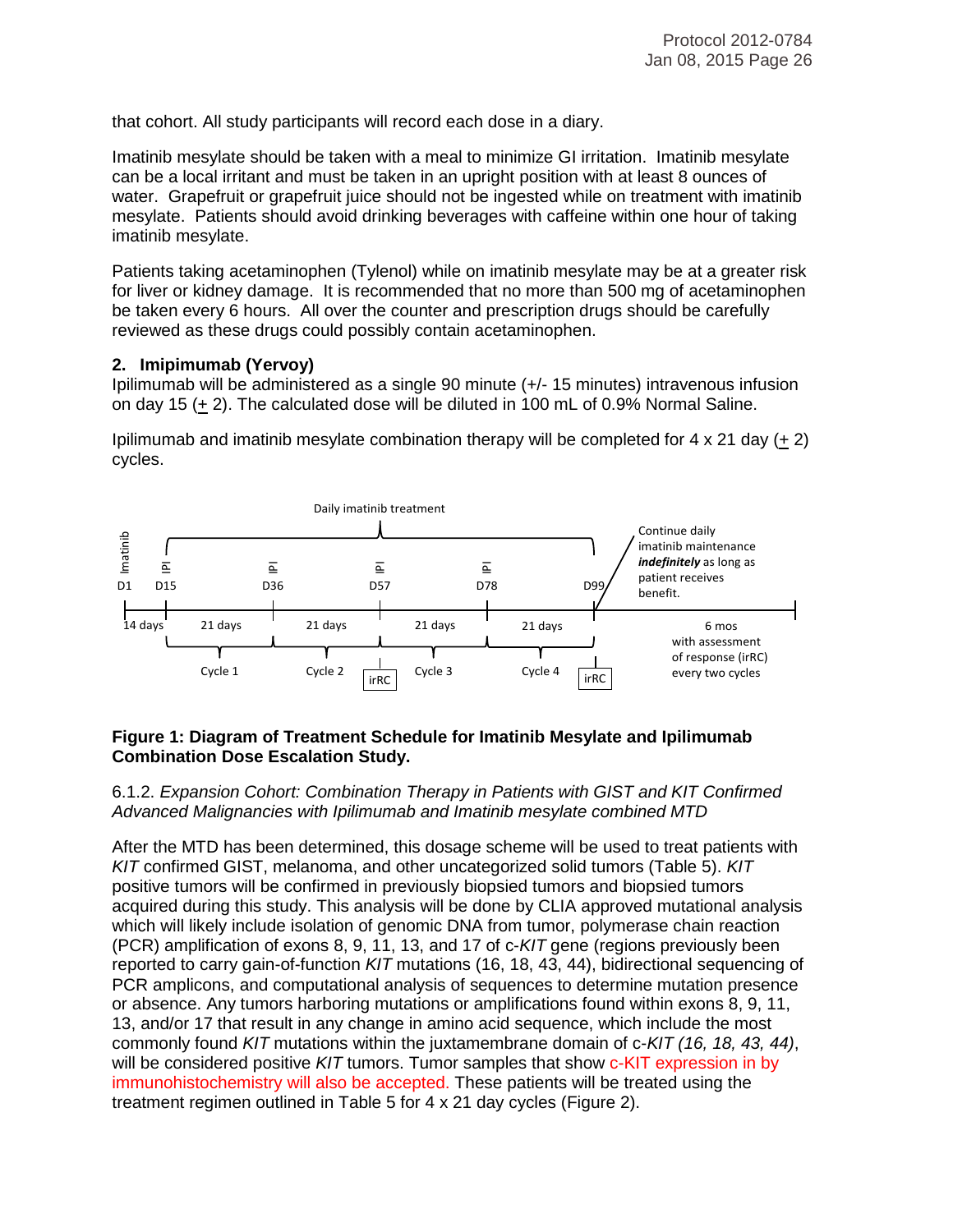| <b>Patient Selection</b>                | Dose: Ipilimumab/Imatinib Combination |
|-----------------------------------------|---------------------------------------|
|                                         | Therapy                               |
| Patients with KIT GIST Tumors           | MTD                                   |
| Patients with KIT confirmed melanoma    | <b>MTD</b>                            |
| Patients with other KIT confirmed solid | <b>MTD</b>                            |
| tumors                                  |                                       |

### **Table 5: Effectiveness of ipilimumab and Imatinib mesylate Combination Therapy**

# **Table 6: Regimen Description: Expansion Cohort**

| <b>Agent</b>           | <b>Premedications;</b><br><b>Precautions</b> | <b>Dose</b>                                              | Route                              | <b>Schedule</b>         | <b>Cycle</b><br>Length |
|------------------------|----------------------------------------------|----------------------------------------------------------|------------------------------------|-------------------------|------------------------|
| Imatinib<br>mesylate   | None                                         | ** MTD in<br>Number of                                   | Oral                               | Daily: Days<br>$1 - 21$ |                        |
| (Gleevec)              |                                              | 400 mg<br>tablets                                        |                                    |                         | 21 days                |
| Ipilimumab<br>(Yervoy) | None                                         | ** MTD<br>mixed in 100<br>mL of 0.9%<br>Normal<br>Saline | <b>IV 90</b><br>minute<br>infusion | Day 1 $(1 + 2)$         | (3 weeks)              |

\*\* Doses as appropriate for assigned MTD dose level.



**Figure 2: Diagram of Treatment Schedule for Expansion Cohort using MTD for Imatinib Mesylate and Ipilimumab Combination Therapy in** *KIT* **Confirmed GIST, Melanoma, and Uncategorized Solid Tumors.**

**6.2. Definition of Dose-Limiting Toxicity and Maximum Tolerated Dose:**

6.2.1. *Dose Limiting Toxicity (DLT***)**: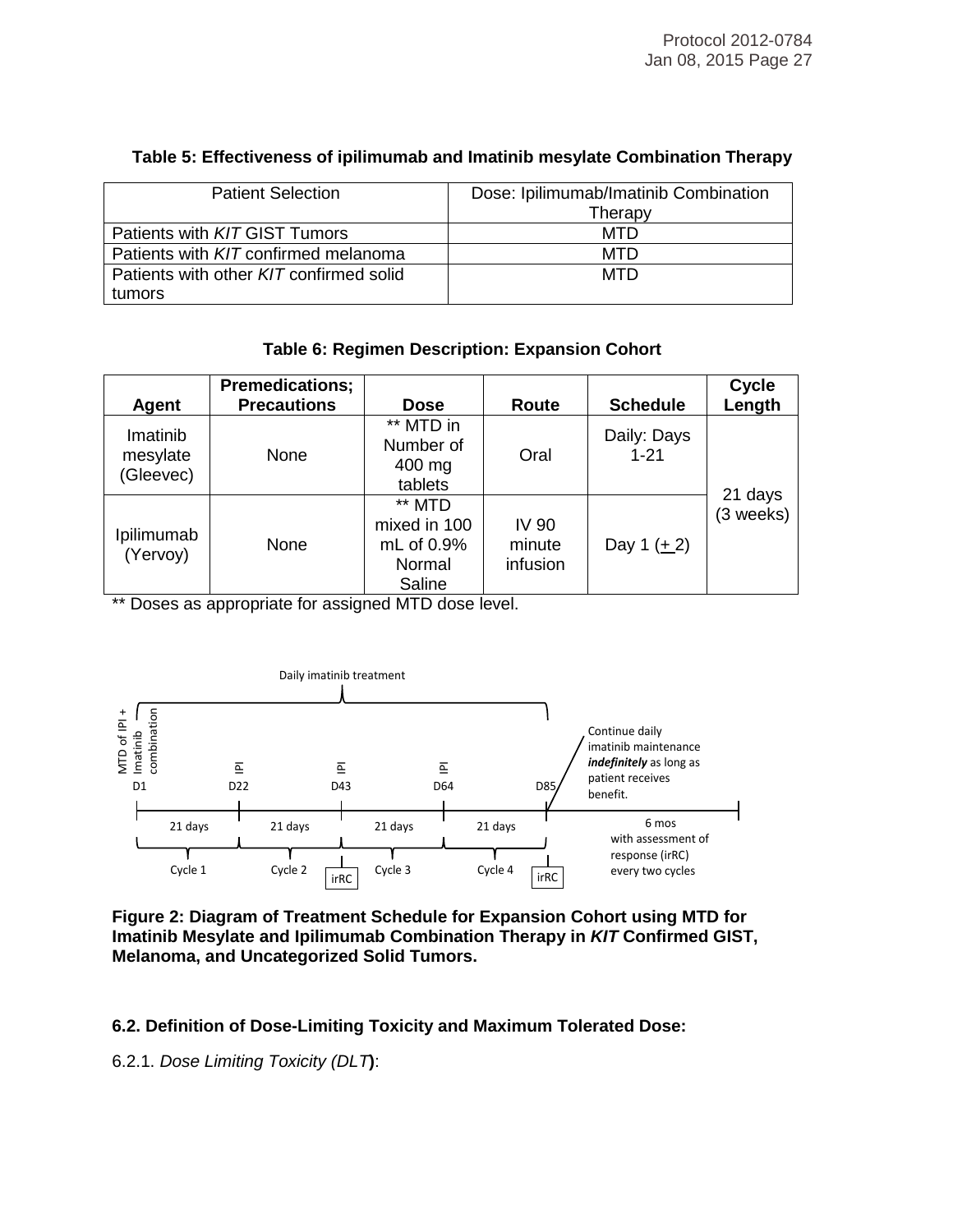#### **DLT is defined as any:**

- Any adverse event (AE) of severity grade 3 or 4 (including serious or life-threatening) considered possibly, probably or definitely related to ipilimumab and/or imatinib (CTCAE v4.0: Excluding those events that occur and are completely resolved within 4-6 hours of the first dose of imatinib or ipilimumab (infusion-related reactions),
- Any clinically grade 3 or 4 non-hematologic toxicity as defined in the NCI CTC v4.0, expected and believed to be related to the study medications (except nausea and vomiting, diarrhea and electrolyte imbalances responsive to appropriate regimens, alopecia or fatigue lasting less than 7 days)
- Any grade 4 neutropenia (with or without fever and/or sepsis) or thrombocytopenia (with or without bleeding) lasting at least 1 week or longer (as defined by the NCI-CTC v4.0)
- Any of the Grade 4 hematologic adverse events for >5 days
- Any grade 3 or 4 nausea or vomiting lasting more than 5 days despite anti-emetics regimens or grade 3 or 4 diarrhea refractory to anti-diarrhea medications
- Grade 3 fatigue lasting more than 7 days
- Any other grade 3 non-hematologic toxicity including symptoms/signs of vascular leak or cytokine release syndrome; or any severe or life-threatening complication or abnormality not defined in the NCI-CTCAE v4.0 that is attributable to the therapy

# **The Maximum Tolerated Dose (MTD) is defined:**

• The highest dose level with less than 2 patients with DLT out of at least six patients in the cohort. Management and dose modifications associated with adverse events are outlined in below table.

| Number of Patients with DLT* at a Given<br>Dose Level | <b>Escalation Decision Rule</b>                                                                                                                                                                                                                                                       |
|-------------------------------------------------------|---------------------------------------------------------------------------------------------------------------------------------------------------------------------------------------------------------------------------------------------------------------------------------------|
| $0$ out of $3$                                        | Enter 3 patients at the next dose level.                                                                                                                                                                                                                                              |
| >2                                                    | Dose escalation will be stopped. This dose<br>level will be declared the maximally<br>administered dose (highest dose<br>administered). Three (3) additional patients<br>will be entered at the next lowest dose<br>level if only 3 patients were treated<br>previously at that dose. |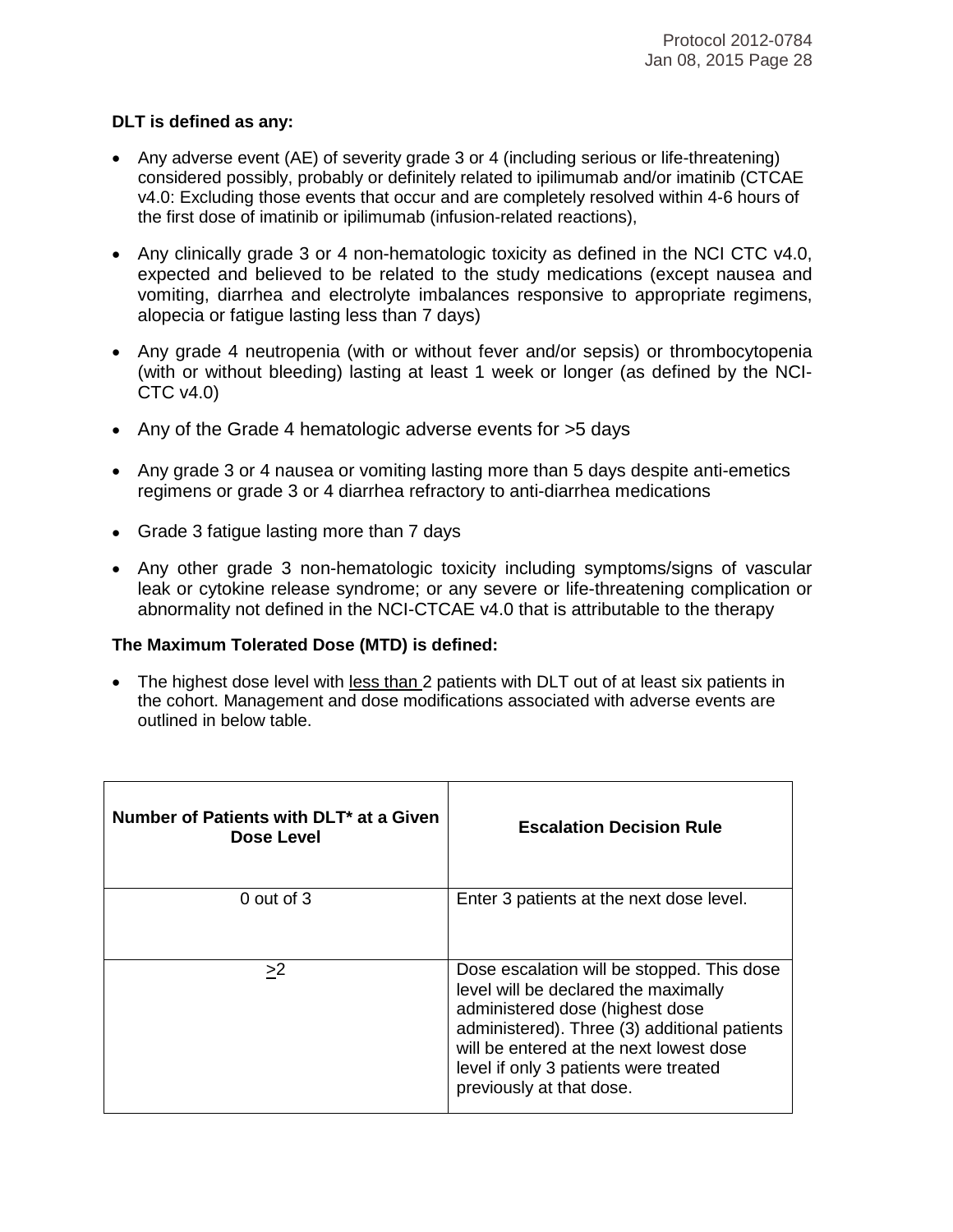| 1 out of $3$                                                                             | Enter at least 3 more patients at this dose<br>level.<br>If 0 of these 3 patients experience DLT,<br>proceed to the next dose level.<br>If 1 or more of this group suffer DLT, then<br>dose escalation is stopped, and this dose<br>is declared the maximally administered<br>dose. Three (3) additional patients will be<br>entered at the next lowest dose level if only<br>3 patients were treated previously at that<br>dose. |
|------------------------------------------------------------------------------------------|-----------------------------------------------------------------------------------------------------------------------------------------------------------------------------------------------------------------------------------------------------------------------------------------------------------------------------------------------------------------------------------------------------------------------------------|
| $\epsilon$ =1 out of 6 at highest dose level<br>below the maximally administered<br>dose | This is generally the MTD. At least 6<br>patients must be entered at the MTD.                                                                                                                                                                                                                                                                                                                                                     |

*\*The time window for DLT evaluation in the dose escalation phase is 35 days (14 days of daily imatinib mesylate alone and 21 days of ipilimumab/imatinib combination therapy***)**

If a response has been observed in a particular tumor type with the study drug or drug combination, then the study may be expanded to include up to 3 additional participants with that tumor type. All patients will be treated at the highest current dose level. All enrolled participants will be considered in the DLT analysis. *If at any time more than or equal to one third of the participants at a dose level experience DLT, the MTD will be reassessed and the next lowest dose level for the combination therapy will be considered the MTD.* Patients experiencing DLTs at a specific dose will be allowed to continue combination therapy at the next lowest dose. If patients cannot tolerate either of the drugs, they will be allowed to continue treatment of single drugs with the discretion of the physician. For the purpose of adding up to 3 additional participants, a tumor response is defined as one or more of the following: (1) stable disease for more than or equal to 4 months, (2) decrease in measurable tumor (sentinel lesions) by more than or equal to 20% by irRC criteria.

#### **6.3. Duration of Therapy and Criteria for Treatment Delay**

#### 6.3.1. *Duration of Therapy:*

In the absence of treatment delays due to adverse events, study treatment will continue until day 35 (14 days of daily imatinib mesylate and 21 days of ipilimumab/imatinib combination therapy) as described in 6.1.1. If no DLTs are experienced and disease has not progressed, combination therapy will continue for a totally of 4 cycles followed by a daily maintenance dose of imatinib mesylate.

#### 6.3.2. *Criteria for Treatment Delay:*

Patients will delay treatment with ipilimumab or combination therapy if they experience at least one of the following adverse events considered by the Investigator to be "possibly", probably" or "certainly" related to ipilimumab treatment: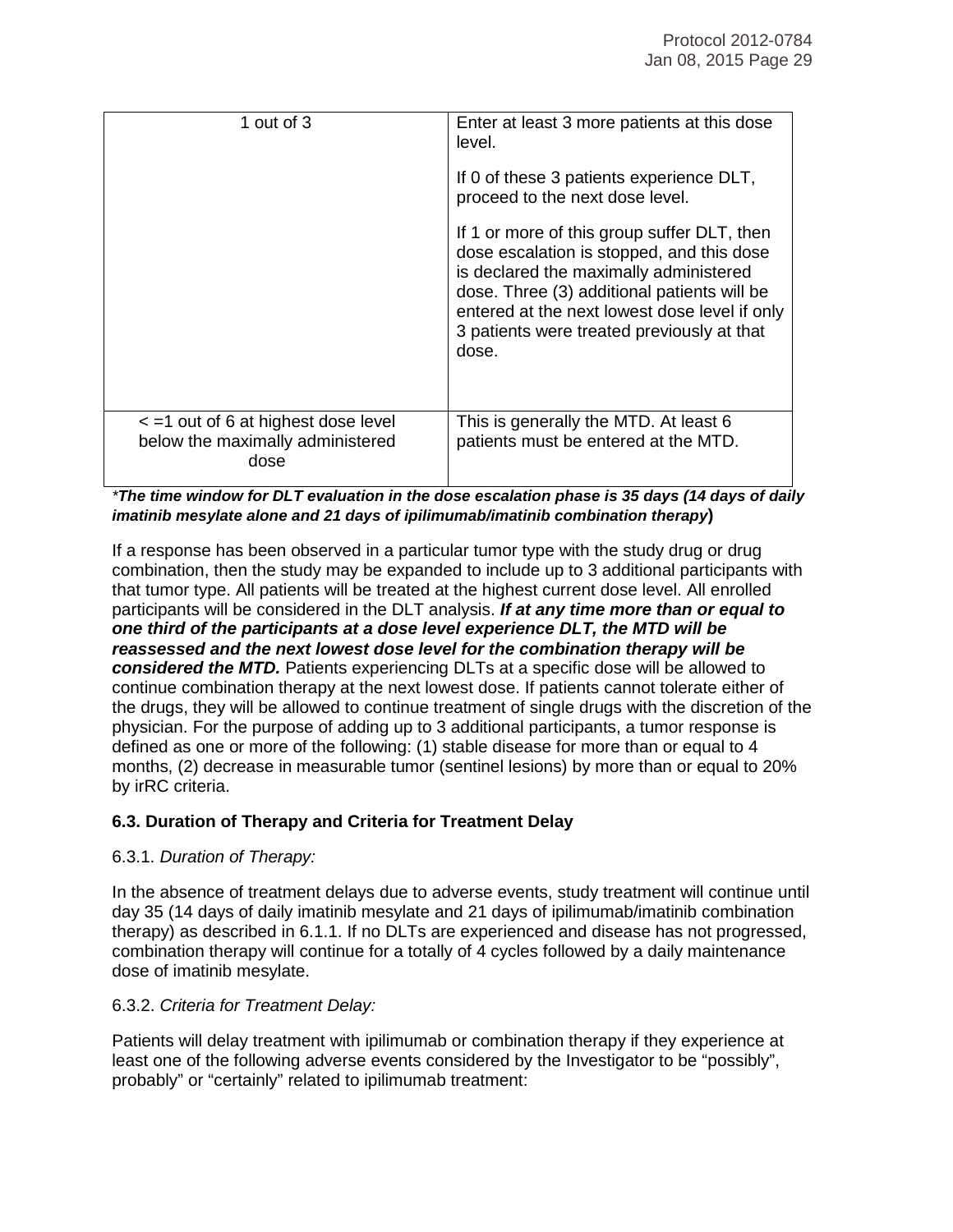- Any Grade 3 non-skin related adverse event (excluding alopecia, and Grade 3 nausea, vomiting, and diarrhea for which adequate supportive therapy has been instituted)
- Any Grade 3 skin-related adverse event (including irAEs)
- Any of the Grade 4 hematologic adverse events for >5 days
- Grade 3 fatigue only if  $> 7$  days

# 6.3.3. *Criteria for Restart of Treatment:*

Patients experiencing DLTs at a specific dose will be allowed to continue combination therapy at the next lowest dose. Treatment with ipilimumab combination therapy can be restarted as long as:

- The adverse event is not listed in 6.2.1, and
- If the adverse event has resolved to ≤ Grade 1 severity or returns to baseline within 4 weeks (28 days) of dose administration, ipilimumab and Imatinib mesylate will be restarted ≥4 weeks from the last dose administration, to complete dosing regimen outlined above.
- If the adverse event has not resolved to ≤ Grade 1 severity or returned to baseline in the protocol-specified dosing window (3 weeks), the next scheduled dose will be omitted and remaining doses of ipilimumab administered if approved by the Principal Investigator.
- Treatment delays for reasons other than adverse events (e.g. for scheduling conflicts) are allowed as long as all four ipilimumab doses are given within 8 months. In this scenario, all 4 doses should be administered separated by a minimum interval of 3 weeks.

# 6.3.4. *Criteria for Permanent Discontinuation of Ipilimumab*

- Patients will remain on study (and thus, continue imatinib mesylate treatment as described in 5.1) but will receive no further treatment with ipilimumab if:
- They suffer any of the following adverse events with at least a possible, probable or definite attribution to Ipilimumab:
	- Any  $\geq$  Grade 3 eye pain or reduction of visual acuity which:
		- o does not respond to topical therapy and improves to ≤ Grade 1 severity within 2 weeks of starting therapy, OR,
		- o requires systemic treatment;
	- Any ≥ Grade 3 bronchospasm or other hypersensitivity reaction;
	- Any ≥ Grade 3 immune-related AE with the exception of those listed under section 6.3.2.
	- Any other ≥ Grade 4 non-skin related adverse event.
	- Any clinical adverse event, laboratory abnormality or intercurrent illness which requires ongoing treatment with systemic corticosteroids and/or other systemic immunosuppressants (except if the patient is receiving stable doses of imatinib mesylate).
	- Any clinical adverse event, laboratory abnormality or intercurrent illness which, in the opinion of the Investigator, indicates that continued treatment with ipilimumab is not in the best interest of the subject.
	- Hospitalization for a serious adverse event related to study drug.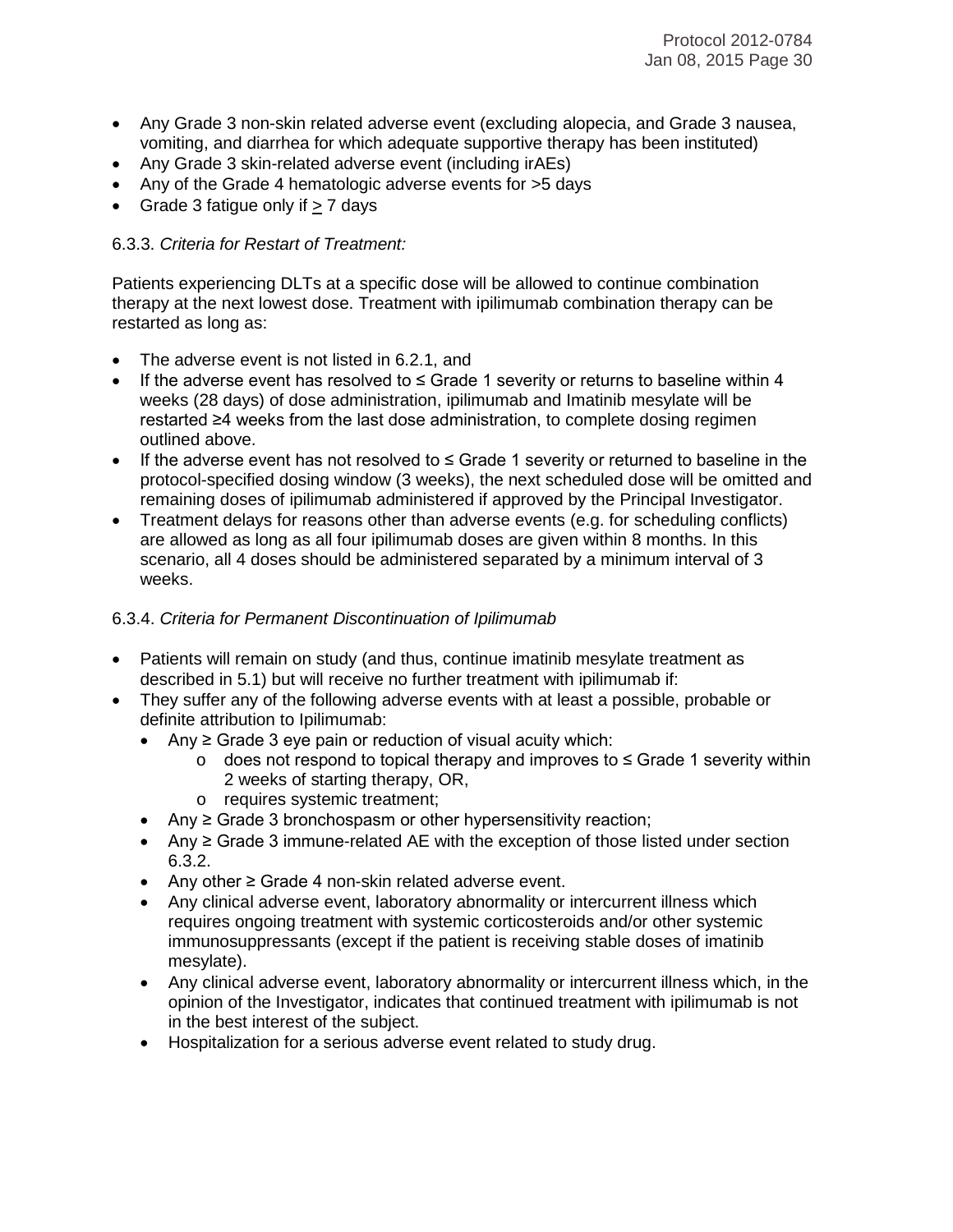- *1. Exceptions to Permanent Discontinuation of ipilimumab dosing:*
- Hospitalization for ≤ Grade 2 adverse events where the primary reason for hospitalization is to expedite the clinical work-up;

#### 6.3.5 *Criteria for Removal from Study*

Subjects MUST be discontinued from study therapy AND withdrawn from the study for the following reasons:

- Progression of disease per imaging criteria as described previously (Exception: If the patient is deriving clinical benefit from the treatment, then the patient may continue on study at the discretion of the PI). (see section 7.5.1 for definition of disease progression according to irRC).
- The development of unacceptable toxicity
- Pregnancy
- Any other situation where, in the opinion of the treating physician, continued treatment per protocol, would not be in the best interest of the patient.
- The patient withdraws consent (subject's decision to withdraw for any reason).
- Imprisonment or the compulsory detention for treatment of either a psychiatric or physical (e.g., infectious disease) illness.
- Study completion

NOTE: If patients cannot tolerate either of they drugs, they will be allowed to continue treatment of single drugs with the discretion of the physician. They will still be considered evaluable if they complete at least one cycle of combination therapy.

#### **6.4. Immune Related Adverse Events (IRAEs): Definition, Monitoring and Treatment**

Blocking CTLA-4 function may permit the emergence of auto-reactive T cells and resultant clinical autoimmunity. Rash/vitiligo, diarrhea/colitis, uveitis/episcleritis, hepatitis and hypopituitarism were drug-related, presumptive autoimmune events, now termed IRAEs, noted in previous ipilimumab studies.

For the purposes of this study, an IRAE is defined as an AE of unknown etiology, associated with drug exposure and is consistent with an immune phenomenon. Efforts should be made to rule out neoplastic, infectious, metabolic, toxin or other etiologic causes prior to labeling an AE an IRAE. Serological, immunological, and histological (biopsy) data should be used to support the diagnosis of an immune-mediated toxicity. Suspected IRAEs must be documented on an AE or SAE form.

Patients should be informed of and carefully monitored for evidence of clinically significant systemic IRAE (e.g., systemic lupus erythematosus-like diseases) or organ specific IRAE (e.g., rash, colitis, uveitis, hepatitis or thyroid disease). If an IRAE is noted, appropriate work-up (including biopsy if possible) should be performed, and steroid therapy may be considered if clinically necessary.

It has been reported that systemic corticosteroid therapy does not seem to have an attenuating effect on ipilimumab activity (Chen B; 98<sup>th</sup> AACR April 2007, abst 2202; Weber JS Melanoma Res 2006). However, administration of a prophylactic corticosteroid, budesonide, did not impart any clinical benefit in patients treated with ipilimumab (Weber J,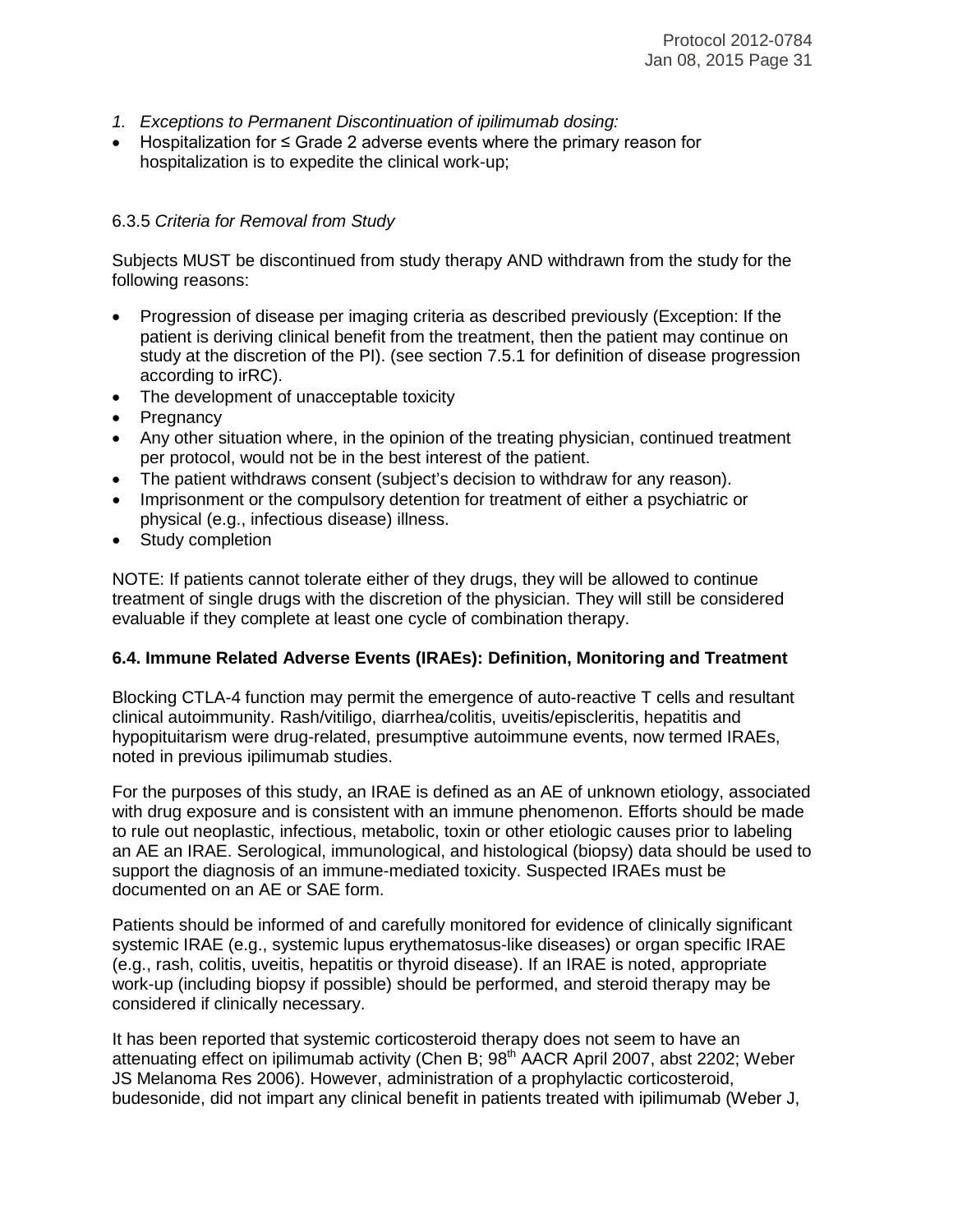J Clin Oncol 2008). If utilized, corticosteroid therapy should be individualized for each patient. Prior experience suggests that colitis manifested as ≥ Grade 3 diarrhea requires corticosteroid treatment.

#### **6.5. Infusion Reactions and Fever Associated with Ipilimumab**

#### 6.5.1. Infusion Reactions

Since ipilimumab contains only human protein sequences, it is less likely that any allergic reaction will be seen in patients. However, it is possible that infusion of ipilimumab will induce a cytokine release syndrome that could be evidenced by fever, chills, rigors, rash, pruritus, hypo- or hypertension, bronchospasm or other symptoms. No prophylactic pre medication will be given unless indicated by previous experience in an individual patient.

The following treatment guidelines are suggested:

- 1. **For MILD SYMPTOMS** (e.g., localized cutaneous reactions such as mild pruritus, flushing, rash):
- Decrease the rate of infusion until recovery from symptoms, remain at bedside and monitor patient;
- Complete the ipilimumab infusion at the initial planned rate ;
- Diphenhydramine 50 mg IV may be administered at the discretion of the treating physician and patients may receive additional doses with close monitoring;
- Premedication with diphenhydramine may be given at the discretion of the Investigator for subsequent doses of ipilimumab.
- 2. **For MODERATE SYMPTOMS** (any symptom not listed above [mild symptoms] or below [severe symptoms] such as generalized pruritus, flushing, rash, dyspnea, hypotension with systolic BP >80 mmHg):
- Interrupt ipilimumab;
- Administer diphenhydramine 50 mg IV;
- Monitor patient closely until resolution of symptoms;
- Corticosteroids may be administered at the discretion of the treating physician;
- Resume ipilimumab infusion after recovery of symptoms;
- At the discretion of the treating physician, ipilimumab infusion may be resumed at one half the initial infusion rate, then increased incrementally to the initial infusion rate.
- If symptoms develop after resumption of the infusion, the infusion should be discontinued and no additional ipilimumab should be administered that day;
- The next dose of ipilimumab will be administered at its next scheduled time and may be given with pre-medication (diphenhydramine and acetaminophen) and careful monitoring, following the same treatment guidelines outlined above;
- At the discretion of the treating physician additional oral or IV antihistamine may be administered prior to dosing with ipilimumab.
- 3. **For SEVERE SYMPTOMS** (e.g., any reaction such as bronchospasm, generalized urticaria, systolic blood pressure <80 mm Hg, or angioedema):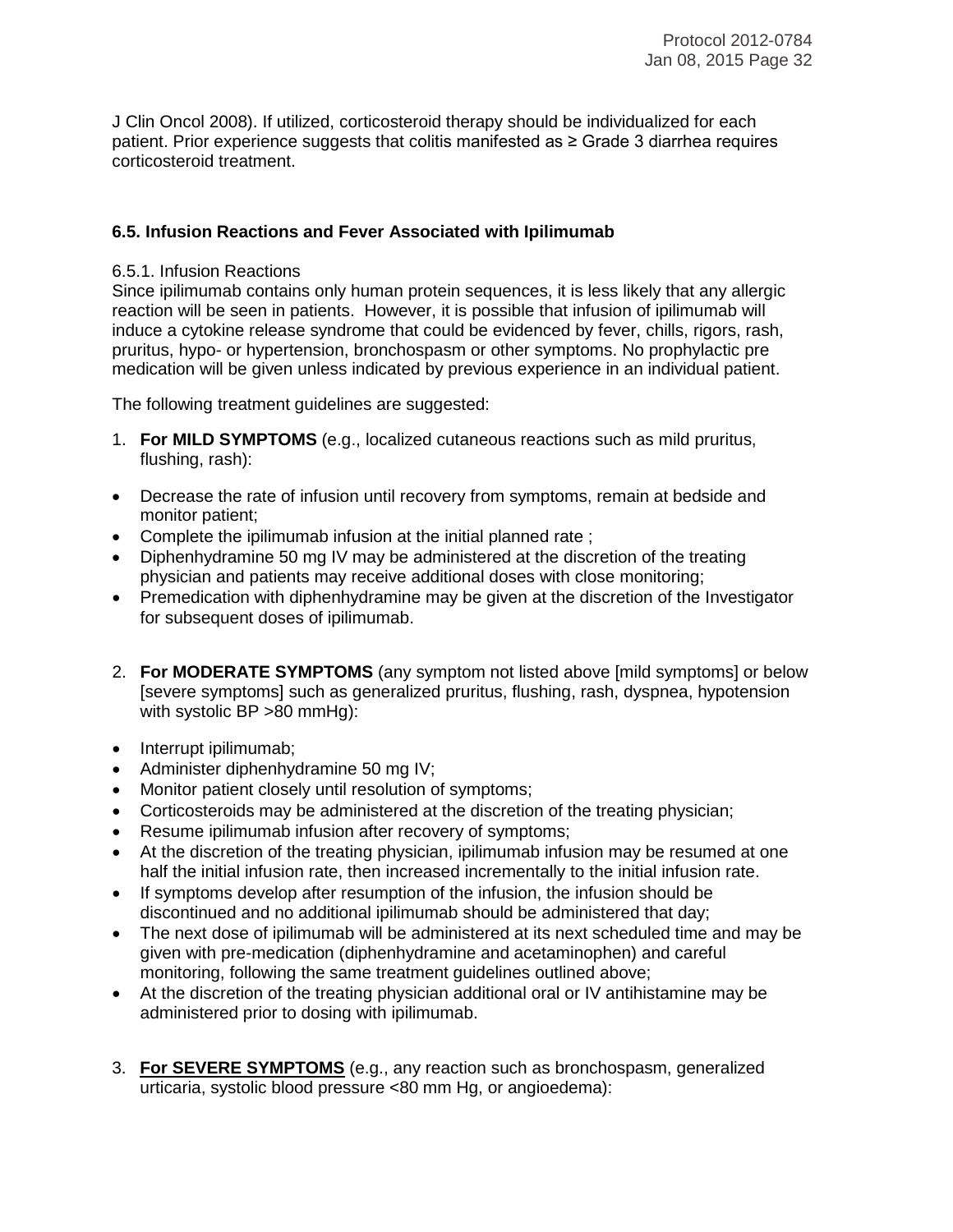- Immediately discontinue infusion of ipilimumab, and disconnect infusion tubing from the subject;
- Consider bronchodilators, epinephrine 1 mg IV or subcutaneously, and/or diphenhydramine 50 mg IV, with solumedrol 100 mg IV, as needed.
- Patients should be monitored until the Investigator is comfortable that the symptoms will not recur;
- No further ipilimumab will be administered;

Note: In case of late-occurring hypersensitivity symptoms (e.g., appearance within one week after treatment of a localized or generalized pruritus), symptomatic treatment may be given (e.g., oral antihistamine, or corticosteroids).

#### **6.6. Treatment of Ipilimumab Related Isolated Drug Fever**

In the event of isolated drug fever, the Investigator must use clinical judgment to determine if the fever is related to the ipilimumab or to an infectious etiology.

If a patient experiences isolated drug fever, for the next dose, pre-treatment with acetaminophen or non-steroidal anti-inflammatory agent (Investigator discretion) should be instituted and a repeated antipyretic dose at 6 and 12 hours after ipilimumab infusion should be administered. The infusion rate will remain unchanged for future doses.

If a patient experiences recurrent isolated drug fever following pre-medication and post dosing with an appropriate antipyretic, the infusion rate for subsequent dosing should be decreased to 50% of the previous rate. If fever recurs following infusion rate change, the Investigator should assess the patient's level of discomfort with the event and use clinical judgment to determine if the patient should receive further ipilimumab.

# **6.7. Concomitant, Prohibited and Restricted Therapies During the Study**

#### 6.7.1. *Concomitant Therapies*

- Antiemetic Prophylaxis will be used to manage imatinib mesylate induced vomiting and nausea.
	- All patients should have antiemetic medications available once discharged from the clinic. Oral antiemetic medications should be prescribed and administered as needed, and adjusted during the cycle at the discretion of the treating investigator.
	- If patients experience nausea and vomiting despite the premedication, the patient may take PRN antiemetics per treating physician's discretion.
- Palliative radiation will also be allowed to treat any pain or discomfort resulting form tumor.

#### 6.7.2. *Diarrhea Management for imatinib mesylate*

- All patients should be instructed to take loperamide at the earliest sign of diarrhea and/or abdominal cramping. These signs can include: a) loose stool, b) the occurrence of 1 to 2 more bowel movements than usual in 1 day, or c) an unusually high volume of stool.
- Loperamide should be dosed in the following manner: 4 mg at the first onset of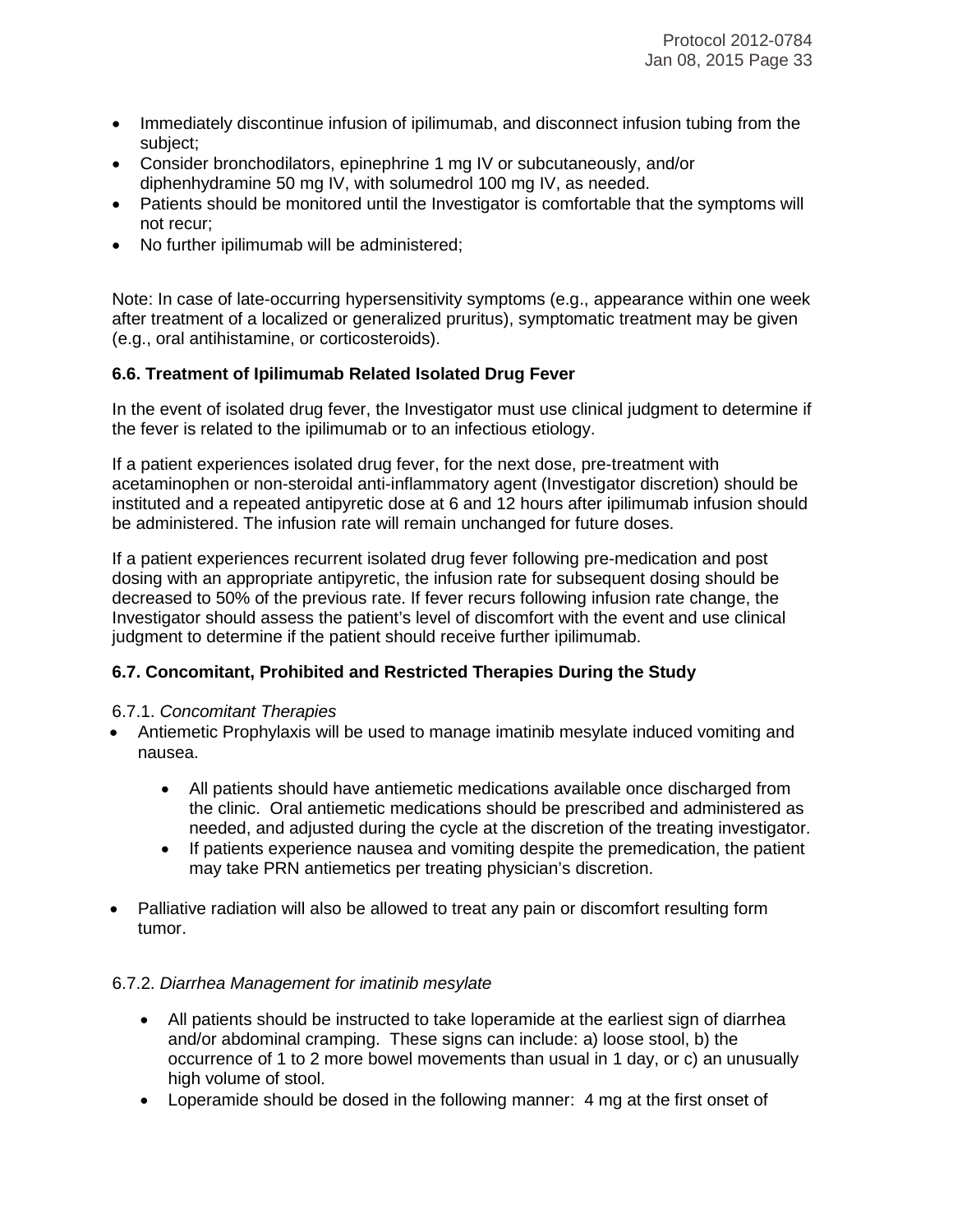diarrhea, then 2 mg every 2 hours around the clock until diarrhea free for at least 12 hours. Patients may take Loperamide 4 mg every 4 hours during the night.

Note: Because there is a potential for interaction of imatinib mesylate with other concomitantly administered drugs through the cytochrome P450 system, the concurrent use of all other drugs, over-the-counter medications, or alternative therapies will be documented.

#### 6.7.3. *Prohibited Therapies*

Patients in this study may not use vaccines for the treatment of cancer or prevention of disease for up to one month pre and post dosing with ipilimumab.

Concomitant systemic or local anti-cancer medications or treatments are prohibited in this study while receiving ipilimumab treatments, other than palliative (pain controlling) radiation therapy (RT) in situations that are not clearly indicative for PD.

Patients may not use any of the following therapies during the study:

- Any non-study anti-cancer agent (investigational or non-investigational);
- Any other investigational agents;
- Any other (non-CA184024 related) CTLA-4 inhibitors or agonists;
- CD137 agonists;
- Immunosuppressive agents;
- Chronic systemic corticosteroids;
- Any non-oncology vaccine therapies used for the prevention of infectious diseases (for up to 30 days prior to or after any dose of study drug).

# 7. Criteria for Evaluation

#### **7.1. Evaluations at Baseline**

Notice: On-study tests/visits that must occur within a defined time frame shall have a standing window of allowance that is equal to +/- 2 days for any laboratory testing*.* 

#### 7.1.1. *Four weeks prior to study initiation*

The following appropriate imaging studies for tumor assessment should be obtained within 4-weeks prior to study initiation.

- Determination and measurements of target lesions
- Contrast CT scans of the abdomen and pelvis (preferred) or MRI of abdomen and pelvis
- Chest X-ray (if lung metastases are evident on chest x-ray, CT of the chest should be obtained as well)
- Bone scan

#### 7.1.2. *Two weeks prior to study initiation*

The following studies should be obtained within 2-weeks prior to study initiation.

• Electrocardiogram (ECG)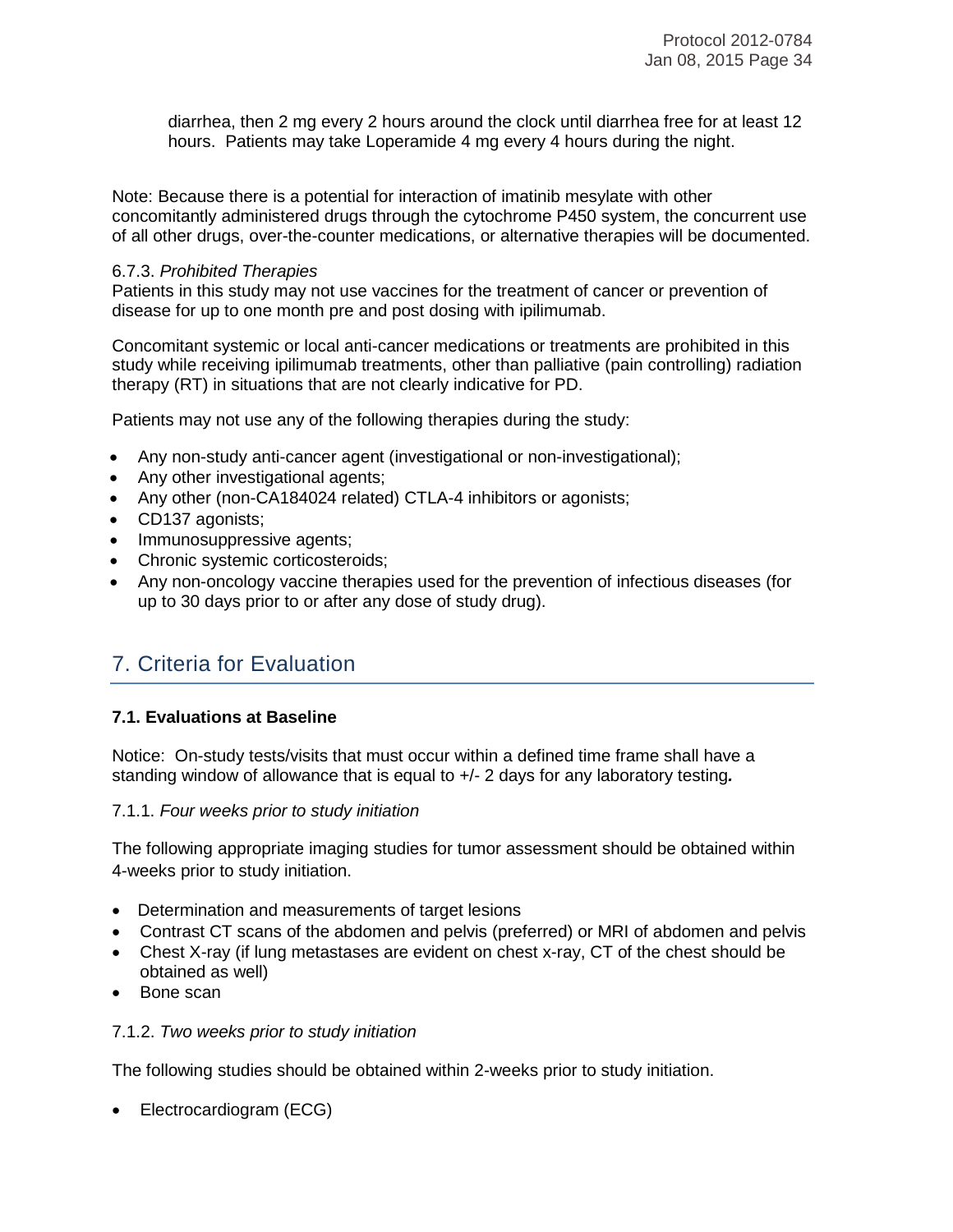• Optional biopsies for expansion cohort initiation (financial support for biopsy cost to be determined).

# 7.1.3. *7-days prior to study initiation*.

The following studies should be obtained within 7 days prior to study initiation. All abnormal and normal results must be noted in the case report forms (CRF).

- Medical history to include determination of tumor-related symptoms.
- Physical examination to include height, weight and vital signs
- CBC with differential and platelet count.
- Serum chemistry studies to include sodium, potassium, chloride, carbon dioxide, BUN, creatinine, glucose, magnesium, calcium, phosphorus, albumin, total protein, SGOT or SGPT, total bilirubin, alkaline phosphatase, cholesterol, triglycerides and uric acid.
- Routine urinalysis.
- Serum pregnancy test for females of childbearing potential within 7 days of registration.
- Initial optional serum biomarkers will be obtained:
	- o within 7-days prior to study initiation and (dose escalation and expansion cohorts)
	- o right before first ipilimumab administration (dose escalation only)

# **7.2. Evaluations During Study**

# 7.2.1. *Before each Ipilimumab administration*

Every patient needs to be evaluated by the physician before each ipilimumab administration

# 7.2.2 *Two-three weeks after first dose of ipilimumab is administered*

- Physical examination to include height, weight and vital signs.
- Physical examination, interim history pertaining to any change from baseline, current medications and treatment-related toxicities. Adverse events will be monitored using the NCI CTCAE Version 4.0.
- Laboratory testing CBC with differential/platelets
- Serum chemistry studies to include sodium, potassium, chloride, carbon dioxide, BUN, creatinine, glucose, magnesium, calcium, phosphorus, albumin, total protein, SGOT (AST) or SGPT (AGT), total bilirubin, alkaline phosphatase, cholesterol, triglycerides and uric acid.
- Routine urinalysis
- Optional serum biomarkers (expansion cohort)
- Optional biopsy (expansion cohort, GIST patients only)

#### 7.2.3. *At the end of every 2nd study cycle and every 2-cycles after the last dose of ipilimumab is administered*

- Physical examination to include height, weight and vital signs.
- Physical examination, interim history pertaining to any change from baseline, current medications and treatment-related toxicities. Adverse events will be monitored using the NCI CTCAE Version 4.0.
- Laboratory testing CBC with differential/platelets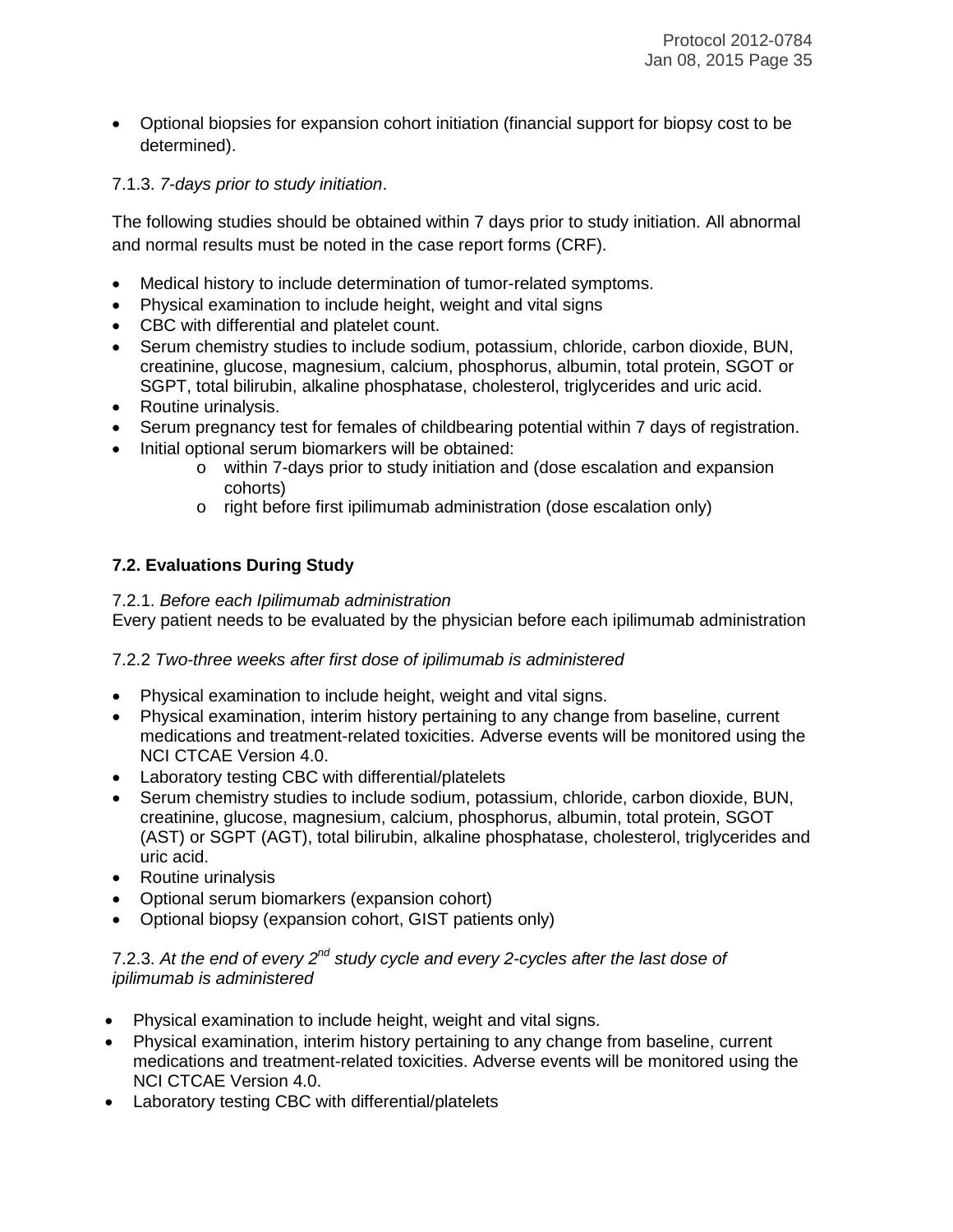- Serum chemistry studies to include sodium, potassium, chloride, carbon dioxide, BUN, creatinine, glucose, magnesium, calcium, phosphorus, albumin, total protein, SGOT (AST) or SGPT (AGT), total bilirubin, alkaline phosphatase, cholesterol, triglycerides and uric acid.
- Routine urinalysis
- ECG
- Imaging studies: Re-staging scans or other disease assessment diagnostics to determine response:
	- o Contrast CT scans of the abdomen and pelvis (preferred) or MRI of abdomen and pelvis
	- $\circ$  Chest X-ray (if lung metastases are evident on chest x-ray, CT of the chest should be obtained as well)
	- o Bone scan
- Serum biomarkers (collected under protocol PA13-0291)

# **7.3. Measurement of Effect**

Patients with measurable disease will be assessed by standard criteria.

1. Definitions:

Response and progression will be evaluated in this study using guidelines proposed by the Immune Related Response Criteria (irRC) and Choi criteria (GIST tumors only).

# **irRC: Measurable Disease**

Index lesions: Must be accurately measured in two dimensions, with a minimum size of  $\geq 5$  x 5mm (two largest perpendicular diameters) by CT scan (CT scan slice thickness no greater than 5 mm) or 10mm caliper measurement by clinical exam (lesions which cannot be accurately measured with calipers should be recorded as non-measurable).

# **irRC: Index and non-Index Lesions:**

For the irRC, only index and measurable new lesions are taken into account (in contrast to conventional WHO criteria, which do not require the measurement of new lesions, nor do they include new lesion measurements in the characterization of evolving tumor burden). At the baseline tumor assessment, the sum of the products of the two largest perpendicular diameters (SPD) of all index lesions (five lesions per organ, up to 10 visceral lesions and five cutaneous index lesions) is calculated. At each subsequent tumor assessment, the SPD of the index lesions and of new, measurable lesions ( $\geq$ 5 x 5 mm; up to 5 new lesions per organ: 5 new cutaneous lesions and 10 visceral lesions) are added together to provide the total tumor burden.

# **7.4. Guidelines for Evaluation of Measurable Disease**

All measurements should be taken and recorded in metric notation using a ruler or calipers. All baseline evaluations should be performed as closely as possible to the beginning of treatment and never more than 4 weeks before the beginning of the treatment. The same method of assessment and the same technique should be used to characterize each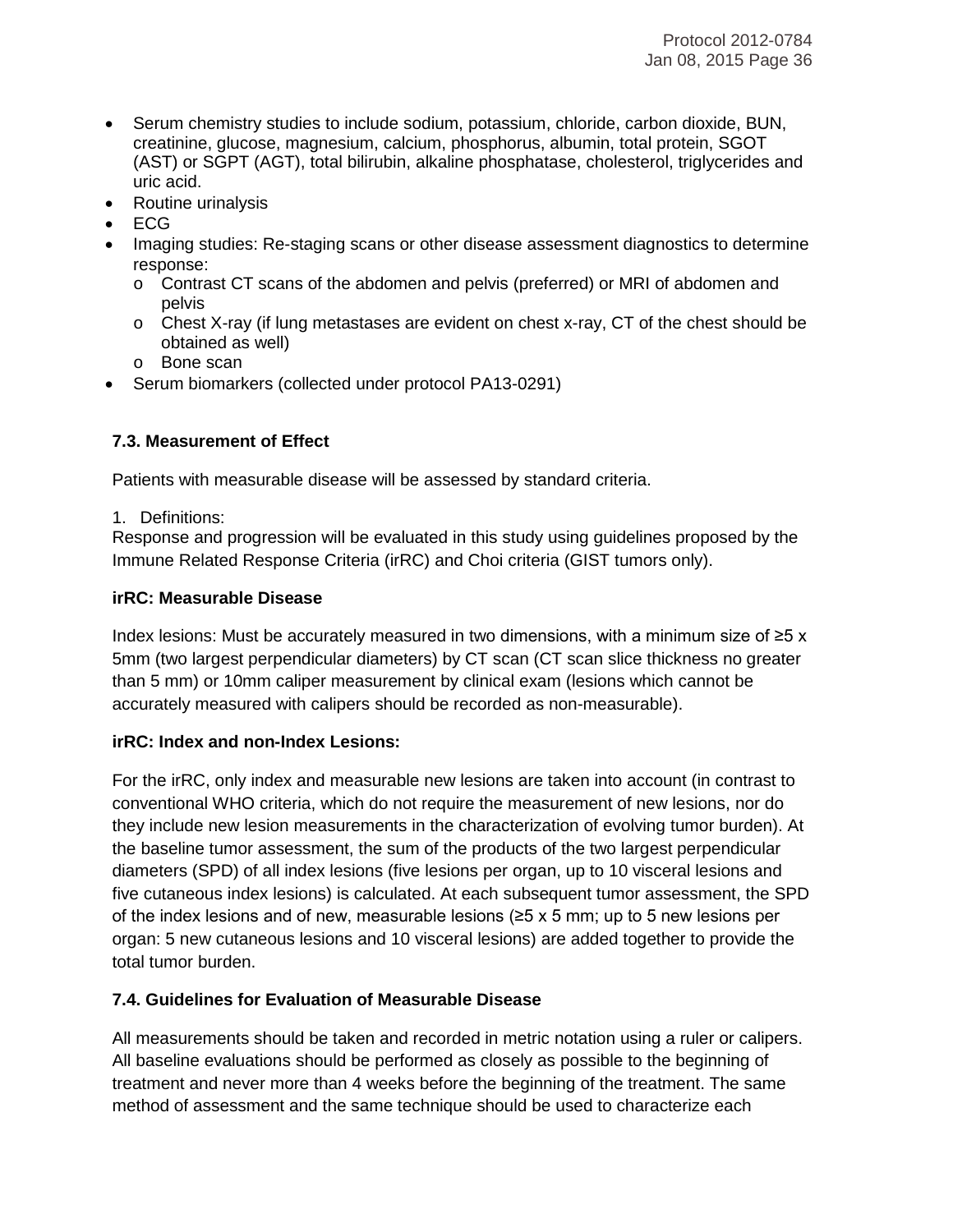identified and reported lesion at baseline and during follow-up. Imaging-based evaluation is preferred to evaluation by clinical examination when both methods have been used to assess the antitumor effect of a treatment.

**Clinical lesions**. Clinical lesions will only be considered measurable when they are superficial (e.g., skin nodules and palpable lymph nodes). In the case of skin lesions, documentation by color photography, including a ruler to estimate the size of the lesion, is recommended.

**Chest x-ray.** Lesions on chest X-ray are acceptable as measurable lesions when they are clearly defined and surrounded by aerated lung. However, CT is preferable.

Helical (or Spiral) CT and MRI. These techniques should be performed with cuts of 10 mm or less in slice thickness contiguously. Spiral CT should be performed using  $a \le 5$  mm contiguous reconstruction algorithm. This applies to tumors of the chest, abdomen, and pelvis. Head and neck tumors and those of extremities usually require specific protocols. Ultrasound (US). When the primary endpoint of the study is objective response evaluation, US should not be used to measure tumor lesions. It is, however, a possible alternative to clinical measurements of superficial palpable lymph nodes, subcutaneous lesions, and thyroid nodules. US might also be useful to confirm the complete disappearance of superficial lesions usually assessed by clinical examination.

**Endoscopy, Laparoscopy**. These will not be used to assess response on this study.

Tumor markers. Tumor markers alone cannot be used to assess response. If markers are initially above the upper normal limit, they must normalize for a patient to be considered in complete clinical response.

**Cytology, Histology**. These techniques can be used to differentiate between partial responses (PR) and complete responses (CR) if clinically indicated.

# **7.5. Response Criteria**

# 7.5.1. *Immune Related Response Criteria (irRC)*

# **Evaluation of Target Lesions**

Response in new patients will be conducted using the Immune Related Response Criteria (irRC), as described by Wolchok, et al 60. "For irRC, only index and measurable new lesions are taken into account. At the baseline tumor assessment, the sum of the products of the two largest perpendicular diameters (SPD) of all index lesions (five lesions per organ, up to 10 visceral lesions and five cutaneous index lesions) is calculated. At each subsequent tumor assessment, the SPD of the index lesions and of new, measurable lesions ( $\geq 5$  x 5mm; up to 5 new lesions per organ: 5 new cutaneous lesions and 10 visceral lesions) are added together to provide the total tumor burden:"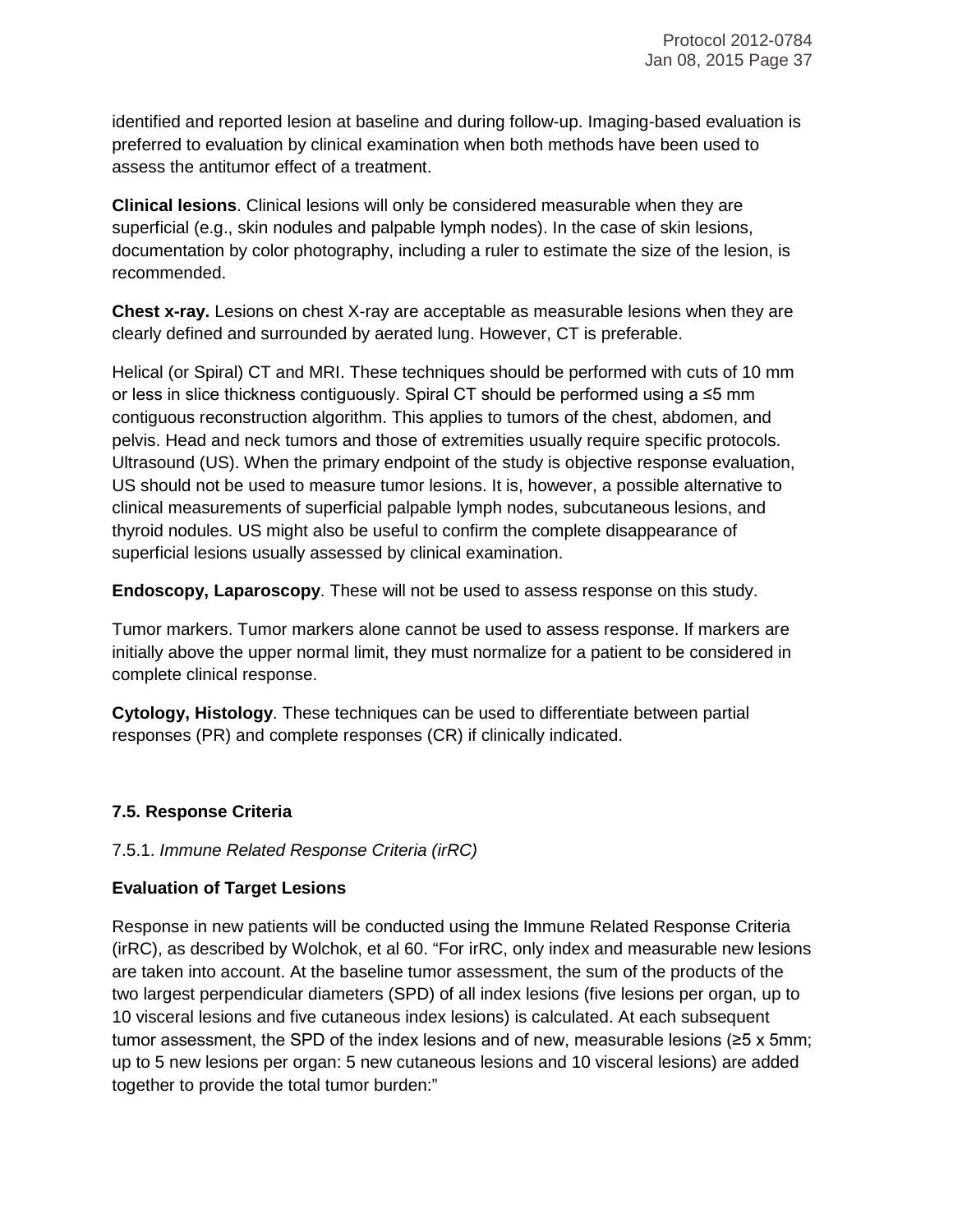Tumor Burden=SPDindex lesions + SPDnew, measurable lesions

**Complete Response (irCR):** irCR, complete disappearance of all lesions (whether measurable or not, and no new lesions) confirmation by a repeat, consecutive assessment no less than 4 wk from the date first documented.

**Partial Response (irPR):** irPR, decrease in tumor burden ≥50% relative to baseline confirmed by a consecutive assessment at least 4 wk after first documentation.

**Progressive Disease (irPD):** irPD, increase in tumor burden ≥25% relative to nadir (minimum recorded tumor burden) confirmation by a repeat, consecutive assessment no less than 4 wk from the date first documented.

2. If a patient is classified as having irPD at a post-baseline tumor assessment, then confirmation of irPD by a second scan in the absence of rapid clinical deterioration is required. The definition of confirmation of progression represents an increase in tumor burden ≥25% compared with the nadir at two consecutive time points at least 4 wk apart. It is recommended that this be done at the discretion of the investigator because follow-up with observation alone may not be appropriate for patients with a rapid decline in performance status.

| <b>Measurable response</b>                              | Nonmeasurable response   | <b>Overall response</b>    |                     |
|---------------------------------------------------------|--------------------------|----------------------------|---------------------|
| Index and new, measurable<br>lesions (tumor burden),* % | <b>Non-index lesions</b> | New, nonmeasurable lesions | <b>Using irRC</b>   |
| 1100                                                    | Absent                   | Absent                     | irCR <sup>†</sup>   |
| 100                                                     | Stable                   | Anv                        | $irPR^{\dagger}$    |
| 100                                                     | Unequivocal progression  | Any                        | $irPR^{\dagger}$    |
| ⊥≥50                                                    | Absent/Stable            | Any                        | $irPR$ <sup>†</sup> |
| 1≥50                                                    | Unequivocal progression  | Any                        | $irPR^+$            |
| ⊥<50 to <25↑                                            | Absent/Stable            | Any                        | irSD                |
| ⊥<50 to <25↑                                            | Unequivocal progression  | Any                        | irSD                |
| >25?                                                    | Anv                      | Any                        | irPD <sup>†</sup>   |

# **Stable Disease (irSD):** irSD, not meeting criteria for irCR or irPR, in absence of irPD.

# 7.5.2. *Choi Response Criteria for GIST*

Choi response criteria will be used in addition to irRC for assessing tumor response in GIST patients. Tumor response by this criteria is defined as a 10% decrease in the unidimensional tumor size or a 15% decrease in tumor density, as measured in Hounsfield units (HU) (45).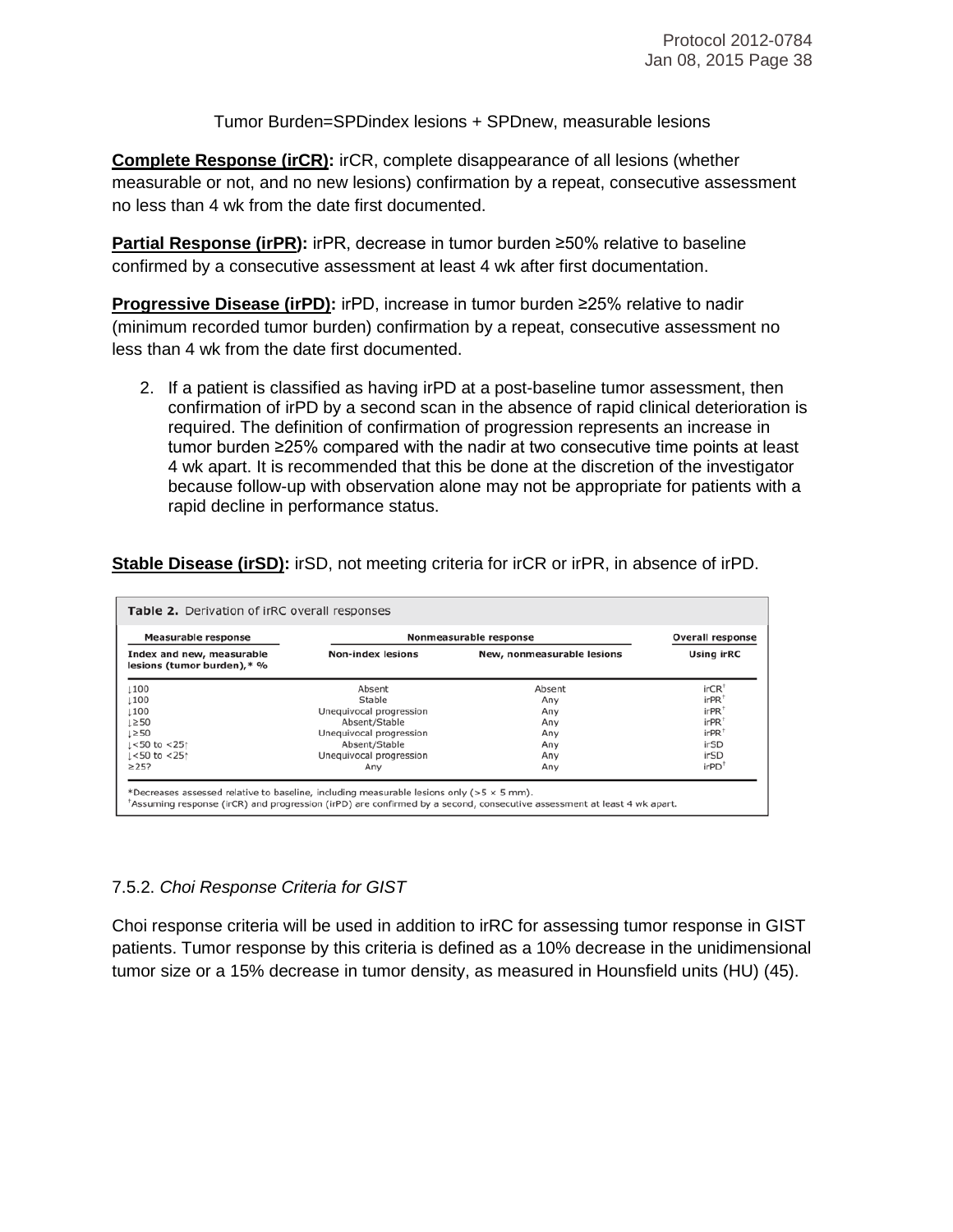| <b>Table 1.</b> Comparison between WHO criteria and the irRC                 |                                                                                                                                                                                           |                                                                                                                                                |  |  |  |  |  |  |  |
|------------------------------------------------------------------------------|-------------------------------------------------------------------------------------------------------------------------------------------------------------------------------------------|------------------------------------------------------------------------------------------------------------------------------------------------|--|--|--|--|--|--|--|
|                                                                              | <b>WHO</b>                                                                                                                                                                                | irRC                                                                                                                                           |  |  |  |  |  |  |  |
| New, measurable lesions<br>$(i.e., \geq 5 \times 5 mm)$                      | Always represent PD                                                                                                                                                                       | Incorporated into tumor burden                                                                                                                 |  |  |  |  |  |  |  |
| New, nonmeasurable<br>lesions (i.e., $< 5 \times 5$ mm)<br>Non-index lesions | Always represent PD<br>Changes contribute to defining                                                                                                                                     | Do not define progression<br>(but preclude irCR)<br>Contribute to defining irCR                                                                |  |  |  |  |  |  |  |
| <b>CR</b>                                                                    | BOR of CR, PR, SD, and PD<br>Disappearance of all lesions in two consecutive                                                                                                              | (complete disappearance required)<br>Disappearance of all lesions in two consecutive                                                           |  |  |  |  |  |  |  |
| <b>PR</b>                                                                    | observations not less than 4 wk apart<br>≥50% decrease in SPD of all index lesions                                                                                                        | observations not less than 4 wk apart<br>≥50% decrease in tumor burden compared                                                                |  |  |  |  |  |  |  |
|                                                                              | compared with baseline in two observations<br>at least 4 wk apart, in absence of new lesions or<br>unequivocal progression of non-index lesions                                           | with baseline in two observations at<br>least 4 wk apart                                                                                       |  |  |  |  |  |  |  |
| SD                                                                           | 50% decrease in SPD compared with baseline<br>cannot be established nor 25% increase<br>compared with nadir, in absence of new lesions or<br>unequivocal progression of non-index lesions | 50% decrease in tumor burden<br>compared with baseline cannot be established<br>nor 25% increase compared with nadir                           |  |  |  |  |  |  |  |
| PD                                                                           | At least 25% increase in SPD compared with<br>nadir and/or unequivocal progression of non-index<br>lesions and/or appearance of new lesions<br>(at any single time point)                 | At least 25% increase in tumor burden compared<br>with nadir (at any single time point) in two<br>consecutive observations at least 4 wk apart |  |  |  |  |  |  |  |

# **7.6. Biomarkers**

Tumor-specific antigens that can elicit cellular and humoral immunity, are expressed on cancer cells and can be identified for development of immunotherapy in these patients. The objective of this study is to identify tumor-associated antigens or genes that elicit cellular and humoral immune responses in patients with solid tumors. This analysis will correlate antigen-expression and immune responses with patient data such as tumor type, treatment response, and clinical outcome of patients who have received ipilimumab and imatinib mesylate combination therapy.

This study will be done in collaboration with Dr. Padmanee Sharma, MD/PhD, and Dr. James Allison, PhD and covered by the immunotherapy platform supported by MD Anderson Laboratory Protocol PA13-0291. All samples will be collected using procedures characterized in this protocol and all patients will be consented for procedures done under this protocol separately. Specifically, this study will allow for the collection of upto cc of blood, to be drawn at the time of routine blood-draw, to be used for biomarker analysis. Serum samples will be collected in 10 cc green top, heparin tubes for biomarker analysis. Biopsies will be collected before drug initiation and two weeks (+ 1 week) after drug administration in *KIT* positive GIST (n= 10-15) patients of the expansion cohort only, and patients will be consented under protocol PA13-0291 for the tumor biopsies.

# 8. Adverse Event Reporting

# **8.1. Serious Adverse Event Reporting (SAE)**

A serious adverse event is – any adverse drug experience occurring at any dose that results in any of the following outcomes:

- 3. Death
- 4. A life-threatening adverse drug experience any adverse experience that places the patient, in the view of the initial reporter, at immediate risk of death from the adverse experience as it occurred. It does not include an adverse experience that, had it occurred in a more severe form, might have caused death.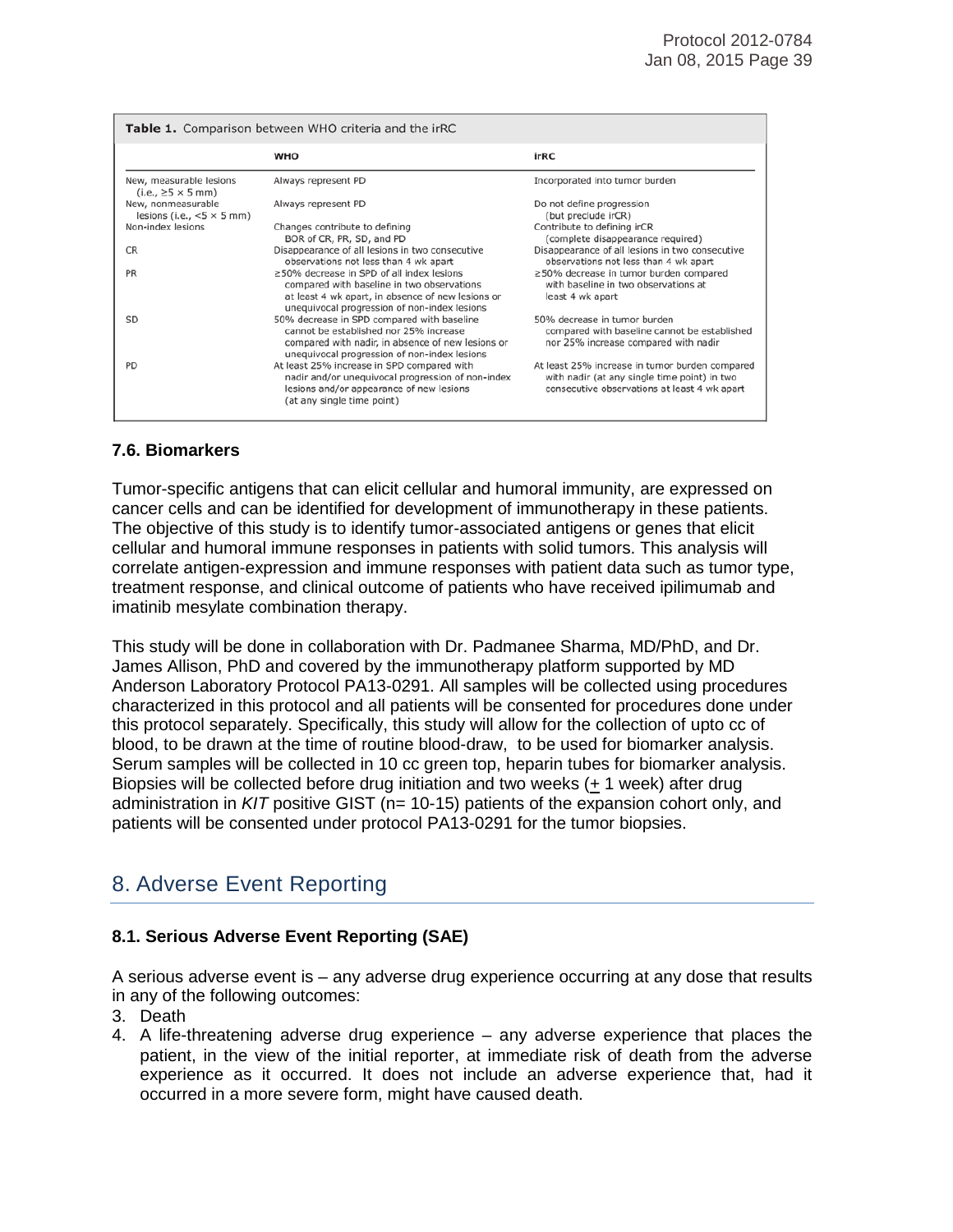- 5. Inpatient hospitalization or prolongation of existing hospitalization\*
- 6. A persistent or significant disability/incapacity a substantial disruption of a person's ability to conduct normal life functions.
- 7. A congenital anomaly/birth defect.

NOTE: Immune-mediated adverse reactions are expected and well described in the package insert for ipilimumab. Hospitalizations required for intravenous administration of high dose steroids will be considered adverse events and will not be considered SAEs. If the adverse event has not improved within 7 days of intravenous high dose steroids, it will be deemed serious and reported in an expedited manner to the appropriate groups.

Important medical events that may not result in death, be life-threatening, or require hospitalization may be considered a serious adverse drug experience when, based upon appropriate medical judgment, they may jeopardize the patient or subject and may require medical or surgical intervention to prevent one of the outcomes listed in this definition. Examples of such medical events include allergic bronchospasm requiring intensive treatment in an emergency room or at home, blood dyscrasias or convulsions that do not result in inpatient hospitalization, or the development of drug dependency or drug abuse (21 CFR 312.32).

Important medical events as defined above, may also be considered serious adverse events. Any important medical event can and should be reported as an SAE if deemed appropriate by the Principal Investigator or the IND Sponsor, Investigational New Drug (IND) Office.

All events occurring during the conduct of a protocol and meeting the definition of a SAE must be reported to the IRB in accordance with the timeframes and procedures outlined in "University of Texas M. D. Anderson Cancer Center Institutional Review Board Policy on Reporting Serious Adverse Events". Unless stated otherwise in the protocol, all SAEs, expected or unexpected, must be reported to IND Office, regardless of attribution (within 5 working days of knowledge of the event).

All life-threatening or fatal events with possible, probable or definite attribution to the study drug must have a written report faxed within 24 hours (next working day) of knowledge of the event to the Safety Project Manager in the IND Office.

The MDACC Internal Adverse Event Reporting Form will be used for reporting to the Sponsor (Safety Project Manager IND Office).

Serious adverse events will be captured from the time the patient signs consent until 30 days after the last dose of drug. Serious adverse events must be followed until clinical recovery is complete and laboratory test have returned to baseline, progression of the event has stabilized, or there has been acceptable resolution of the event.

Additionally, any serious adverse events that occur after the 30 day time period that are related to the study treatment must be reported to the IRB and the Sponsor (Safety Project Manager IND Office). This may include the development of a secondary malignancy.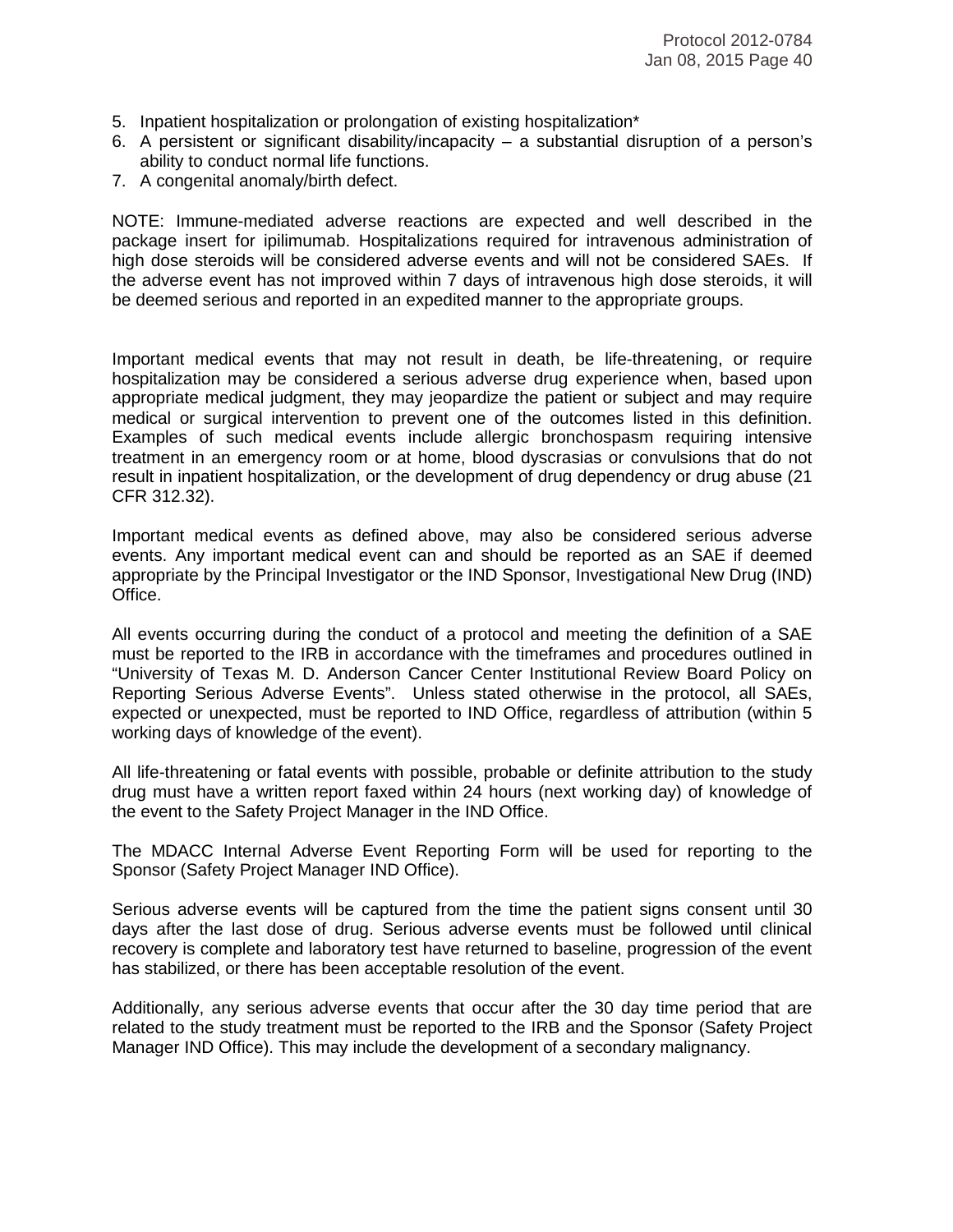#### **8.2. Reporting of Adverse Events**

This study uses FDA approved agents with known toxicity profiles. Therefore, Grade 1 and 2 toxicities (related or unrelated) will not be collected or documented as these are not considered clinically significant in this patient population and/or they are expected for these study agents. Grade 3 and 4 toxicities that are felt to be treatment related and unexpected (per package insert) will be documented. Unless otherwise documented in the electronic medical record as clinically significant and study drug related, all lab abnormalities will be assumed to be related to the patient's other co-morbid conditions, prior therapies, other concomitant therapies/medications, or underlying cancer. Adverse Events will be documented according to the Recommended Adverse Event Recording Guidelines for Phase I protocol.

It is the responsibility of the PI and the research teams to ensure serious adverse events are reported according to the Code of Federal Regulations, Good Clinical Practices, the protocol guidelines, the sponsor's guidelines, and Institutional Review Board policy.

# 9. Statistical Considerations

#### **Data Collection**

All patients who meet eligibility criteria and are enrolled in this trial will be registered in Clinical Oncology Research Database at the University of Texas M D Anderson Cancer Center at Houston.

#### **Data Protection and Confidentiality**

All patients who meet eligibility criteria and are enrolled in this trial will be registered in Clinical Oncology Research Database (CORe) at the University of Texas M D Anderson Cancer Center at Houston. All protocol participants must be registered in the CORE. The date in the current informed consent document is displayed to ensure only the most current IRB approved version is used. Consent date, registration date, off study date, and evaluability data are required for all registrants.

The principal investigator agrees to keep all information and results concerning the study confidential. The confidentiality obligation applies to all personnel involved with this clinical trial. The Investigator must ensure that each participant's anonymity will be maintained in accordance with applicable laws. The principal investigator should keep a separate log of ID numbers, names and addresses. Documents that contain the names associated with these ID numbers (e.g., written consent/assent forms), should be maintained by the Investigator in strict confidence except to the extent necessary to allow auditing by regulatory authorities, auditing or monitoring by the IRB.

The Principal Investigator shall obtain all such permissions and authorizations as may be necessary or desirable to allow the collection and use of information protected under federal privacy laws and state privacy laws, including permission/authorization for monitoring and analysis (including re-analysis in combination with results of other studies), for regulatory submission purposes and for applicable reporting (if any).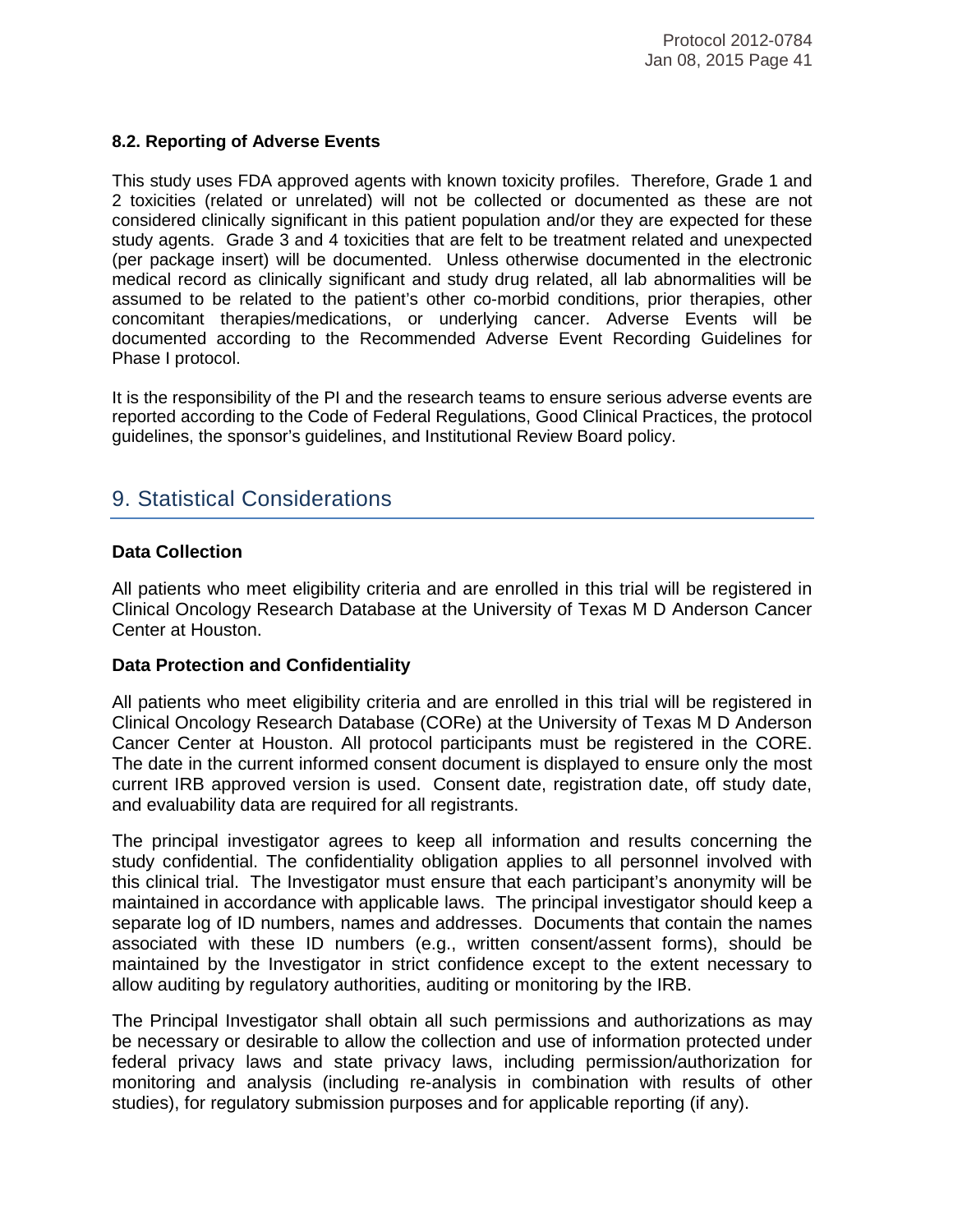### **9.1. Data Set Descriptions**

This study will utilize a standard 3+3 design and dose escalation will proceed according to the following scheme:

| Number of Patients with DLT at a<br><b>Given Dose Level</b> | <b>Escalation Decision Rule</b>                                                                                                                                                                                                                                                                                                                                                                                                |
|-------------------------------------------------------------|--------------------------------------------------------------------------------------------------------------------------------------------------------------------------------------------------------------------------------------------------------------------------------------------------------------------------------------------------------------------------------------------------------------------------------|
| 0 out of 3                                                  | Enter 3 patients at the next dose level.                                                                                                                                                                                                                                                                                                                                                                                       |
| $\geq$ <sup>2</sup>                                         | Dose escalation will be stopped. This dose<br>level will be declared the maximally<br>administered dose (highest dose<br>administered). Three (3) additional patients will<br>be entered at the next lowest dose level if only<br>3 patients were treated previously at that dose.                                                                                                                                             |
| 1 out of 3                                                  | Enter at least 3 more patients at this dose<br>level.<br>If 0 of these 3 patients experience DLT,<br>proceed to the next dose level.<br>If 1 or more of this group suffer DLT, then<br>dose escalation is stopped, and this dose is<br>declared the maximally administered dose.<br>Three (3) additional patients will be entered at<br>the next lowest dose level if only 3 patients<br>were treated previously at that dose. |
|                                                             | MTD: The highest dose at which no more than 1 of 6 evaluable patients has had a<br>DLT. Six patients should be treated before the dose is declared the MTD.                                                                                                                                                                                                                                                                    |

Additional subjects may be enrolled at or below the current dose level if the Investigator determines that additional safety, PK, and/or pharmacodynamic data should be obtained in order to help determine the safety and/or biologic activity at any given dose level. Additional subjects will generally be accrued in multiples of three, or until DLT is observed in ≥ 33% of subjects treated. This may be done concurrent with the higher dose cohort.

If by Dose Level 4 the MTD is not defined, then the MTD will be Dose Level 4.

Once the MTD or MTD is determined, an additional 20 patients will be enrolled in each cohort (c-kit mutated GIST, melanoma, any solid tumors) at this dose to further define this dose and help determine biological endpoints. Should DLT occur in more than 33% of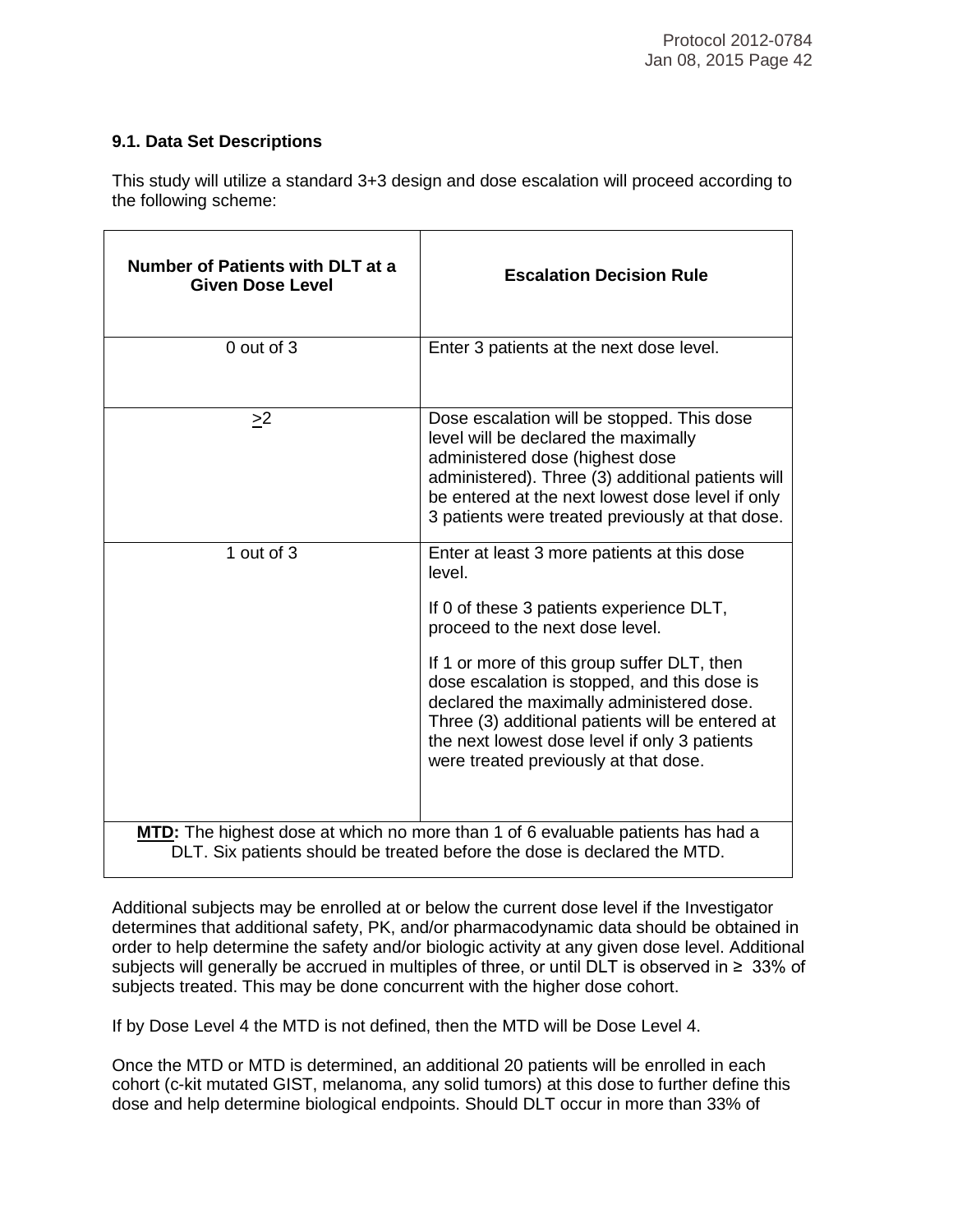patients enrolled into this expanded cohort, dosing at that level will be stopped. The next lower dose level studied will be considered the MTD. A review of all DLTs observed during the expansion cohort will be conducted, and the need to lower the dose will be based on the discussion and agreement between the IRB and the Investigator.

All patients who receive any study drug will be considered evaluable for response and will be included in the efficacy data set.

#### 9.1.1. Safety Evaluation

The incidence of clinical and laboratory adverse events will be reported and graded according to the NCI-CTCAE version 4.0 (available at http://ctep.cancer.gov/reporting/ctc.html). Adverse events will be reported in frequency tables overall, by intensity, and by relationship. Laboratory values will be reported in shift tables and with summary statistics.

9.1.2. Efficacy Evaluation

Preliminary information on the anti-tumor activity of ipilimumab and imatinib combination therapy will be collected in arm 2 of this study. Tumor response will be determined using the Immune Related Response Criteria (irRC). Efficacy evaluations using radiologic assessments will be performed every 2 cycles of study treatment. The same radiologic procedures used to define measurable or non-measurable disease at baseline must be used throughout the study.

#### **9.2. Analysis**

#### 9.2.1. Statistical Analysis

Descriptive statistics will be computed for all relevant outcomes, including tumor response, and biomarker response (as described in 2005-0027).

9.2.2. Demographics and Baseline Characteristics

Frequency distributions of gender and race will be tabulated by dose/cohort. Summary statistics for age, body weight, height, and Body Mass Index (BMI) will be tabulated by dose/cohort.

9.2.3. Safety Analyses

All recorded adverse events will be recorded per MDACC guidelines using CTCAE Version 4.0.

#### 9.2.4. Efficacy Analyses

Tables and listings will be provided for the efficacy measurements.

#### 9.2.5. Sample Size/Accrual Rate

The maximum planned number of patients will be 96 (9 per dose level plus 20 patients per cohort in the expansion study). It is estimated that approximately 3 patients per month will be accrued and a four week interval will be allowed between dose levels.

#### 9.2.6. Stratification Factors

This study will not utilize stratification factors.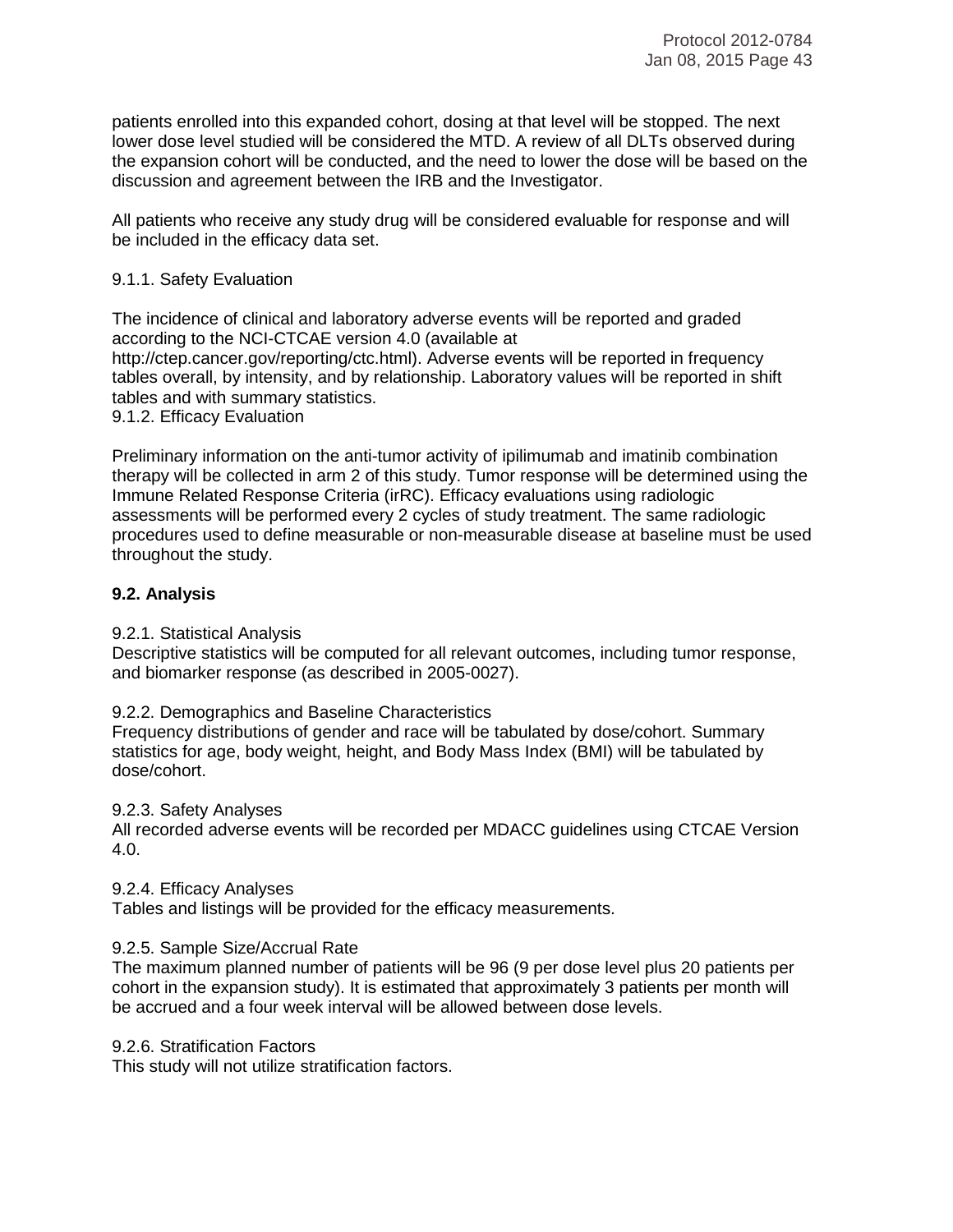# 10. References

1. Tarhini AA, Iqbal F. CTLA-4 blockade: therapeutic potential in cancer treatments. Onco Targets Ther2010;3:15-25.

2. Demetri GD, von Mehren M, Blanke CD, Van den Abbeele AD, Eisenberg B, Roberts PJ, Heinrich MC, Tuveson DA, Singer S, Janicek M, Fletcher JA, Silverman SG, Silberman SL, Capdeville R, Kiese B, Peng B, Dimitrijevic S, Druker BJ, Corless C, Fletcher CD, Joensuu H. Efficacy and safety of imatinib mesylate in advanced gastrointestinal stromal tumors. N Engl J Med2002 Aug 15;347(7):472-80.

3. Blanke CD, Rankin C, Demetri GD, Ryan CW, von Mehren M, Benjamin RS, Raymond AK, Bramwell VH, Baker LH, Maki RG, Tanaka M, Hecht JR, Heinrich MC, Fletcher CD, Crowley JJ, Borden EC. Phase III randomized, intergroup trial assessing imatinib mesylate at two dose levels in patients with unresectable or metastatic gastrointestinal stromal tumors expressing the kit receptor tyrosine kinase: S0033. J Clin Oncol2008 Feb 1;26(4):626-32.

4. Balachandran VP, Cavnar MJ, Zeng S, Bamboat ZM, Ocuin LM, Obaid H, Sorenson EC, Popow R, Ariyan C, Rossi F, Besmer P, Guo T, Antonescu CR, Taguchi T, Yuan J, Wolchok JD, Allison JP, DeMatteo RP. Imatinib potentiates antitumor T cell responses in gastrointestinal stromal tumor through the inhibition of Ido. Nature medicine2011 Sep;17(9):1094-100.

5. Weber J. Review: anti-CTLA-4 antibody ipilimumab: case studies of clinical response and immune-related adverse events. Oncologist2007 Jul;12(7):864-72.

6. Hodi FS, O'Day SJ, McDermott DF, Weber RW, Sosman JA, Haanen JB, Gonzalez R, Robert C, Schadendorf D, Hassel JC, Akerley W, van den Eertwegh AJ, Lutzky J, Lorigan P, Vaubel JM, Linette GP, Hogg D, Ottensmeier CH, Lebbe C, Peschel C, Quirt I, Clark JI, Wolchok JD, Weber JS, Tian J, Yellin MJ, Nichol GM, Hoos A, Urba WJ. Improved survival with ipilimumab in patients with metastatic melanoma. N Engl J Med2010 Aug 19;363(8):711-23.

7. Robert C, Thomas L, Bondarenko I, O'Day S, M DJ, Garbe C, Lebbe C, Baurain JF, Testori A, Grob JJ, Davidson N, Richards J, Maio M, Hauschild A, Miller WH, Jr., Gascon P, Lotem M, Harmankaya K, Ibrahim R, Francis S, Chen TT, Humphrey R, Hoos A, Wolchok JD. Ipilimumab plus dacarbazine for previously untreated metastatic melanoma. N Engl J Med2011 Jun 30;364(26):2517-26.

8. Druker BJ, Tamura S, Buchdunger E, Ohno S, Segal GM, Fanning S, Zimmermann J, Lydon NB. Effects of a selective inhibitor of the Abl tyrosine kinase on the growth of Bcr-Abl positive cells. Nature medicine1996 May;2(5):561-6.

9. Buchdunger E, Cioffi CL, Law N, Stover D, Ohno-Jones S, Druker BJ, Lydon NB. Abl protein-tyrosine kinase inhibitor STI571 inhibits in vitro signal transduction mediated by c-kit and platelet-derived growth factor receptors. The Journal of pharmacology and experimental therapeutics2000 Oct;295(1):139-45.

10. Carroll M, Ohno-Jones S, Tamura S, Buchdunger E, Zimmermann J, Lydon NB, Gilliland DG, Druker BJ. CGP 57148, a tyrosine kinase inhibitor, inhibits the growth of cells expressing BCR-ABL, TEL-ABL, and TEL-PDGFR fusion proteins. Blood1997 Dec 15;90(12):4947-52.

11. Buchdunger E, Zimmermann J, Mett H, Meyer T, Muller M, Druker BJ, Lydon NB. Inhibition of the Abl protein-tyrosine kinase in vitro and in vivo by a 2 phenylaminopyrimidine derivative. Cancer Res1996 Jan 1;56(1):100-4.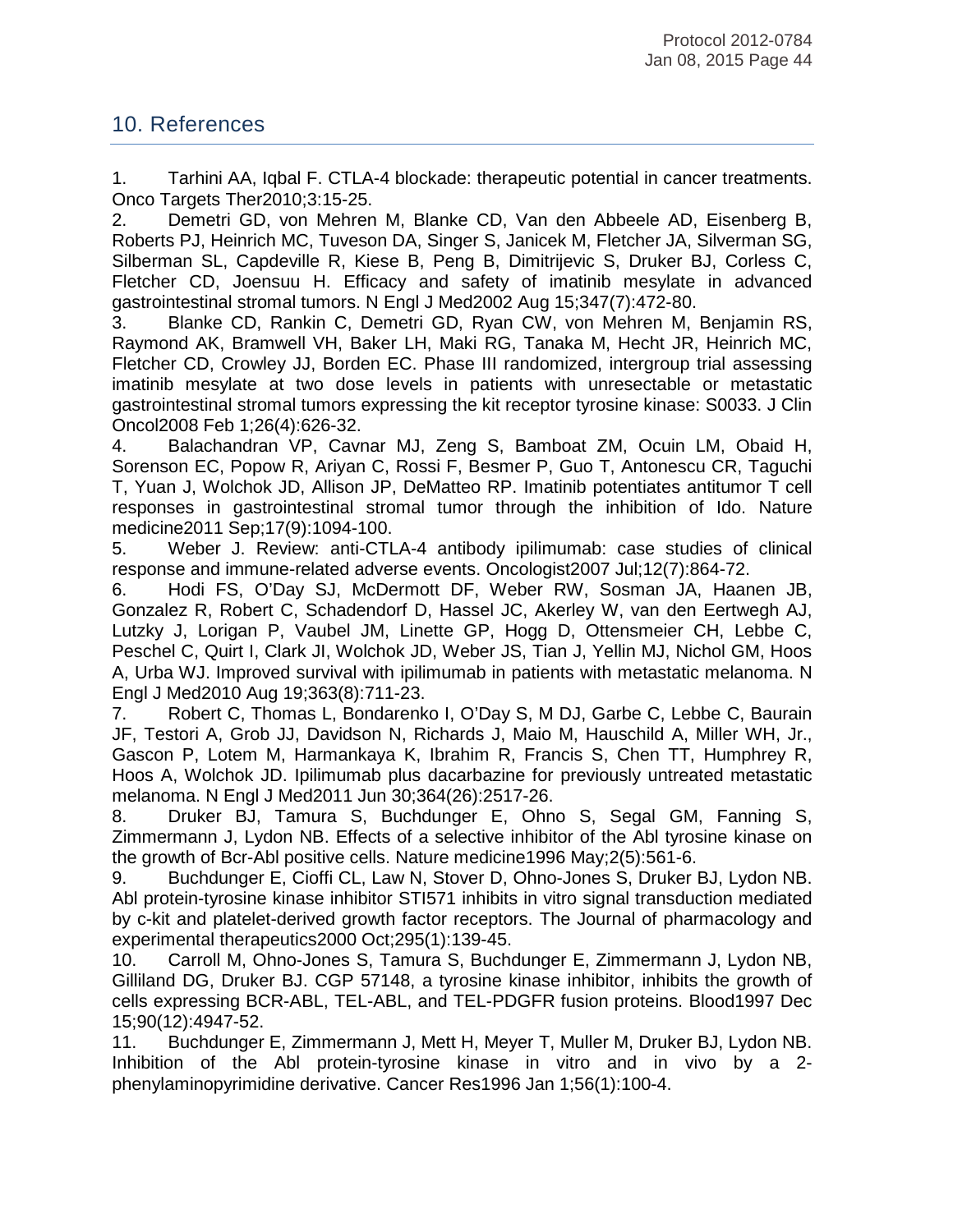12. Druker BJ, Talpaz M, Resta DJ, Peng B, Buchdunger E, Ford JM, Lydon NB, Kantarjian H, Capdeville R, Ohno-Jones S, Sawyers CL. Efficacy and safety of a specific inhibitor of the BCR-ABL tyrosine kinase in chronic myeloid leukemia. N Engl J Med2001 Apr 5;344(14):1031-7.

13. van Oosterom AT, Judson IR, Verweij J, Stroobants S, Dumez H, Donato di Paola E, Sciot R, Van Glabbeke M, Dimitrijevic S, Nielsen OS. Update of phase I study of imatinib (STI571) in advanced soft tissue sarcomas and gastrointestinal stromal tumors: a report of the EORTC Soft Tissue and Bone Sarcoma Group. Eur J Cancer2002 Sep;38 Suppl 5:S83-7.

14. van Oosterom AT, Judson I, Verweij J, Stroobants S, Donato di Paola E, Dimitrijevic S, Martens M, Webb A, Sciot R, Van Glabbeke M, Silberman S, Nielsen OS. Safety and efficacy of imatinib (STI571) in metastatic gastrointestinal stromal tumours: a phase I study. Lancet2001 Oct 27;358(9291):1421-3.

15. Rubin BP, Heinrich MC, Corless CL. Gastrointestinal stromal tumour. Lancet2007 May 19;369(9574):1731-41.

16. Hirota S, Isozaki K, Moriyama Y, Hashimoto K, Nishida T, Ishiguro S, Kawano K, Hanada M, Kurata A, Takeda M, Muhammad Tunio G, Matsuzawa Y, Kanakura Y, Shinomura Y, Kitamura Y. Gain-of-function mutations of c-kit in human gastrointestinal stromal tumors. Science (New York, NY1998 Jan 23;279(5350):577-80.

17. Kemmer K, Corless CL, Fletcher JA, McGreevey L, Haley A, Griffith D, Cummings OW, Wait C, Town A, Heinrich MC. KIT mutations are common in testicular seminomas. Am J Pathol2004 Jan;164(1):305-13.

18. Curtin JA, Busam K, Pinkel D, Bastian BC. Somatic activation of KIT in distinct subtypes of melanoma. J Clin Oncol2006 Sep 10;24(26):4340-6.

19. Smalley KS, Nathanson KL, Flaherty KT. Genetic subgrouping of melanoma reveals new opportunities for targeted therapy. Cancer Res2009 Apr 15;69(8):3241-4.

20. Paschka P, Marcucci G, Ruppert AS, Mrozek K, Chen H, Kittles RA, Vukosavljevic T, Perrotti D, Vardiman JW, Carroll AJ, Kolitz JE, Larson RA, Bloomfield CD. Adverse prognostic significance of KIT mutations in adult acute myeloid leukemia with inv(16) and t(8;21): a Cancer and Leukemia Group B Study. J Clin Oncol2006 Aug 20;24(24):3904-11.

21. Worobec AS, Semere T, Nagata H, Metcalfe DD. Clinical correlates of the presence of the Asp816Val c-kit mutation in the peripheral blood mononuclear cells of patients with mastocytosis. Cancer1998 Nov 15;83(10):2120-9.

22. Corless CL, Fletcher JA, Heinrich MC. Biology of gastrointestinal stromal tumors. J Clin Oncol2004 Sep 15;22(18):3813-25.

23. Clary BM, DeMatteo RP, Lewis JJ, Leung D, Brennan MF. Gastrointestinal stromal tumors and leiomyosarcoma of the abdomen and retroperitoneum: a clinical comparison. Ann Surg Oncol2001 May;8(4):290-9.

24. Rubin JL, Sanon M, Taylor DC, Coombs J, Bollu V, Sirulnik L. Epidemiology, survival, and costs of localized gastrointestinal stromal tumors. Int J Gen Med2011;4:121-30.

25. Vanneman M, Dranoff G. Combining immunotherapy and targeted therapies in cancer treatment. Nat Rev Cancer2012 Apr;12(4):237-51.

26. Peng B, Dutreix C, Mehring G, Hayes MJ, Ben-Am M, Seiberling M, Pokorny R, Capdeville R, Lloyd P. Absolute bioavailability of imatinib (Glivec) orally versus intravenous infusion. J Clin Pharmacol2004 Feb;44(2):158-62.<br>27. le Coutre P, Kreuzer KA, Pursche S. Bonin M. Leopold

27. le Coutre P, Kreuzer KA, Pursche S, Bonin M, Leopold T, Baskaynak G, Dorken B, Ehninger G, Ottmann O, Jenke A, Bornhauser M, Schleyer E. Pharmacokinetics and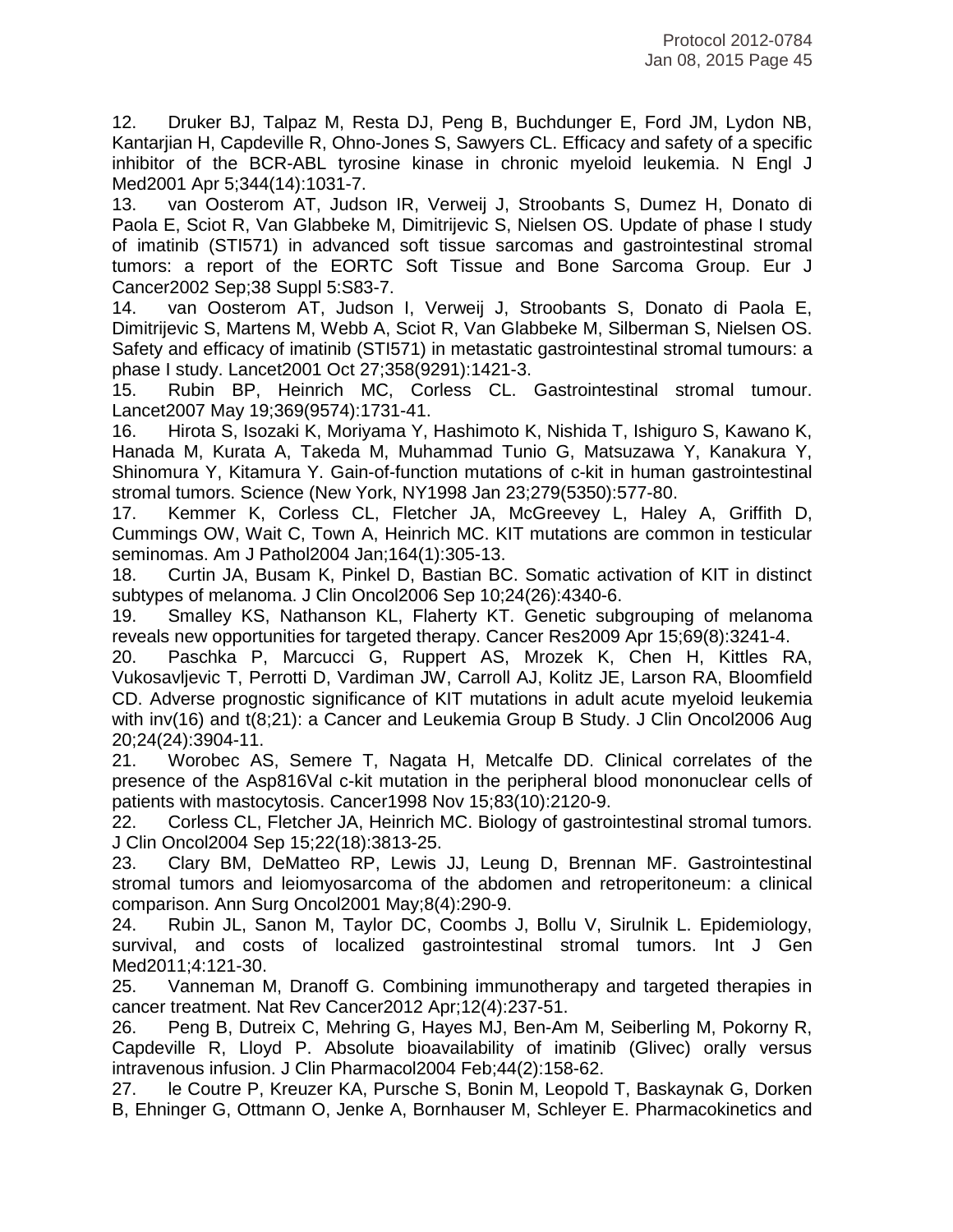cellular uptake of imatinib and its main metabolite CGP74588. Cancer Chemother Pharmacol2004 Apr;53(4):313-23.

28. Druker BJ. Imatinib mesylate in the treatment of chronic myeloid leukaemia. Expert Opin Pharmacother2003 Jun;4(6):963-71.

29. O'Brien SG, Meinhardt P, Bond E, Beck J, Peng B, Dutreix C, Mehring G, Milosavljev S, Huber C, Capdeville R, Fischer T. Effects of imatinib mesylate (STI571, Glivec) on the pharmacokinetics of simvastatin, a cytochrome p450 3A4 substrate, in patients with chronic myeloid leukaemia. Br J Cancer2003 Nov 17;89(10):1855-9.

30. Frye RF, Fitzgerald SM, Lagattuta TF, Hruska MW, Egorin MJ. Effect of St John's wort on imatinib mesylate pharmacokinetics. Clin Pharmacol Ther2004 Oct;76(4):323-9.

31. Avramis IA, Laug WE, Sausville EA, Avramis VI. Determination of drug synergism between the tyrosine kinase inhibitors NSC 680410 (adaphostin) and/or STI571 (imatinib mesylate, Gleevec) with cytotoxic drugs against human leukemia cell lines. Cancer Chemother Pharmacol2003 Oct;52(4):307-18.

32. Van Glabbeke M, Verweij J, Casali PG, Simes J, Le Cesne A, Reichardt P, Issels R, Judson IR, van Oosterom AT, Blay JY. Predicting toxicities for patients with advanced gastrointestinal stromal tumours treated with imatinib: a study of the European Organisation for Research and Treatment of Cancer, the Italian Sarcoma Group, and the Australasian Gastro-Intestinal Trials Group (EORTC-ISG-AGITG). Eur J Cancer2006 Sep;42(14):2277-85.

33. Joensuu H, Roberts PJ, Sarlomo-Rikala M, Andersson LC, Tervahartiala P, Tuveson D, Silberman S, Capdeville R, Dimitrijevic S, Druker B, Demetri GD. Effect of the tyrosine kinase inhibitor STI571 in a patient with a metastatic gastrointestinal stromal tumor. N Engl J Med2001 Apr 5;344(14):1052-6.

34. Verweij J, Casali PG, Zalcberg J, LeCesne A, Reichardt P, Blay JY, Issels R, van Oosterom A, Hogendoorn PC, Van Glabbeke M, Bertulli R, Judson I. Progression-free survival in gastrointestinal stromal tumours with high-dose imatinib: andomized trial. Lancet2004 Sep 25-Oct 1;364(9440):1127-34.

35. Preventing Occupational Exposures to Antineoplastic and Other Hazardous Drugs in Health Care Settings. 2004. p. 165.

36. Manual OT. Controlling Occupational Exposure to Hazardous Drugs. In: OSHA, editor.1999.

37. Chaffee BW, Armitstead JA, Benjamin BE, Cotugno MC, Forrey RA, Hintzen BL, Pfeiffenberger T, Stevenson JG. Guidelines for the safe handling of hazardous drugs: consensus recommendations. Am J Health Syst Pharm2010 Sep 15;67(18):1545-6.

38. Jacobson JO, Polovich M, Gilmore TR, Schulmeister L, Esper P, Lefebvre KB, Neuss MN. Revisions to the 2009 american society of clinical oncology/oncology nursing society chemotherapy administration safety standards: expanding the scope to include inpatient settings. J Oncol Pract2012 Jan;8(1):2-6.

39. Weber JS, O'Day S, Urba W, Powderly J, Nichol G, Yellin M, Snively J, Hersh E. Phase I/II study of ipilimumab for patients with metastatic melanoma. J Clin Oncol2008 Dec 20;26(36):5950-6.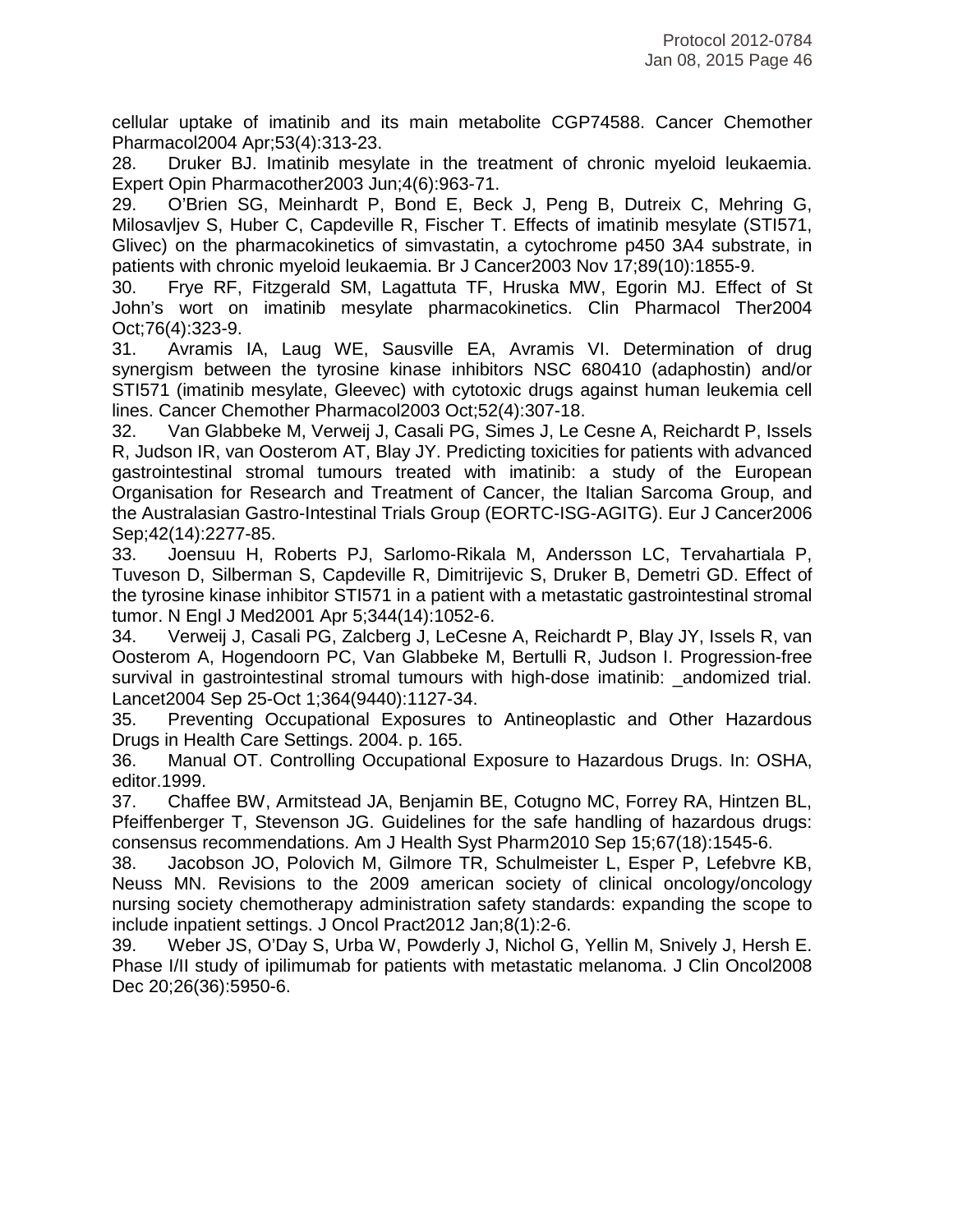# 11. Study Calendars

#### **11.1. Dose Escalation Study Calendar**

| <b>Assessment Tool</b>                                                                                                                                                                                                        | <b>Baseline</b>         | Cycle 0<br>Cycle 1 |              |                         |              |              | Cycle 2 |              |             | Cycle 3                 |              |             | Cycle 4                 |              |                         | <b>Maintenance Period</b> |
|-------------------------------------------------------------------------------------------------------------------------------------------------------------------------------------------------------------------------------|-------------------------|--------------------|--------------|-------------------------|--------------|--------------|---------|--------------|-------------|-------------------------|--------------|-------------|-------------------------|--------------|-------------------------|---------------------------|
|                                                                                                                                                                                                                               |                         | Week               |              |                         |              |              | Week    |              |             | Week                    |              |             | Week                    |              |                         | <b>Months</b>             |
|                                                                                                                                                                                                                               |                         |                    | $\mathbf{2}$ | 3                       | 4            | 5            | 1       | $\mathbf{2}$ | 3           | 1                       | $\mathbf{2}$ | 3           | 1                       | $\mathbf{2}$ | 3                       | $1-6^\circ$               |
| Range for study related<br>visits                                                                                                                                                                                             | $±$ 2 days              | $\star$            | $\star$      | $\star$                 | $\star$      | $\star$      | $\star$ | $\star$      | $\star$     | $\star$                 | $\star$      | $\star$     | $\star$                 | $\star$      | $\star$                 | $\star$                   |
| Imatinib mesylate                                                                                                                                                                                                             |                         | $X^4$              | X            | X                       | $\mathbf{x}$ | $\mathbf{x}$ | X       | $\mathbf{x}$ | $\mathbf x$ | $\mathbf{x}$            | $\mathbf{x}$ | $\mathbf x$ | $\mathbf x$             | $\mathbf{x}$ | $\mathbf{x}$            |                           |
| Ipilimumab                                                                                                                                                                                                                    |                         |                    |              | $X_{\rho}$              |              |              | X       |              |             | X                       |              |             | X                       |              |                         |                           |
| History & Physical Exam <sup>1</sup>                                                                                                                                                                                          | $\overline{\mathbf{x}}$ |                    |              | $\overline{\mathbf{x}}$ |              |              | X       |              |             | $\overline{\mathbf{x}}$ |              |             | $\overline{\mathbf{x}}$ |              |                         | $\boldsymbol{\mathsf{x}}$ |
| CBC & differential <sup>1</sup>                                                                                                                                                                                               | $\overline{\mathbf{x}}$ |                    |              |                         | $\mathbf{x}$ |              |         |              | X           |                         |              |             |                         |              | X                       | X                         |
| ECG <sup>T</sup>                                                                                                                                                                                                              | $X_{\alpha}$            |                    |              |                         |              |              |         |              | X           |                         |              |             |                         |              | X                       | X                         |
| Sodium, potassium,<br>chloride, bicarbonate,<br>BUN, creatinine, glucose,<br>calcium, magnesium<br>Albumin, alkaline<br>phosphatase, total<br>bilirubin, SGOT (AST),<br>SGPT[ALT], cholesterol,<br>triglycerides <sup>1</sup> | $\overline{\mathbf{x}}$ |                    |              |                         | $\mathbf{x}$ |              |         |              | X           |                         |              |             |                         |              | X                       | $\overline{\mathbf{x}}$   |
| Urinalysis <sup>1</sup>                                                                                                                                                                                                       | $\overline{\mathbf{x}}$ |                    |              |                         | X            |              |         |              | X           |                         |              |             |                         |              | X                       | X                         |
| Serum pregnancy test<br>(women of childbearing<br>potential) <sup>1</sup>                                                                                                                                                     | $\overline{\mathbf{x}}$ |                    |              |                         | X            |              |         |              | X           |                         |              |             | $\mathbf x$             |              |                         | $\overline{\mathbf{x}}$   |
| irRC imaging and tumor<br>assessment                                                                                                                                                                                          | $X^2$                   |                    |              |                         |              |              |         |              | X           |                         |              |             |                         |              | $\overline{\mathbf{x}}$ | $\overline{\mathbf{x}}$   |
| <b>Biomarker studies</b><br>(optional)                                                                                                                                                                                        | $X^5$                   |                    |              | $X^5$                   |              |              |         |              | $X^5$       |                         |              |             |                         |              | $X^5$                   | $X^5$                     |

\* All study related visits will be allowed a range of + 2 days.

1. Physical exams and lab tests measurements will be given a window of + 2 days. Every patient needs to be evaluated by the physician within 7 days before start of study and + 2 days before each subsequent ipilimumab administration. Pregnancy tests should be recorded every month.

2. Initial tumor assessment should occur within 4-weeks before start of study.

3. Baseline visit within 7 days prior to initiation of therapy.

4. Imatinib mesylate treatment will be given 14 days (+ 2) prior to first ipilimumab treatment.

5. Performed under protocol PA13-0291, Serum biomarker measurements will be taken at baseline (7 days prior to therapy initiation), immediately before first ipilimumab administration, and every two cycles following first ipilimumab administration. A window of  $\pm 2$  days will be allowed.

6. First ipilimumab treatment will begin on day 15  $(\pm 2)$  and start a 21 day/cycle combination therapy.

7. 1 week  $(\pm 2)$  days) after initiation of ipilimumab therapy (week 4) patients will be assessed for toxicity, physical exampination, CBC, serum chemistry,,urinalysis and pregnancy test.

8. A baseline ECG will be recorded within 2-weeks (+ 3 days) prior to therapy initiation and.

9. Daily imatinib mesylate will be continued after completion of cycle 4. Patients will obtain hematological chemistries, physical examination, and once a month. Rstaging will occur every 2 cycles (+ 1 week). If patient has SD and benefited from the trial > 1 year it is at the discretion of the physician as to how frequently f/u will be required, but patients must have a minimum restaging of every 4 cycles.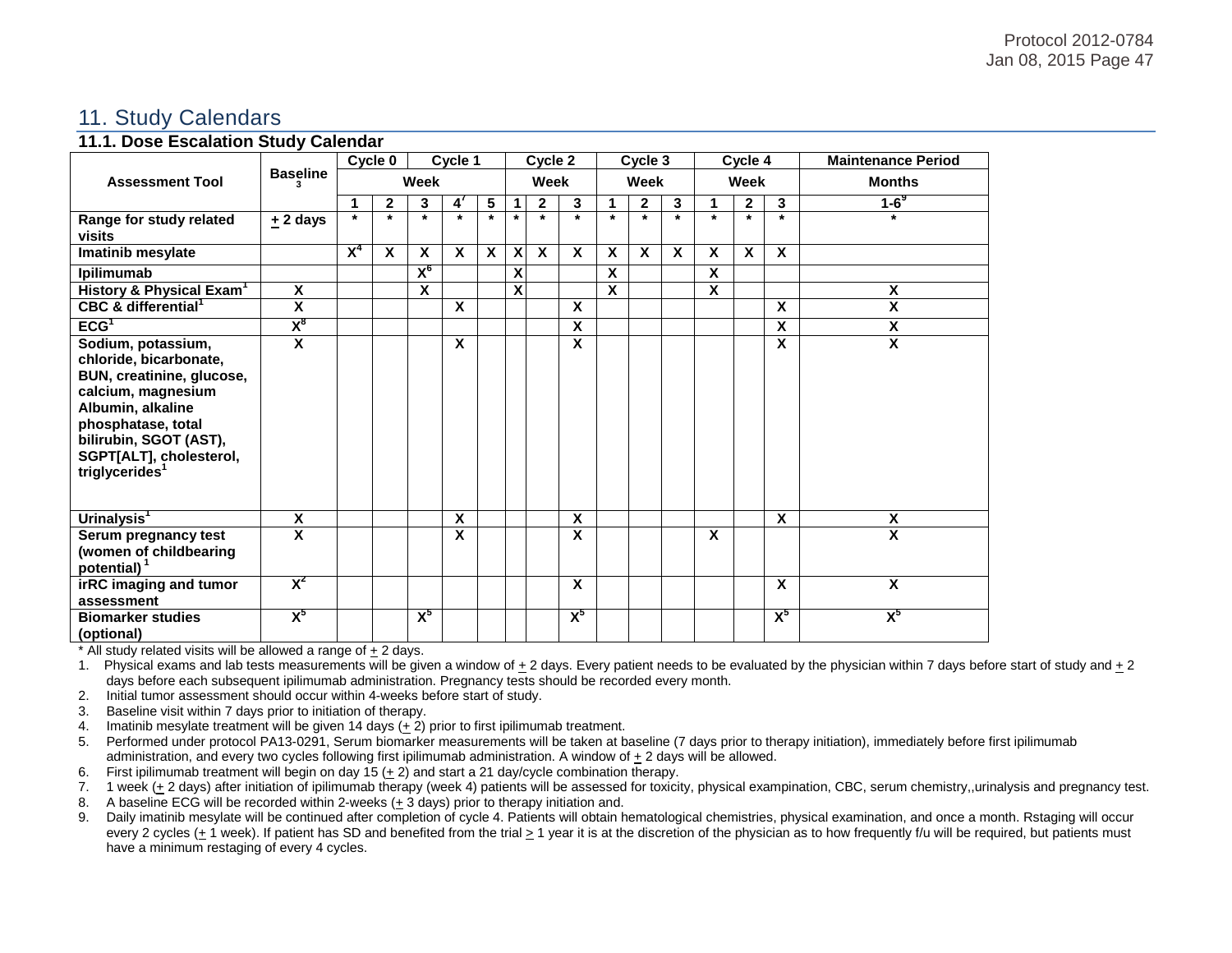#### Protocol 2012-0784 Jan 08, 2015 Page 48

| <b>Assessment Tool</b>                                                                                                                                                                                                        | <b>Baseline</b> <sup>5</sup> | Cycle 1                  |                         |         |                         | Cycle 2                 |                           | Cycle 3                 |              |                         |         | Cycle 4                 |                         | <b>Maintenance Period</b> |
|-------------------------------------------------------------------------------------------------------------------------------------------------------------------------------------------------------------------------------|------------------------------|--------------------------|-------------------------|---------|-------------------------|-------------------------|---------------------------|-------------------------|--------------|-------------------------|---------|-------------------------|-------------------------|---------------------------|
|                                                                                                                                                                                                                               |                              | Week                     |                         | Week    |                         |                         | Week                      |                         |              | Week                    |         |                         | <b>Months</b>           |                           |
|                                                                                                                                                                                                                               |                              | 1                        | $\mathbf{2}$            | 3       | 1                       | $\mathbf{2}$            | 3                         |                         | $\mathbf{2}$ | 3                       | 1       | $\mathbf{2}$            | 3                       | $1-6^{8}$                 |
| Range for study related<br>visits                                                                                                                                                                                             | $±$ 2 days                   | $\star$                  | $\star$                 | $\star$ | $\star$                 | $\star$                 | $\star$                   | $\star$                 | $\star$      | $\star$                 | $\star$ | $\star$                 | $\star$                 | $\star$                   |
| Imatinib mesylate                                                                                                                                                                                                             |                              | $\overline{\mathsf{x}'}$ | $\overline{\mathbf{x}}$ | X       | $\overline{\mathbf{x}}$ | $\overline{\mathbf{x}}$ | $\overline{\mathbf{x}}$   | $\overline{\mathbf{X}}$ | X            | $\overline{\mathbf{x}}$ | X       | $\overline{\mathbf{x}}$ | $\overline{\mathbf{x}}$ |                           |
| Ipilimumab                                                                                                                                                                                                                    |                              | $\overline{\mathsf{x}}$  |                         |         | X                       |                         |                           | $\overline{\mathsf{x}}$ |              |                         | X       |                         |                         |                           |
| History & Physical Exam <sup>1</sup>                                                                                                                                                                                          | $\overline{\mathbf{x}}$      |                          |                         |         | X                       |                         |                           | X                       |              |                         | X       |                         |                         | $\overline{\mathbf{X}}$   |
| CBC & differential <sup>1</sup>                                                                                                                                                                                               | $\overline{\mathbf{x}}$      |                          |                         |         |                         |                         | $\boldsymbol{\mathsf{x}}$ |                         |              |                         |         |                         | X                       | X                         |
| ECG <sup>2</sup>                                                                                                                                                                                                              | $X^2$                        |                          |                         |         |                         |                         | X                         |                         |              |                         |         |                         | X                       | $\overline{\mathsf{x}}$   |
| Sodium, potassium,<br>chloride, bicarbonate,<br>BUN, creatinine, glucose,<br>calcium, magnesium<br>Albumin, alkaline<br>phosphatase, total<br>bilirubin, SGOT (AST),<br>SGPT[ALT], cholesterol,<br>triglycerides <sup>1</sup> | $\overline{\mathsf{x}}$      |                          |                         |         |                         |                         | X                         |                         |              |                         |         |                         | $\overline{\mathbf{x}}$ | $\overline{\mathbf{x}}$   |
| Urinalysis <sup>1</sup>                                                                                                                                                                                                       | $\pmb{\mathsf{X}}$           |                          |                         |         |                         |                         | X                         |                         |              |                         |         |                         | X                       | X                         |
| Serum pregnancy test<br>(women of childbearing<br>potential) $1$                                                                                                                                                              | $\overline{\mathbf{x}}$      |                          |                         |         | X                       |                         |                           |                         | X            |                         |         |                         | X                       | $\overline{\mathbf{x}}$   |
| irRC imaging and tumor<br>assessment                                                                                                                                                                                          | $X^3$                        |                          |                         |         |                         |                         | $\mathbf x$               |                         |              |                         |         |                         | $\mathsf{x}$            | X                         |
| <b>Biomarker studies</b>                                                                                                                                                                                                      | X                            |                          | $\mathbf x$             |         |                         |                         | X                         |                         |              |                         |         |                         | X                       | X                         |
| <b>Biopsies (optional)</b>                                                                                                                                                                                                    | $X^4$                        |                          | $X^4$                   |         |                         |                         |                           |                         |              |                         |         |                         |                         |                           |

#### **11.2. Ipilimumab and Imatinib Mesylate MTD Combination Therapy (Expansion Cohort) Study Calendar**

\* All study related visits will be allowed a range of + 2 days.

1. Physical exams and lab tests measurements will be given a window of  $\pm$  2 days. Every patient needs to be evaluated by the physician within 7 days before start of study and  $\pm$  2 days before each subsequent ipilimumab administration.. CBC, serum chemistry, and urinalysis will be recorded every two cycles. Pregnancy tests should be recorded every month.

- 2. ECG will be obtained 2-weeks (+ 3 days) prior to study initiation.
- 3. Initial tumor assessment should occur within 4-weeks before start of study.
- 4. Optional biopsy baseline measurements should occur within 2-weeks before start of study and at week two of first treatment cycle (+ 1 week).
- 5. Baseline visit within 7 days prior to initiation of therapy.
- 6. Performed under protocol PA13-0291, Serum biomarker measurements will be taken at baseline (7 days prior to therapy initiation), at week two of first treatment cycle (+ 1 week), and every two cycles following first ipilimumab administration. A window of + 2 days will be allowed.
- 7. Ipilimumab and imatinib mesylate combination therapy will begin at the MTD defined by dose escalation study on day 1 with no imatinib mesylate run in. This will begin 21 day cycle 1.
- 8. Daily imatinib mesylate will be continued after completion of cycle 4. Patients will obtain hematological chemistries, physical examination, and once a month. Restaging will occur every 2 cycles (+ 1 week). If patient has SD and benefited from the trial > 1 year it is at the discretion of the physician as to how frequently f/u will be required, but patients must have a minimum restaging of every 4 cycles.